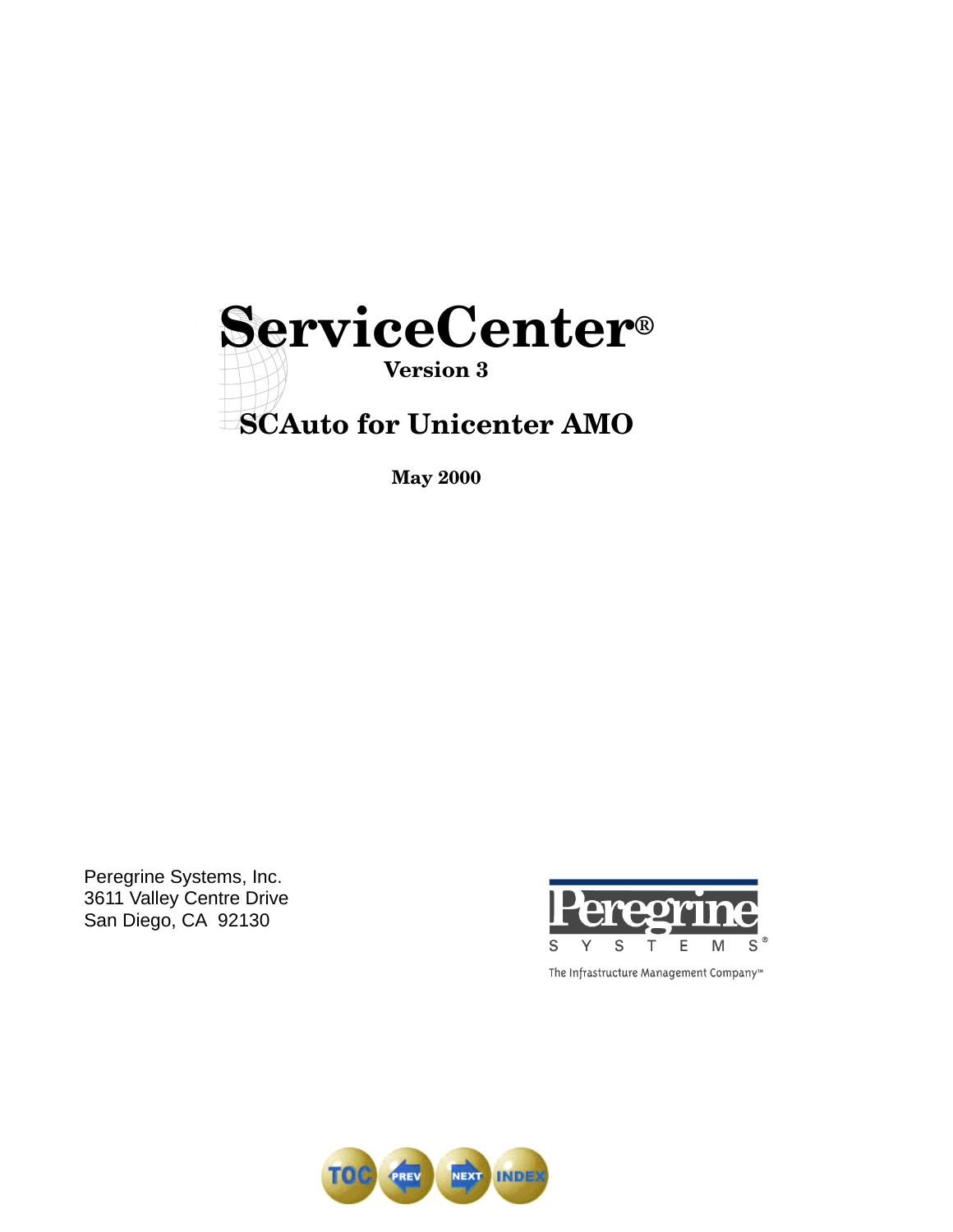© May 2000 Peregrine Systems, Inc. 3611 Valley Centre Drive, San Diego, California 92130 U.S.A. All Rights Reserved.

Information contained in this document is proprietary to Peregrine Systems, Incorporated, and may be used or disclosed only with written permission from Peregrine Systems, Inc. This book, or any part thereof, may not be reproduced without the prior written permission of Peregrine Systems, Inc. This document refers to numerous products by their trade names. In most, if not all, cases these designations are claimed as Trademarks or Registered Trademarks by their respective companies.

**Peregrine Systems**, **ServiceCenter**, and **SCAuto** are registered trademarks of Peregrine Systems, Inc.

This document and the related software described in this manual is supplied under license or nondisclosure agreement and may be used or copied only in accordance with the terms of the agreement. The information in this document is subject to change without notice and does not represent a commitment on the part of Peregrine Systems, Inc.

The names of companies and individuals used in the sample database and in examples in the manuals are fictitious and are intended to illustrate the use of the software. Any resemblance to actual companies or individuals, whether past or present, is purely coincidental.

> This edition applies to version 3 of the licensed program of **ServiceCenter**® and version 1.0 of **SCAuto for Unicenter AMO**

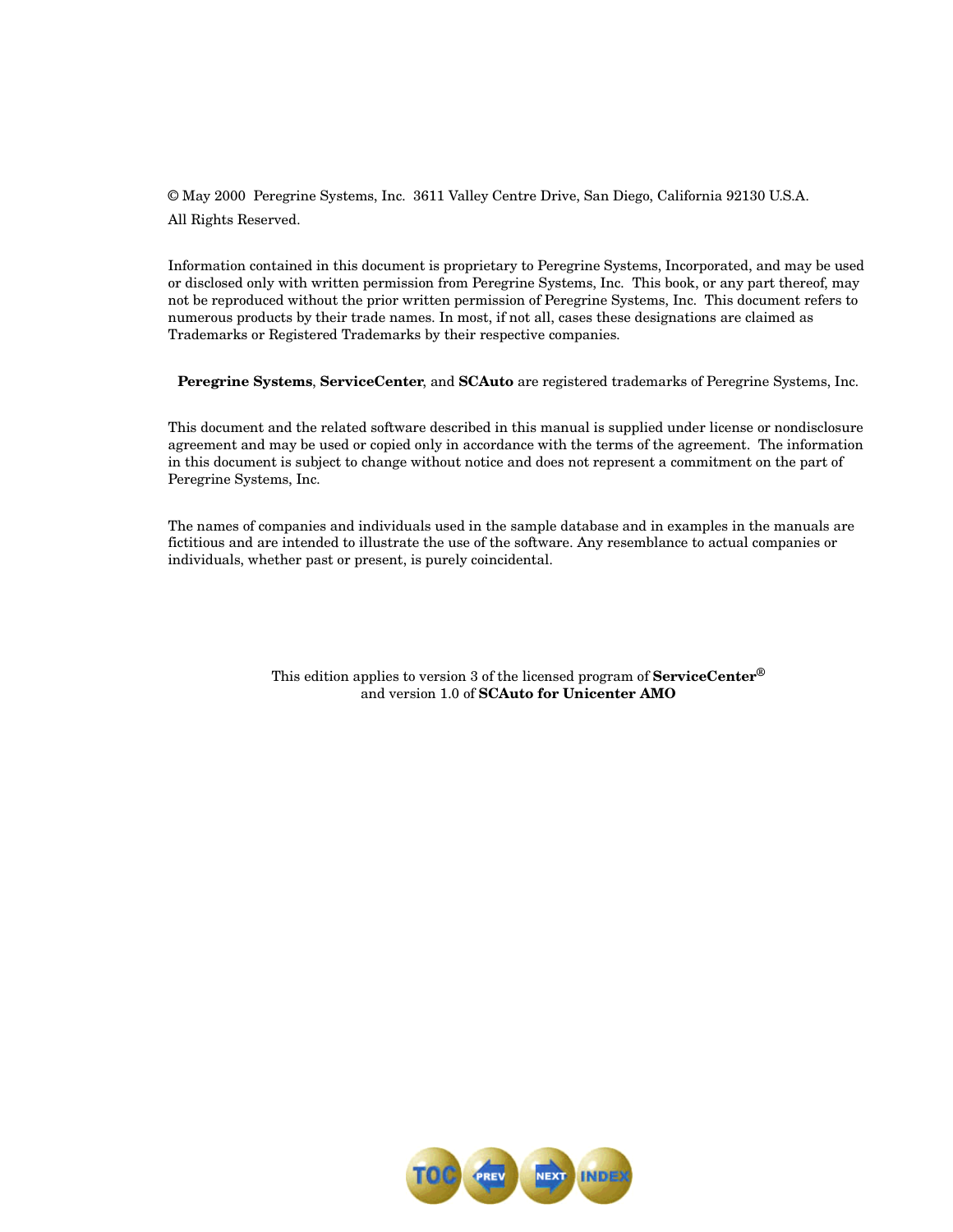# **Contents**

# **Preface**

# **Chapter 1** Introduction

**Table of Contents** 

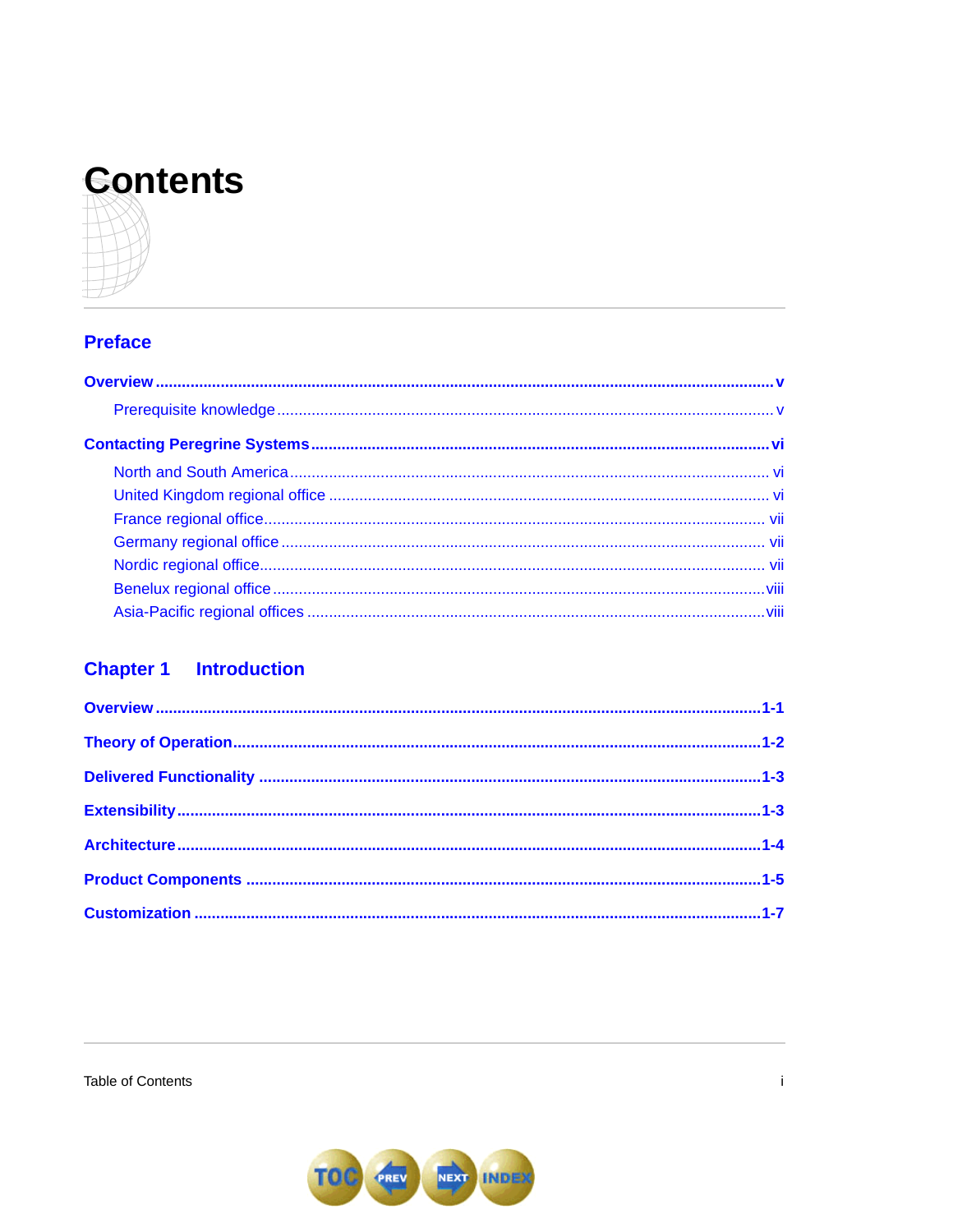# <span id="page-3-0"></span>**Chapter 2 Installation**

# **Chapter 3 Configuration**

## **Chapter 4 Customizing ServiceCenter**

| <b>Extending the ICM Schema to Accomodate Additional</b> |  |
|----------------------------------------------------------|--|
|                                                          |  |

# **Chapter 5 Customizing SCAuto for Unicenter AMO**

SCAuto for Unicenter AMO

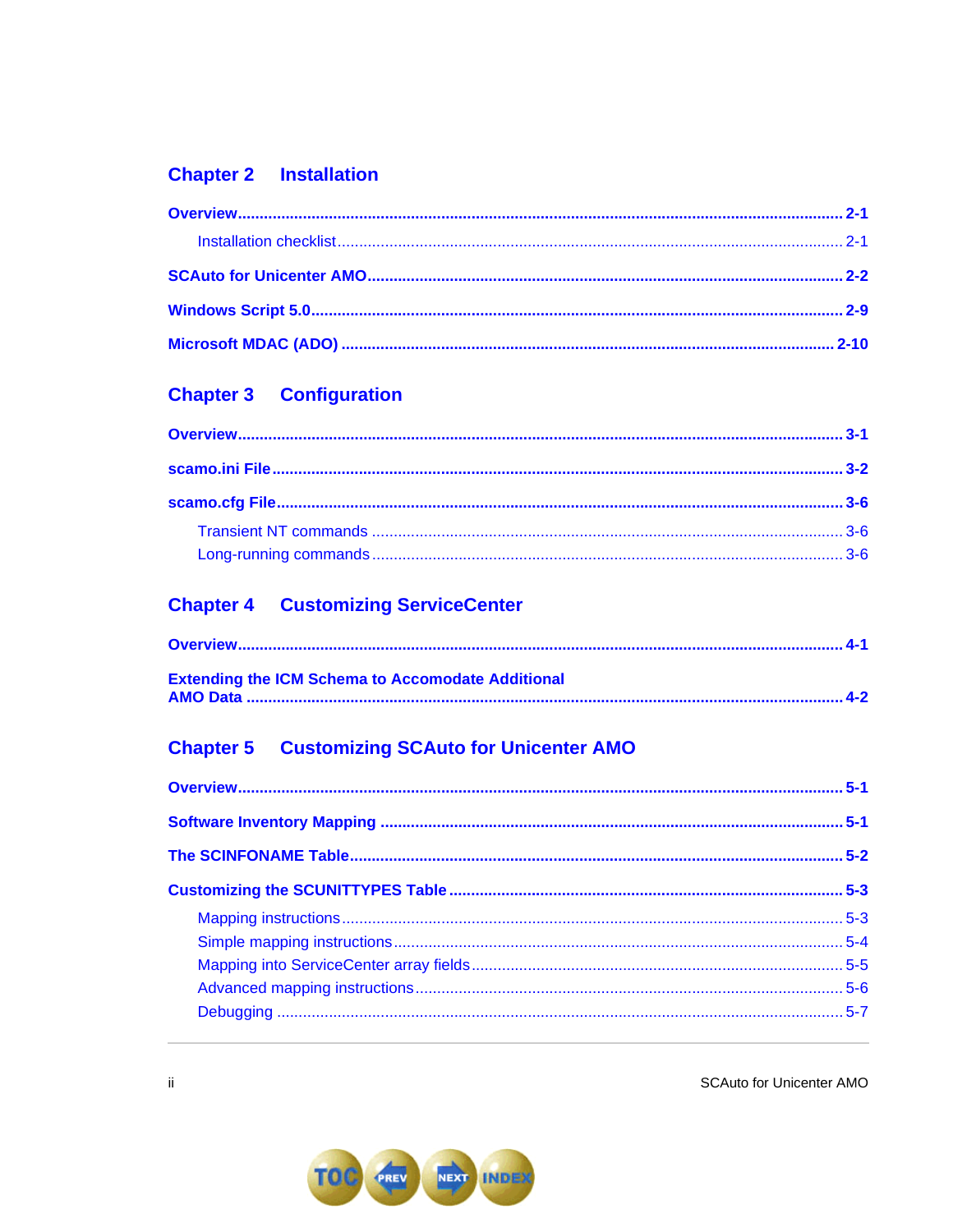# **Chapter 6 Scripting**

# **Chapter 7 Operating SCAuto for Unicenter AMO**

# **Index**

Table of Contents

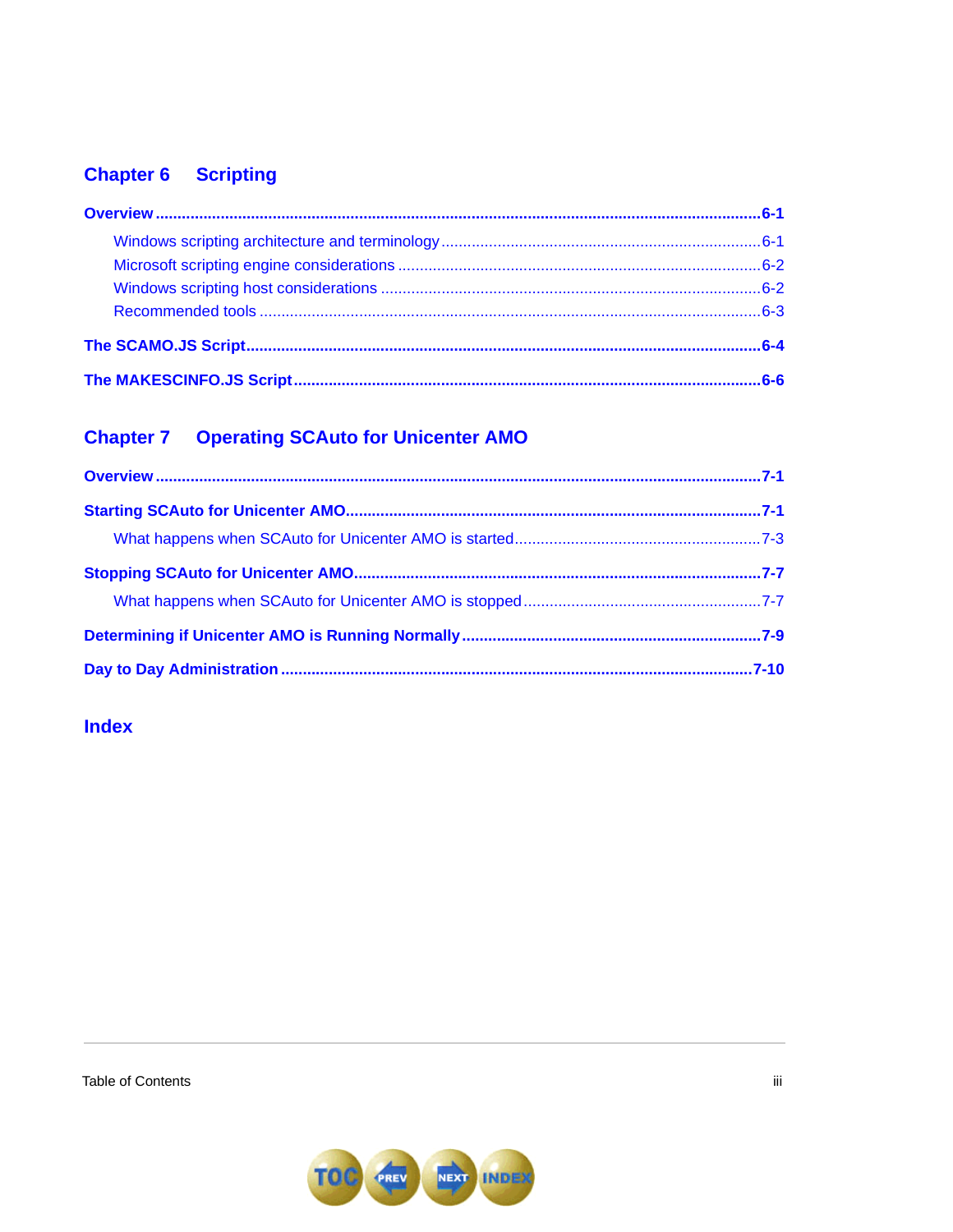iv SCAuto for Unicenter AMO

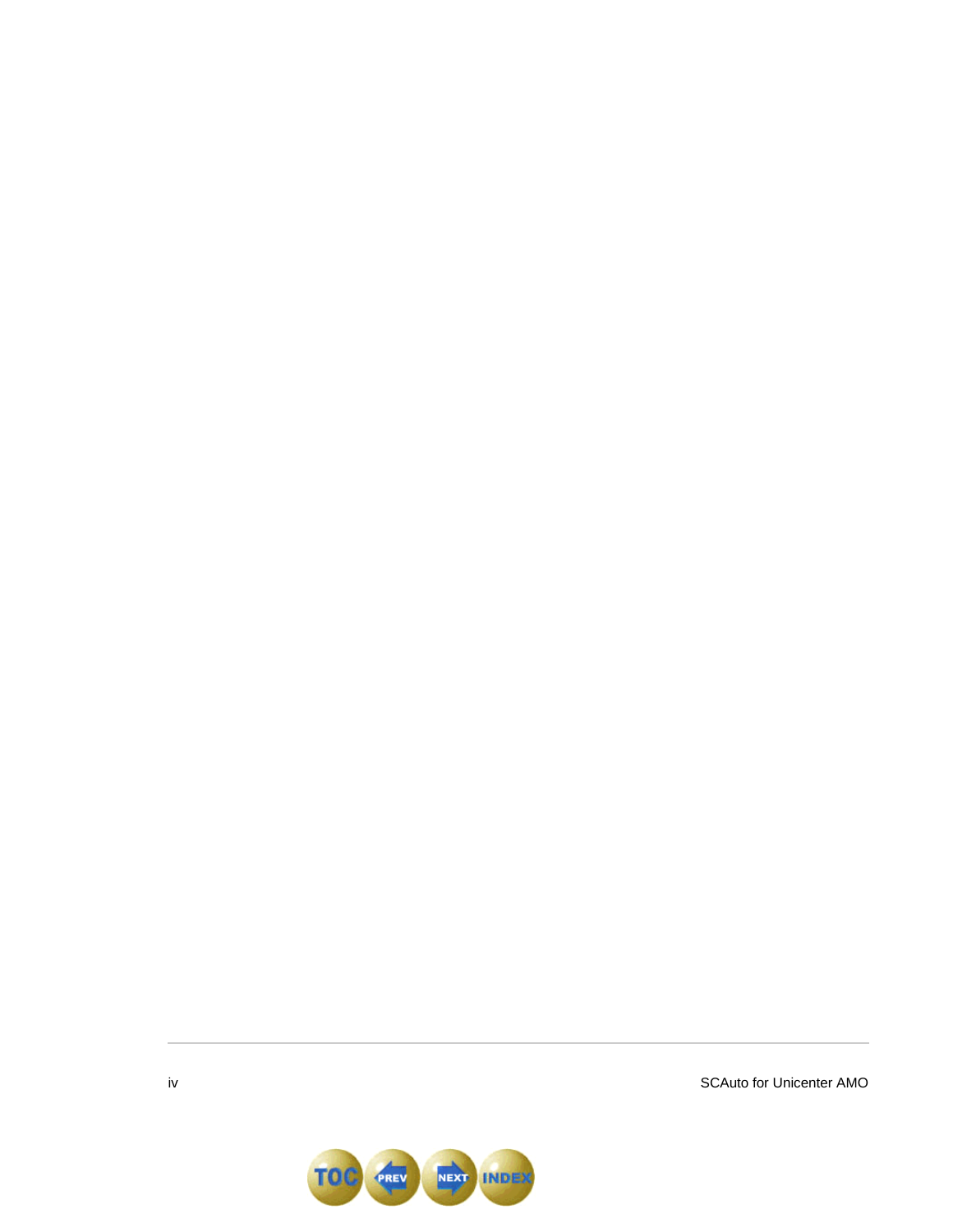<span id="page-6-0"></span>

## **Overview**

Welcome to Peregrine Systems' *SCAuto for Unicenter AMO*. SCAuto for Unicenter AMO is part of the suite of SCAutomate (SCAuto) interface products that integrate ServiceCenter with premier network and systems management tools.

This guide describes how to implement the SCAutomate interface for integration with Peregrine Systems' ServiceCenter.

Additional information about SCAutomate can be found in the *SCAutomate Applications for Windows NT and UNIX Guide*.

## **Prerequisite knowledge**

This guide assumes that you have:

- Thorough knowledge of the operation of both ServiceCenter and Unicenter AMO and of the operating system platforms on which those products are installed. This may include Unix and/or OS/390 in the case of ServiceCenter.
- Prior experience customizing ServiceCenter, or equivalent training.
- Prior experience customizing Unicenter AMO, or equivalent training.
- Experience in installation and operation of products on Windows NT.
- Knowledge of Microsoft JScript, Netscape JavaScript, or ECMAscript.

**Important:** ServiceCenter installation requirements are specific to the machine where ServiceCenter is being installed. These requirements are listed in the respective installation guides.

#### Preface and the contract of the contract of the contract of the contract of the contract of the contract of the contract of the contract of the contract of the contract of the contract of the contract of the contract of th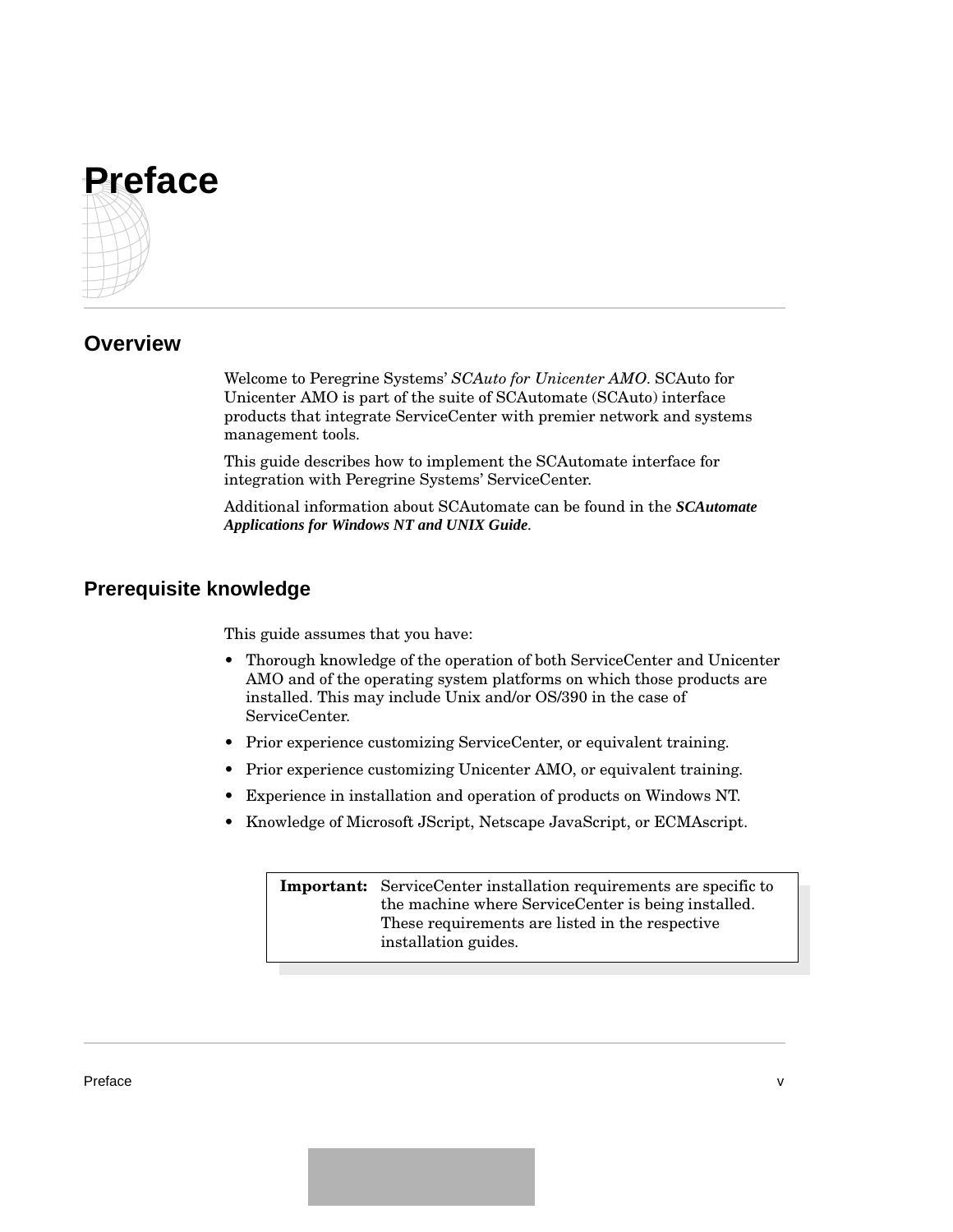# <span id="page-7-0"></span>**Contacting Peregrine Systems**

Contact one of the Peregrine Systems Customer Support offices listed here if you have questions about, or problems with, ServiceCenter systems.

For more information about Customer Support, check the support web site: **http://support.peregrine.com** Please contact Customer Support for an account on this site.

**Note:** Only the European Customer Support staff is multilingual and can provide technical support to customers in their native language.

## **North and South America**

To get help immediately, call Peregrine Customer Support at:

#### **(1) (800) 960-9998**

For ServiceCenter questions or information, send a fax or e-mail to:

Fax: **(1) (858) 794-6028** E-mail: **support@peregrine.com**

Send materials that Peregrine Systems Customer Support requests to:

**Peregrine Systems, Inc. ATTN: Customer Support 12670 High Bluff Drive San Diego, CA 92130** 

**Note:** Countries outside North and South America are covered by regional offices. Customers should contact the regional office under which their country is listed.

### **United Kingdom regional office**

Great Britain, Greece, and South Africa

**Peregrine Systems Ltd. 1st Floor Ambassador House Paradise Road Richmond, Surrey, Great Britain, TW9 1SQ** Phone: **0800 3345844** E-mail: **uksupport@peregrine.com**

vi SCAuto for Unicenter AMO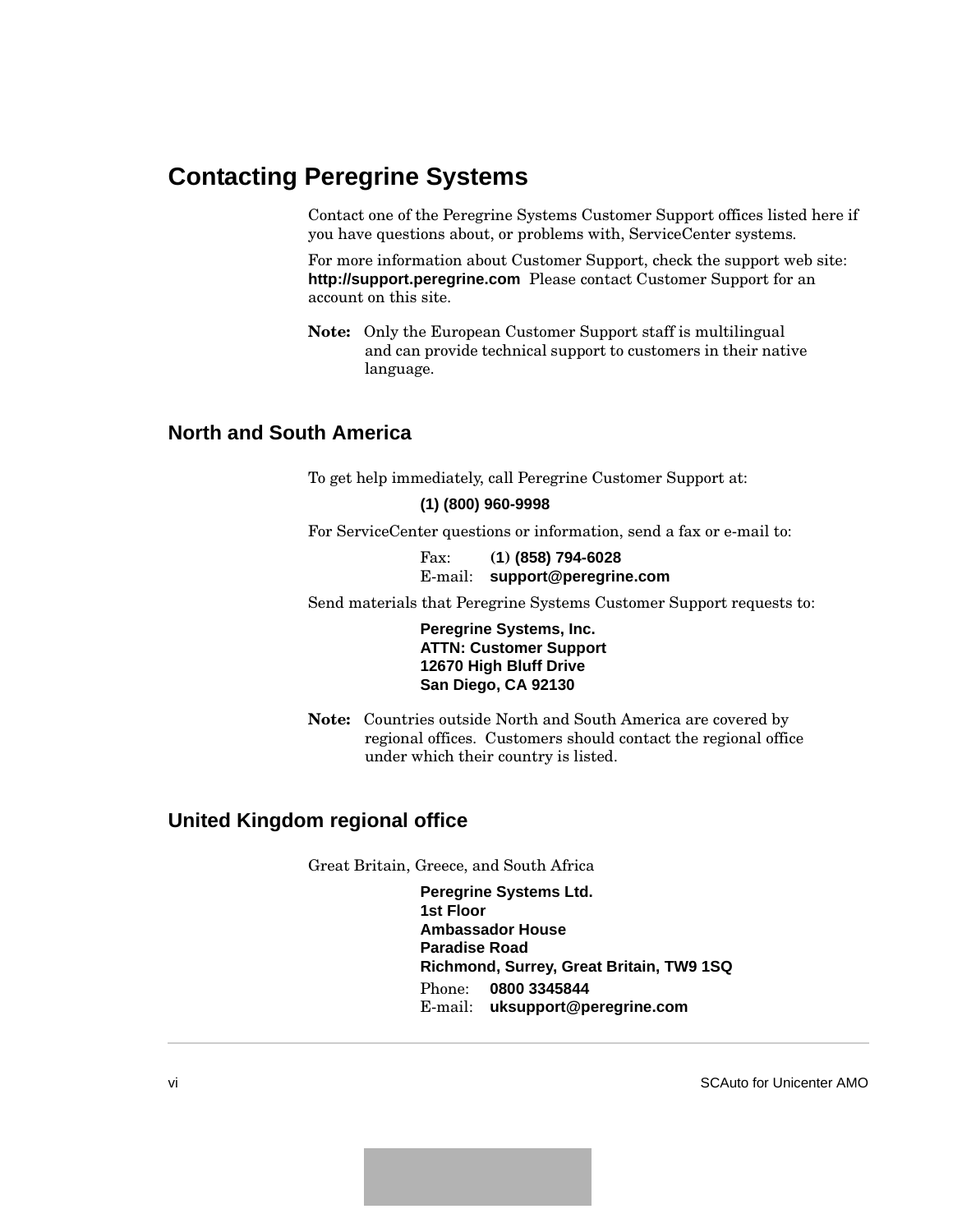### **France regional office**

France, Spain, Italy, Greece, and Africa (except South Africa)

**Peregrine Systems Tour Franklin-La Défense 8 92042 Paris La Défense Cedex, France** Phone: **+33 (0) (800) 505 100** (International Toll Free) E-mail: **frsupport@peregrine.fr**

### **Germany regional office**

Germany and Eastern Europe

**Peregrine Systems GmbH Bürohaus Atricom Lyoner Strasse 15, 60528 Frankfurt, Germany** Phone: **0049 6966 80260** E-mail: **fweidman@peregrine.com**

## **Nordic regional office**

Denmark, Norway, Sweden, Finland, and Iceland

**Peregrine Systems A/S Naverland 2, 12 SAL DK-2600 Glostrup Denmark** Phone: **+45 80307676 +45 43467676** E-mail: **nordic@peregrine.com**

Preface viii and the contract of the contract of the contract of the contract of the contract of the contract of the contract of the contract of the contract of the contract of the contract of the contract of the contract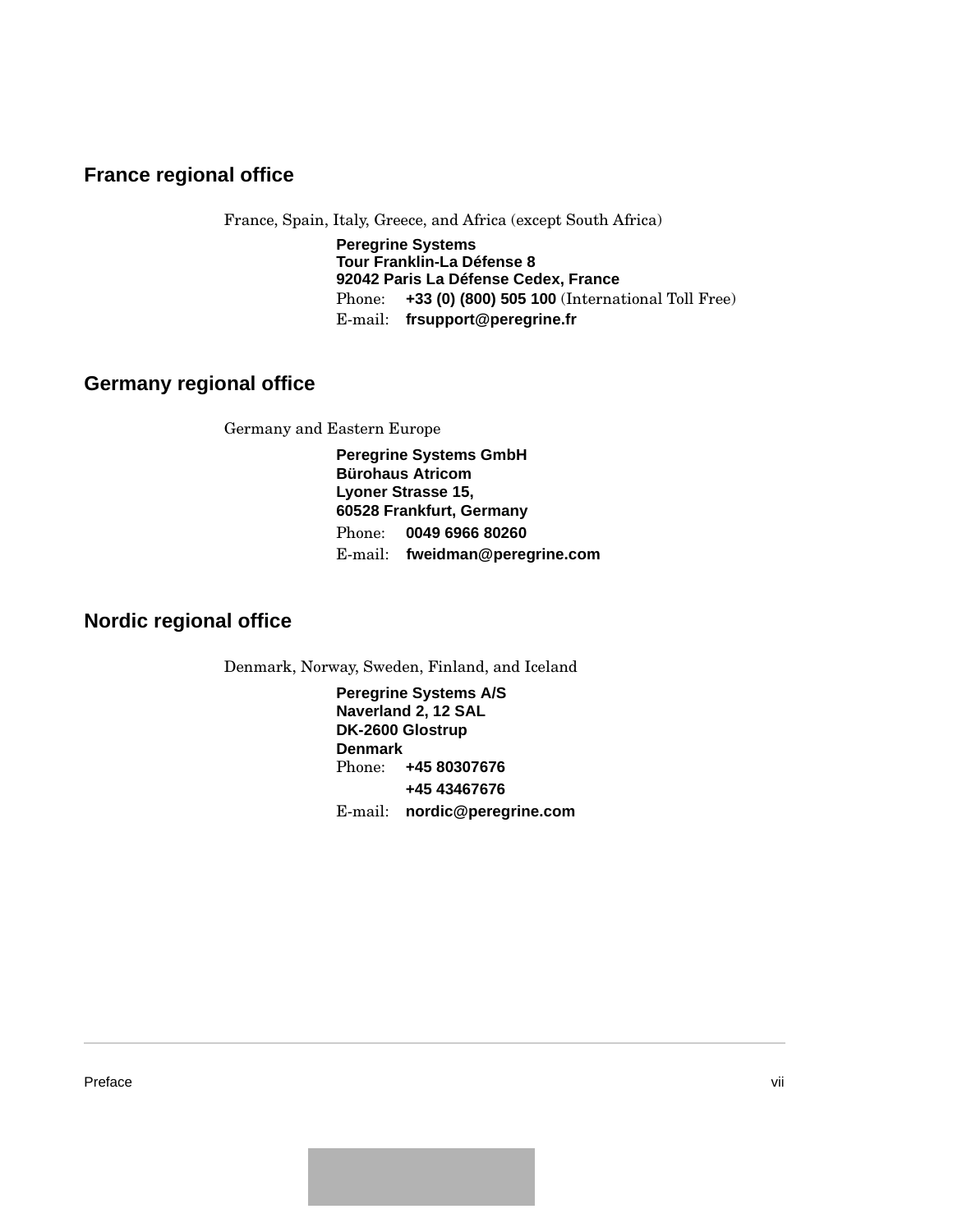## <span id="page-9-0"></span>**Benelux regional office**

Netherlands, Belgium, and Luxembourg

**Peregrine Systems BV Botnische Golf 9a 3446 CN Woerden Netherlands** Netherlands Phone: **+31 3484377070** Belgium and Phone: **0800 74747575** Luxembourg E-mail: **benelux.support@peregrine.com**

# **Asia-Pacific regional offices**

Australia, Hawaii, Hong Kong, Japan, Korea, Malaysia, New Zealand, Singapore

| Australia |        | Phone: (800) 146-849            |
|-----------|--------|---------------------------------|
| Hawaii    | Phone: | $(1)$ (800) 960-9998            |
| Hong Kong | Phone: | (800) 908056                    |
| Japan     | Phone: | (0044) 221-22795                |
| Singapore | Phone: | (800) 1300-949 or -948          |
|           |        | E-mail: apsupport@peregrine.com |

viii SCAuto for Unicenter AMO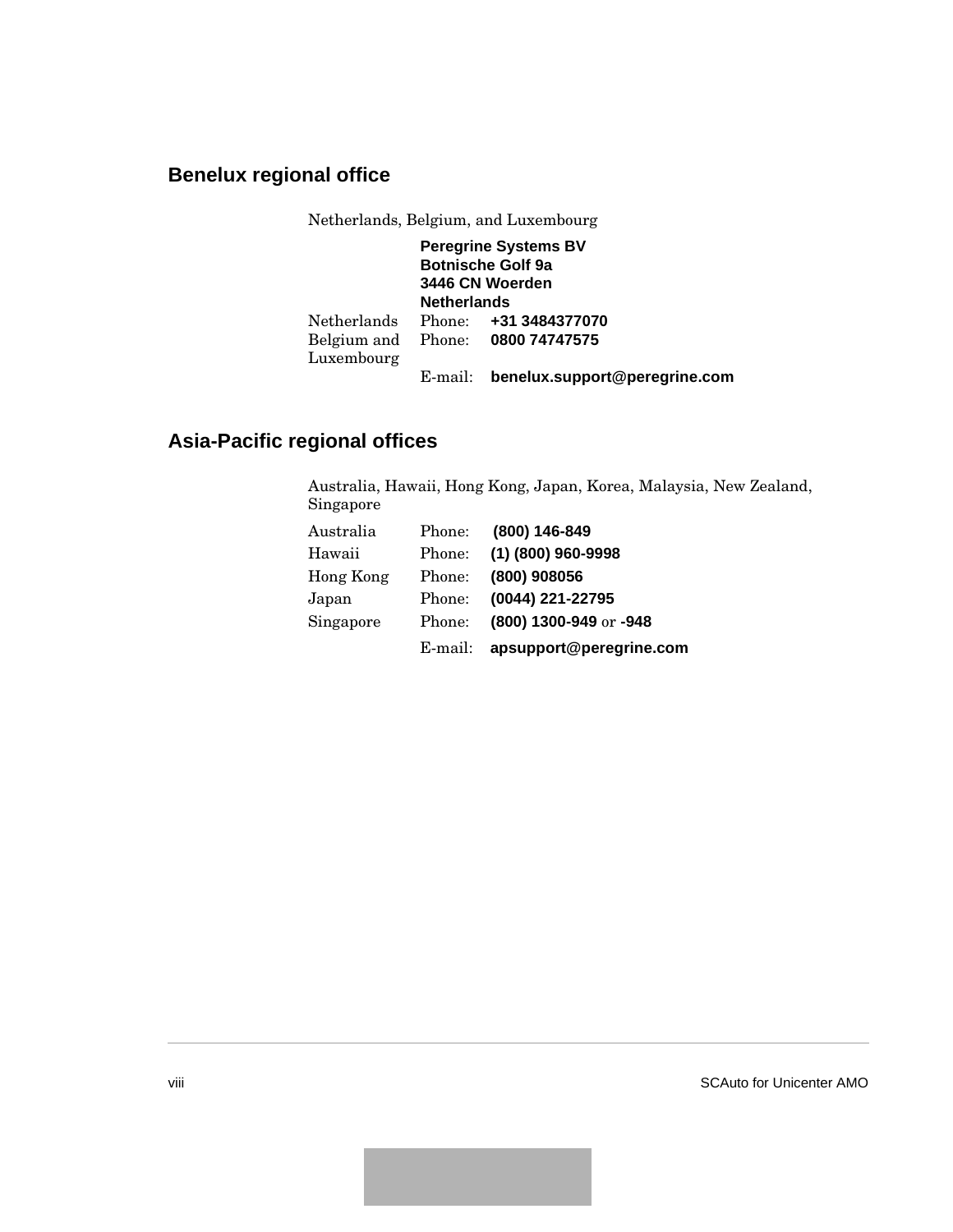# <span id="page-10-0"></span>**Chapter 1 Introduction**

## **Overview**

SCAuto for Unicenter AMO is a uni-directional gateway between ServiceCenter and CA's Unicenter AMO, providing continuous, automatic forwarding of information from AMO to ServiceCenter ICM on a 24x7 basis. Running as a Windows NT service, it uses state-of-the-art Component Object Model (COM) objects and ActiveX scripting to provide maximum flexibility and extensibility.

Because Unicenter AMO does not provide an API, SCAuto for Unicenter AMO uses Microsoft ADO to query the AMO database. Because Unicenter AMO does not provide a notification mechanism to drive external applications when AMO inventory updates take place, SCAuto for Unicenter AMO periodically selects updated information from the AMO database by selecting units which have been updated since the last poll. This interval is customer settable.

To provide maximum flexibility and ease of customization, the SCAuto for Unicenter AMO product uses state-of-the-art Windows technologies:

- OLE Automation, which defines dynamic COM interfaces to permit scripting languages to use COM objects
- Scripting languages such as VBScript and JScript, which provide rapid application development

SCAuto for Unicenter AMO leverages these technologies to provide a robust, user-tailorable gateway without the inflexibility normally associated with C/ C++ applications.

Introduction 1-1

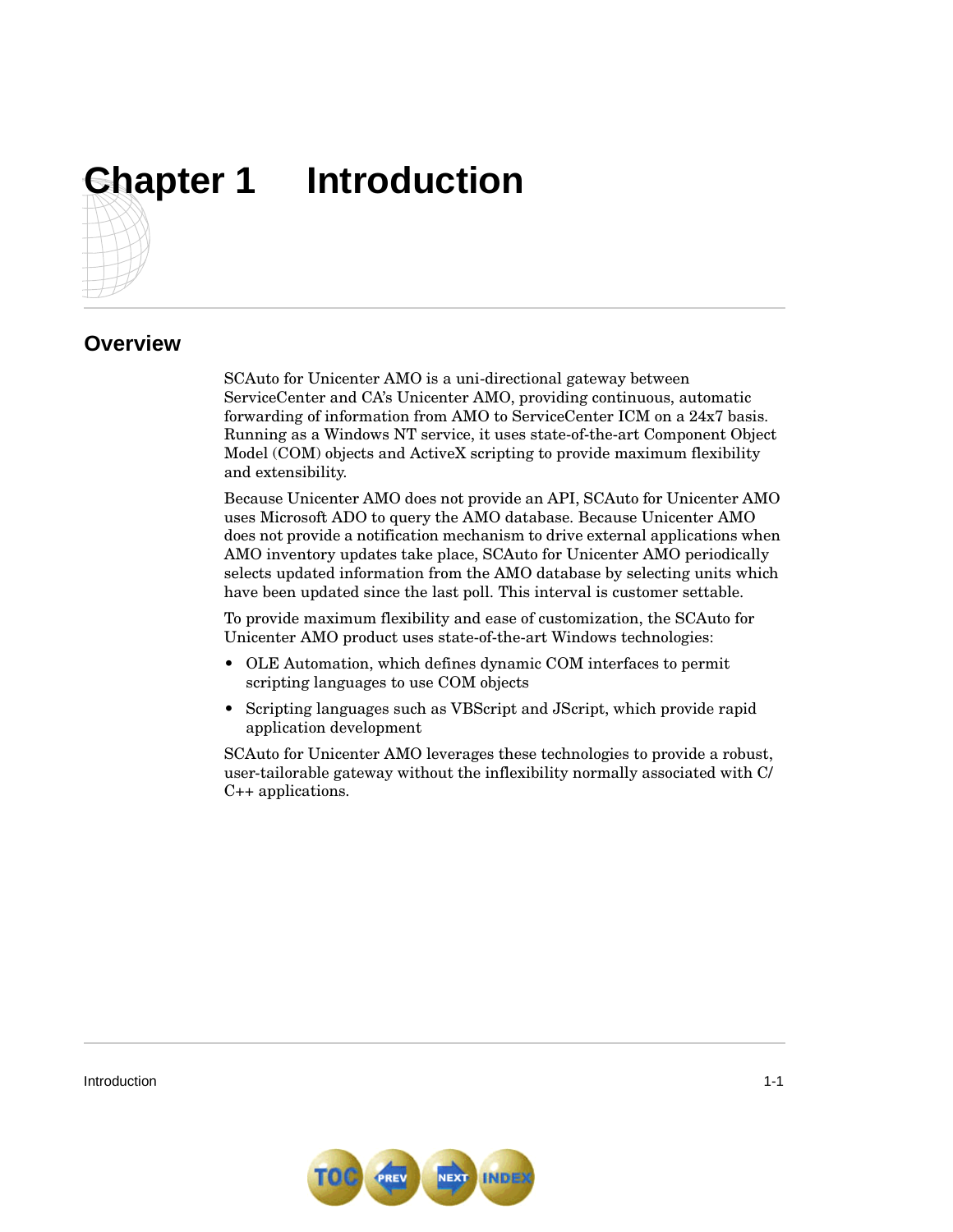# <span id="page-11-0"></span>**Theory of Operation**

SCAuto for Unicenter AMO is designed to propagate information from AMO to ServiceCenter. It works by polling the AMO database for information at a user-defined interval using Microsoft ADO and then converting the information received into ServiceCenter event messages to update the ServiceCenter ICM repository.

SCAuto for Unicenter AMO does not update the AMO database in any way. It requires only read-only access to the database. Both SQL Server and Access are supported as AMO database types.

1-2 SCAuto for Unicenter AMO

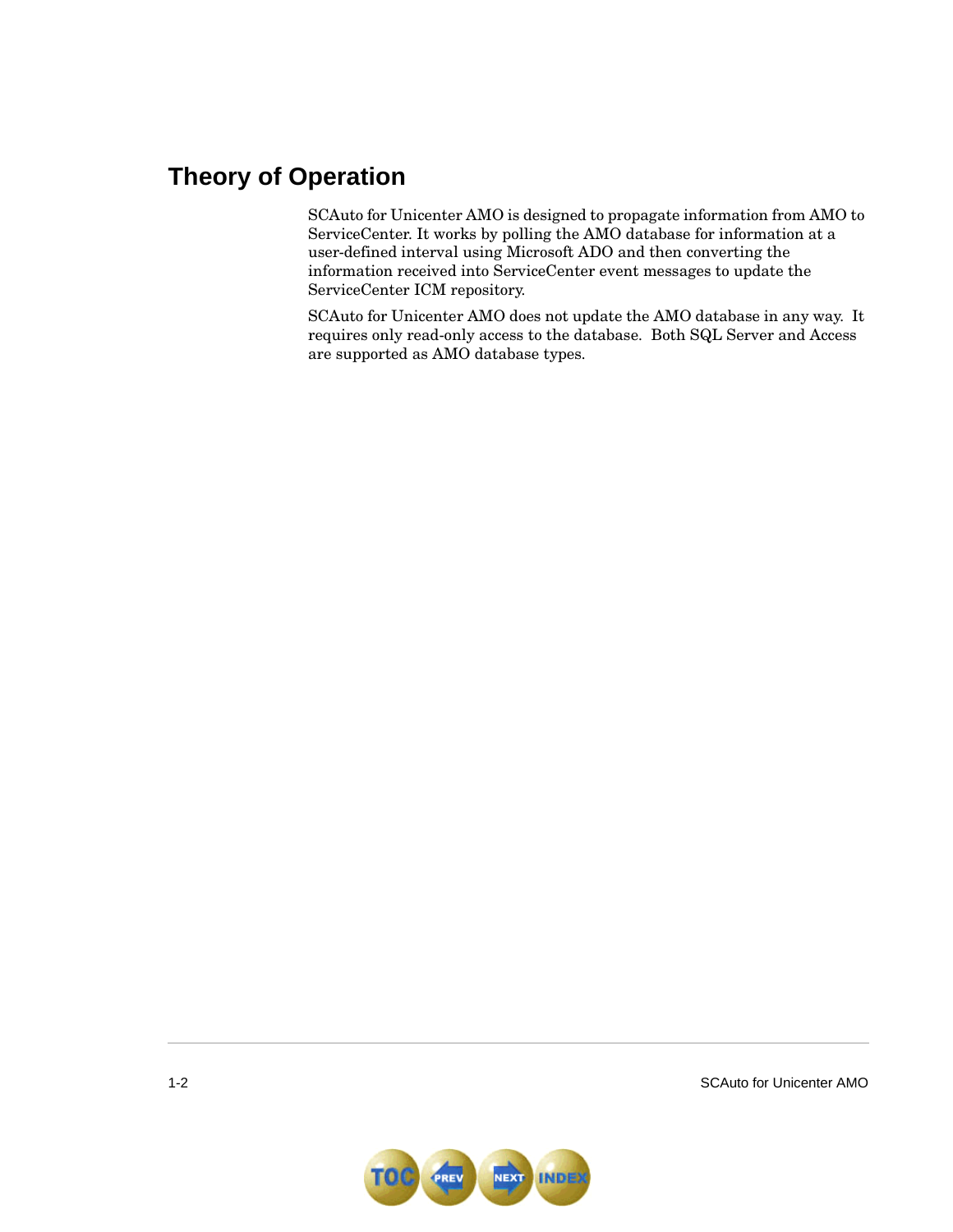# <span id="page-12-0"></span>**Delivered Functionality**

As delivered, the gateway performs periodic one-way propagation of inventory information from AMO to ICM. While the technology of SCAuto for Unicenter AMO could easily support bi-directional operation, CA does not permit user or third party updates to the AMO database.

# **Extensibility**

Although SCAuto for Unicenter AMO is delivered with a single script that collects information regarding both hardware and software, the gateway is not limited to this script. The gateway can be customized to run different scripts or additional scripts, simply by changing the *scamo.cfg* file as discussed in Chapter 3.

Introduction 1-3

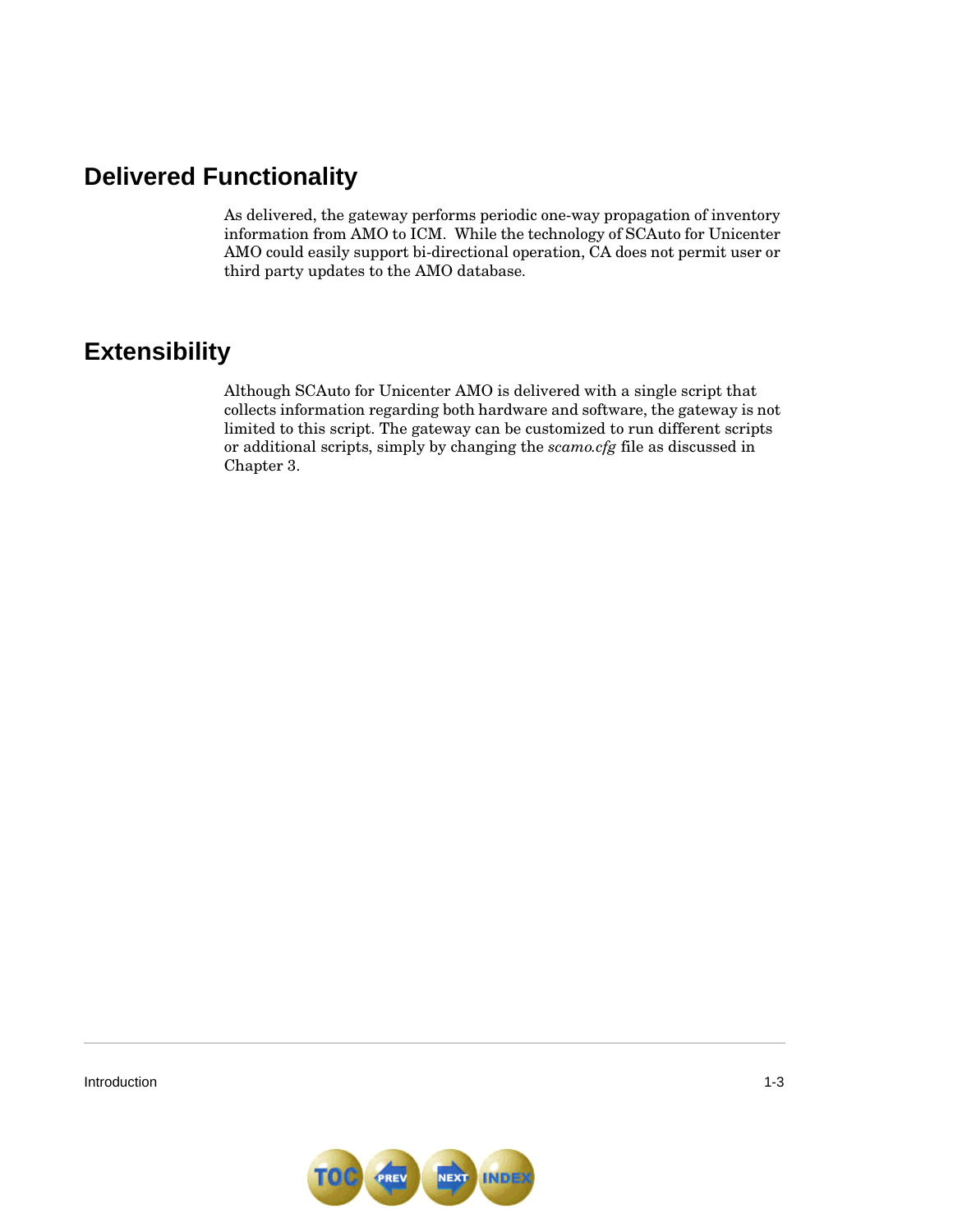# <span id="page-13-0"></span>**Architecture**



The diagram below illustrates the architecture of SCAuto for Unicenter AMO.

Note the following:

- There are three major components—ServiceCenter, Unicenter AMO, and SCAuto for Unicenter AMO (the gateway between the two).
- Each component can be installed on the same or a different server.
- Communication between the SCAuto for Unicenter AMO gateway and ServiceCenter is based on the SCAuto API, which uses TCP.
- Communication between the SCAuto for Unicenter AMO gateway and the Unicenter AMO database is accomplished using Microsoft ADO, which uses OLEDB or ODBC depending on whether the database is SQL Server or Access.
- ServiceCenter can be running on any supported OS platform (Windows NT, Unix, or MVS).
- For this release of SCAuto AMO, the Unicenter AMO database must either be in SQL Server or be a Microsoft Access .MDB file. Contact Peregrine support for information regarding support of other types of database.
- The SCAuto for Unicenter AMO gateway requires a Windows NT server platform. It does not run on Unix.



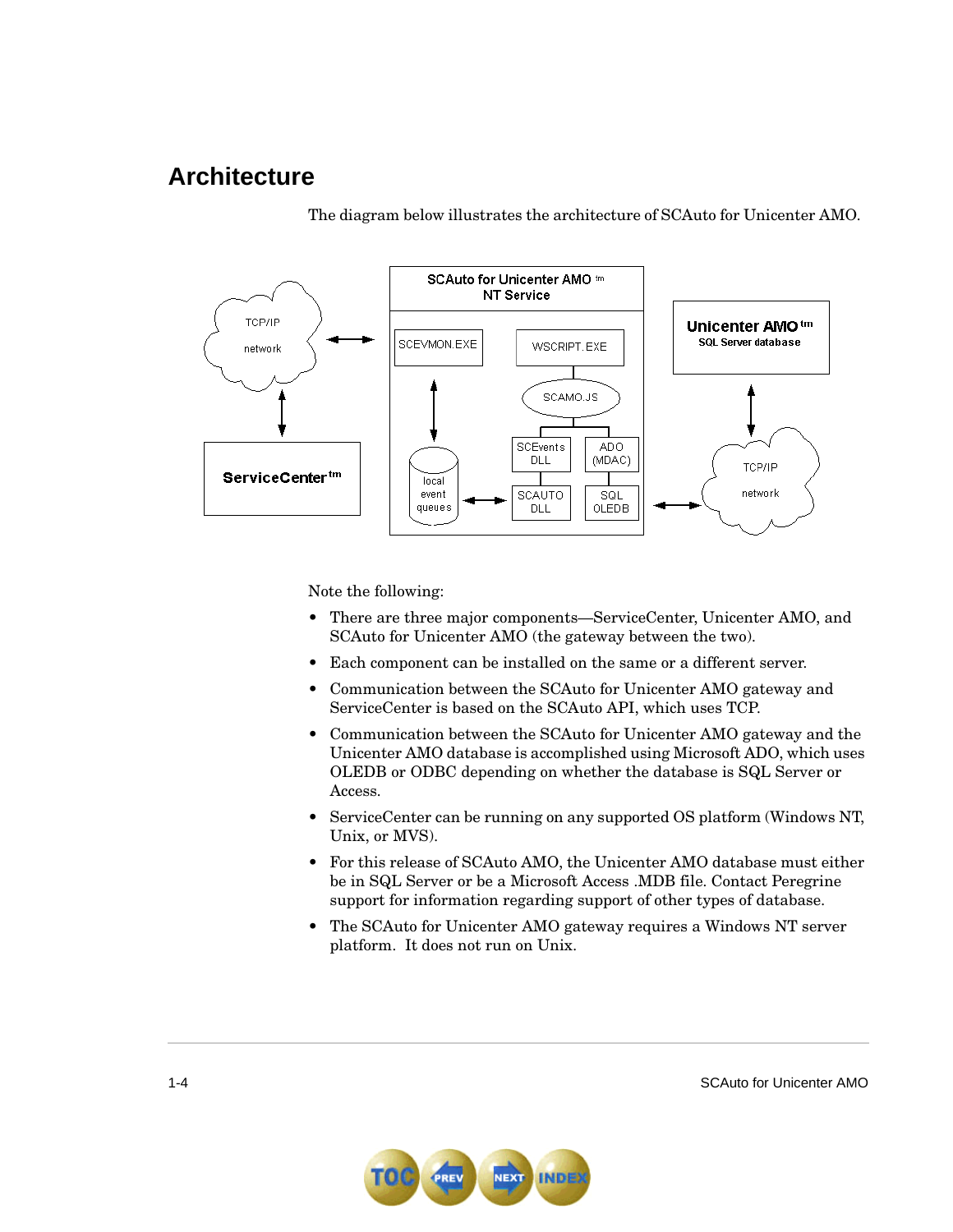# <span id="page-14-0"></span>**Product Components**

SCAuto for Unicenter AMO provides a set of OLE Automation objects and redistributes the latest version of the Microsoft Data Access objects, including ADO. These objects are then exploited by some JScript routines (source code provided), which implement a mapping between the AMO database and the ServiceCenter ICM application.

SCAuto for Unicenter AMO has a modular architecture that includes the following building blocks:

- **SCEVENTS.DLL** an OLE Automation object that encapsulates SCAUTO.DLL, the ServiceCenter API, which uses TCP sockets to communicate with ServiceCenter.
- **SCRUTIL.DLL** an OLE Automation object which provides utility functions for logging messages and obtaining run-time parameters.
- MAKESCINFO.JS An ActiveX script written in Jscript which rebuilds the small SQL table called SCINFONAME in the supplied Microsoft Access database called SCAMO.MDB. This table defines how AMO information should be mapped to ServiceCenter Inventory elements. The table consists of 1 row per AMO hardware inventory element. This script need not be executed unless your AMO database contains additional hardware data elements not already listed in the supplied SCINFONAME table.
- **SCAMO.JS** an ActiveX script written in JScript which propagates hardware and software inventory information from AMO to ServiceCenter, by continuously performing these steps:
	- Select all machines known to AMO which have been updated by AMO since the last poll by SCAMO.JS.
	- Select all hardware inventory items for each machine.
	- Select all software inventory available for each machine.
	- Generate an ICMpc or ICMserver event to ServiceCenter for each machine.
	- Wait for a user-specified time.
- **WSCRIPT.EXE** The Microsoft Windows Scripting Host.

Introduction 1-5

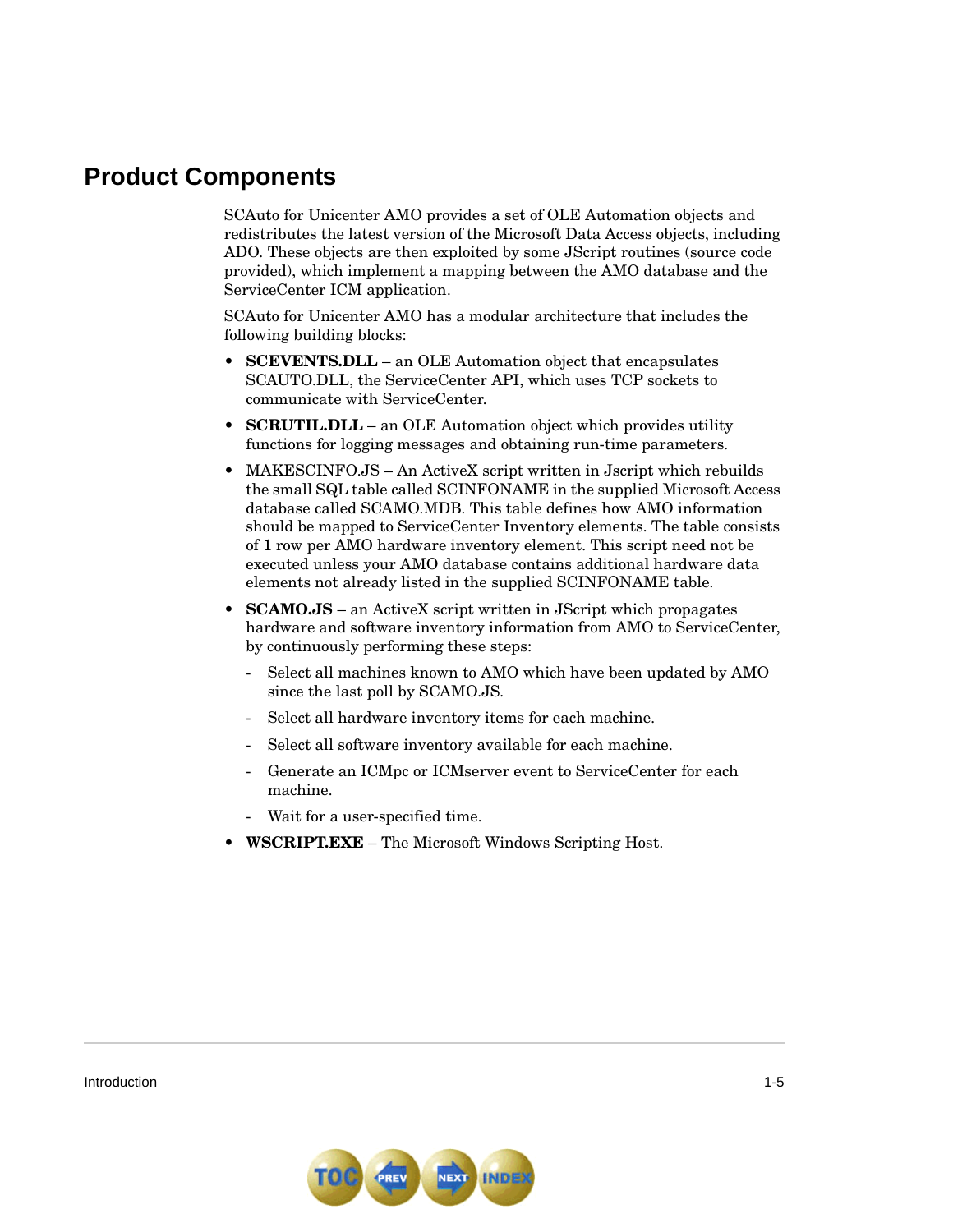- <span id="page-15-0"></span>• **JSCRIPT.DLL** – Microsoft 5.0 ActiveX scripting engine.
- **SCEVMON.EXE** a daemon which manages communication of ServiceCenter events between SCAuto for Unicenter AMO and ServiceCenter. It provides event message queuing so that ServiceCenter can be started and stopped without affecting the operation of the gateway.
- **SCAMOSRV.EXE** A Windows NT service to run the previously described components continuously in the background.

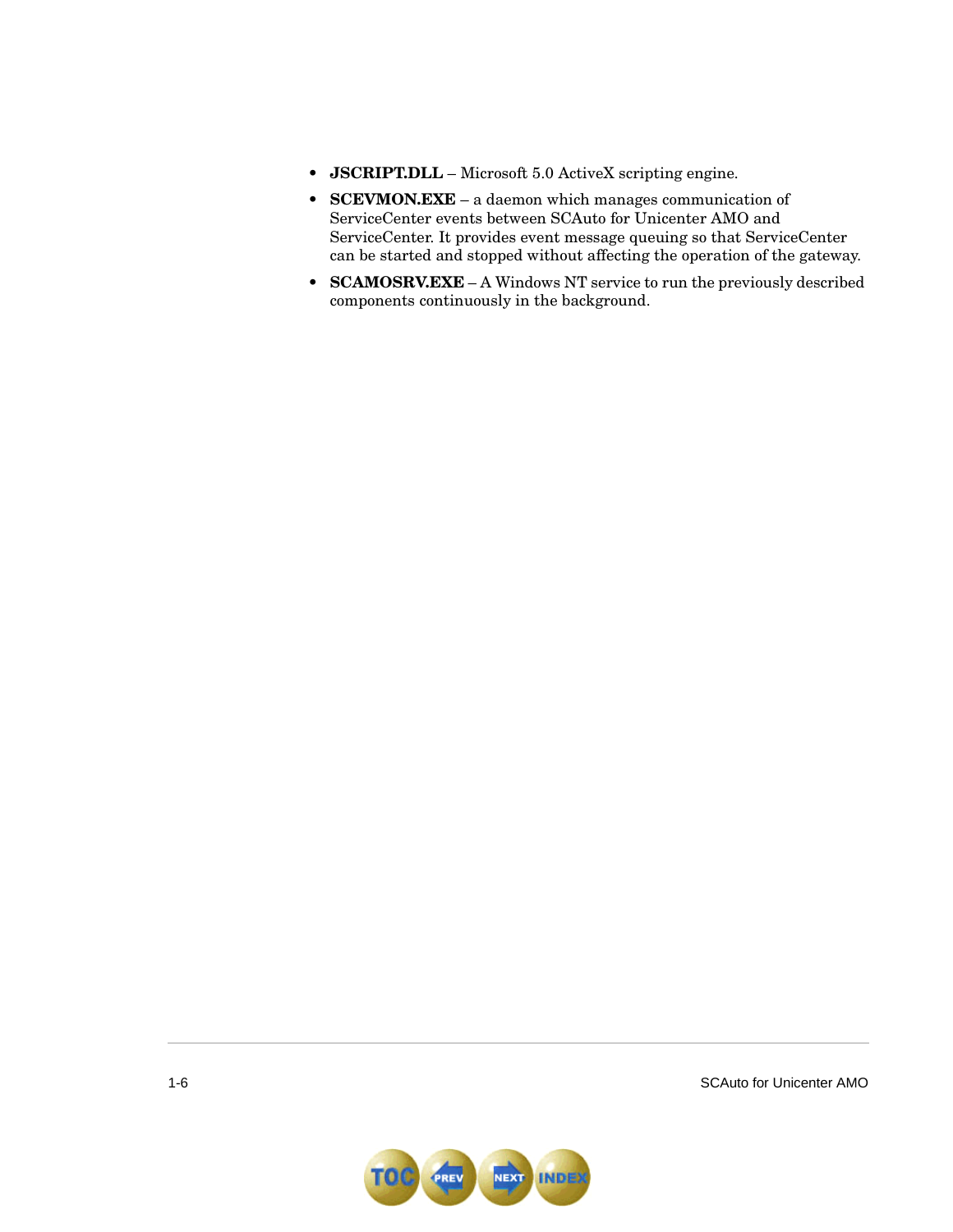# <span id="page-16-0"></span>**Customization**

Customization of the SCAuto for Unicenter AMO gateway ordinarily consists of adjusting the mapping of AMO inventory data into specific fields within the Inventory and Configuration (ICM) database in ServiceCenter.

Although it is not necessary to perform any customization prior to starting SCAuto for Unicenter AMO, you may find that some additional customization is necessary in order to populate the tables of the ServiceCenter ICM application to your satisfaction.

Customization is accomplished primarily on the SCAuto AMO side (as opposed to ServiceCenter) by making entries in the SCNAME column of the SCINFONAME table supplied in the SCAMO.MDB database, using Microsoft Access, or a similar tool. Details regarding this process are given in Chapter 5. This type of customization is normally sufficient and does not require any programming skills or ServiceCenter customization training.

Advanced customization can be done by extending the ServiceCenter ICM schema and forms to add additional data fields which are discovered by AMO, but not present in ServiceCenter's ICM tables. These additional fields can then be added to the ICM event maps, whereupon SCAuto AMO can be instructed to map data into them via the process discussed in Chapter 5. This level of customization requires advanced ServiceCenter customization skills. Some general guidelines regarding this type of customization are provided in Chapter 4. However, you will need to consult the appropriate ServiceCenter documentation, or a qualified ServiceCenter consultant.

Finally, it is possible to customize the product by writing new scripts similar to SCAMO.JS, or by modifying the supplied JScript code of SCAMO.JS. This is not normally necessary or recommended. This requires advanced skills in script programming and debugging and should generally only be done by Peregrine personnel or a qualified consultant. Peregrine's ability to support your installation may be limited if you modify any script code on your own.

Introduction 1-7

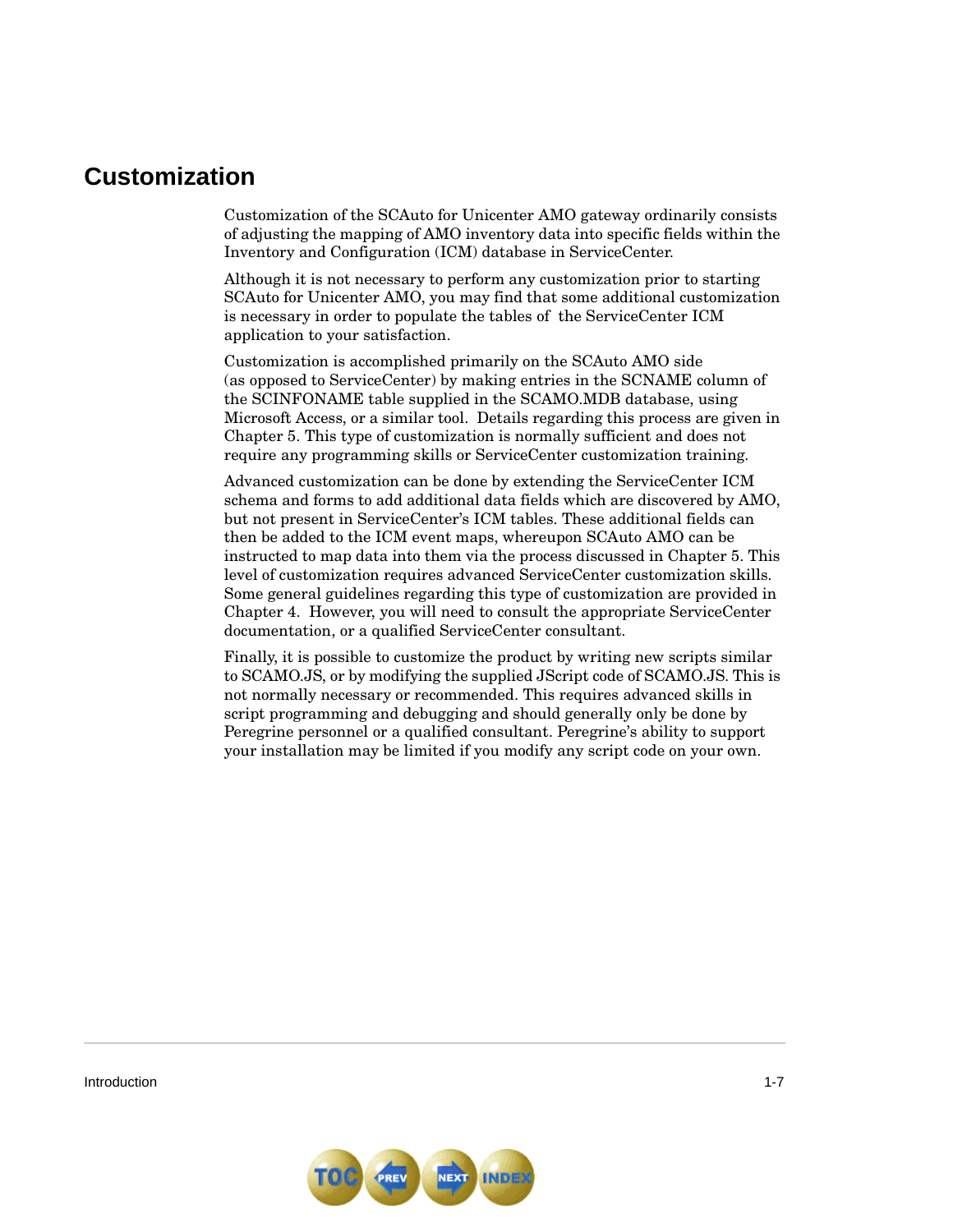1-8 SCAuto for Unicenter AMO

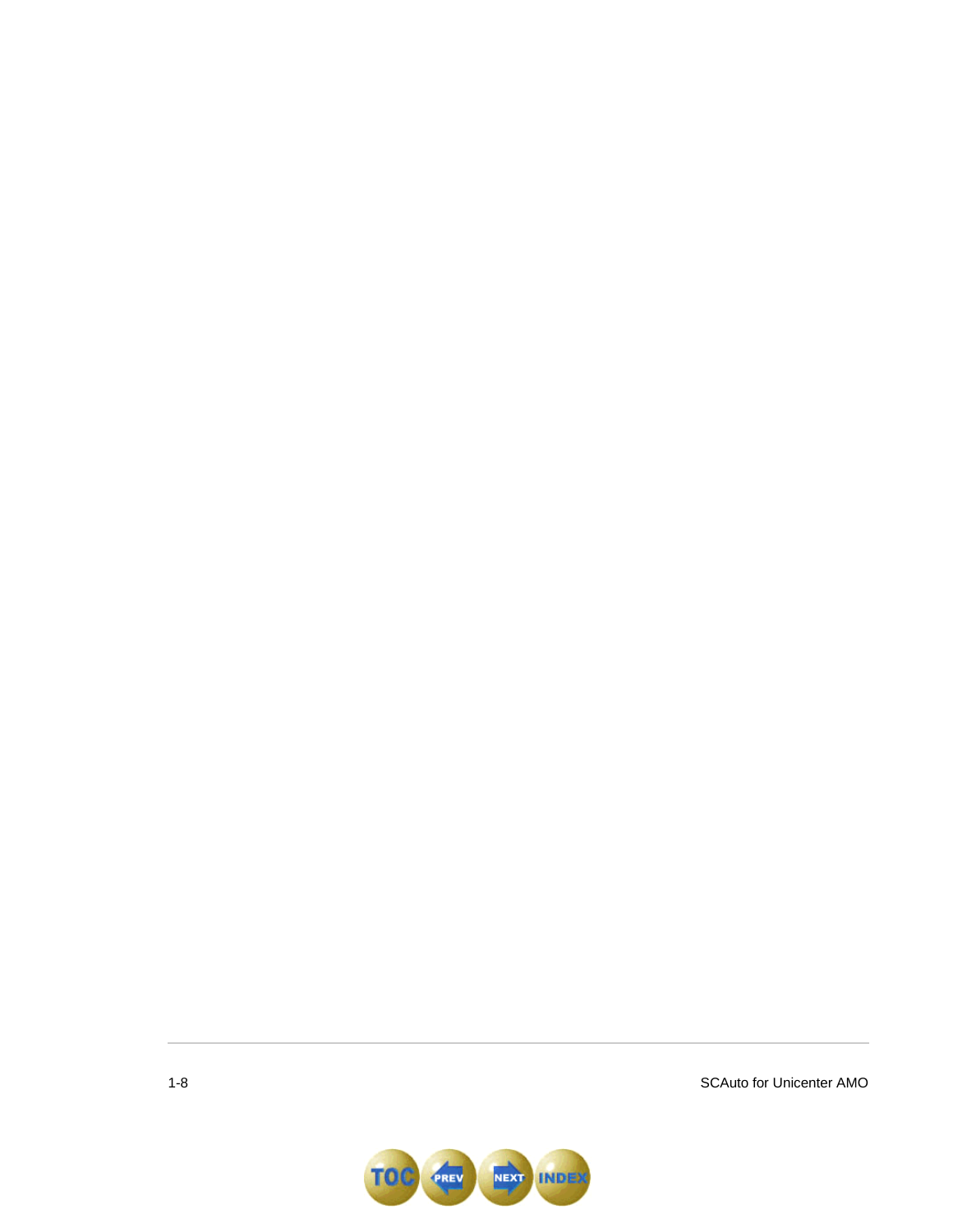# <span id="page-18-0"></span>**Chapter 2 Installation**

# **Overview**

To operate SCAuto for Unicenter AMO, the following products must be installed:

- ServiceCenter
- Unicenter AMO 3.0
- SCAuto for Unicenter AMO
- Windows Script 5.0
- Microsoft MDAC 2.1 GA SP 2

This document provides installation instructions for only the last three items (SCAuto for Unicenter AMO and the Windows Script 5.0). It is assumed the first two items (ServiceCenter and Unicenter AMO) are already installed on your system. If not, be sure to install them before proceeding with the instructions provided in this document.

### **Installation checklist**

Verify the following items before proceeding:

- ServiceCenter 2.1 SP 3E2 or later RTE is installed on your system, and all Event Services applications are at the same level.
- Unicenter AMO 3.0 is installed on your system and you know the name of the SQL Server, the name of the database, and the name and password of a read-only account that can access the AMO database. Alternatively, you can use a Microsoft Access copy of the AMO database. In this case, you must know the path to the .MDB file.
- ServiceCenter is properly configured to run Event Services, including the SCAUTOD server.
- You have collected the information needed to configure the gateway:
	- ServiceCenter hostname.
	- TCP port number of the ServiceCenter SCAUTOD server.
	- AMO database information previously described.

Installation 2-1

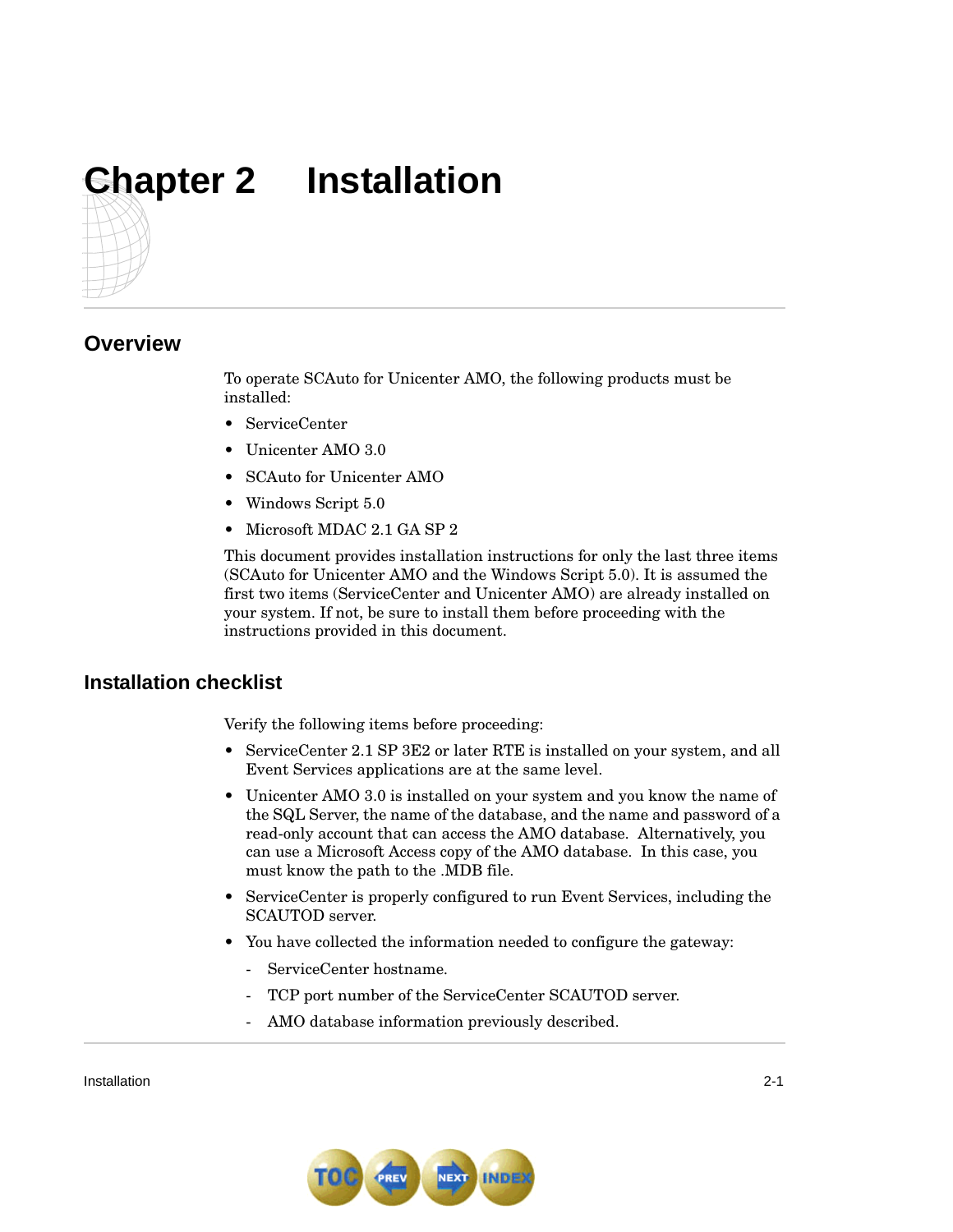# <span id="page-19-0"></span>**SCAuto for Unicenter AMO**

To install SCAuto for Unicenter AMO:

1. Insert the SCAuto for Unicenter AMO CD and run *setup.exe*. The Setup program runs until the Welcome screen is displayed.



*Figure 2-1 Welcome*

2. Click **Next** to continue.

The Readme Information screen is displayed.

3. Click **Next** to continue.

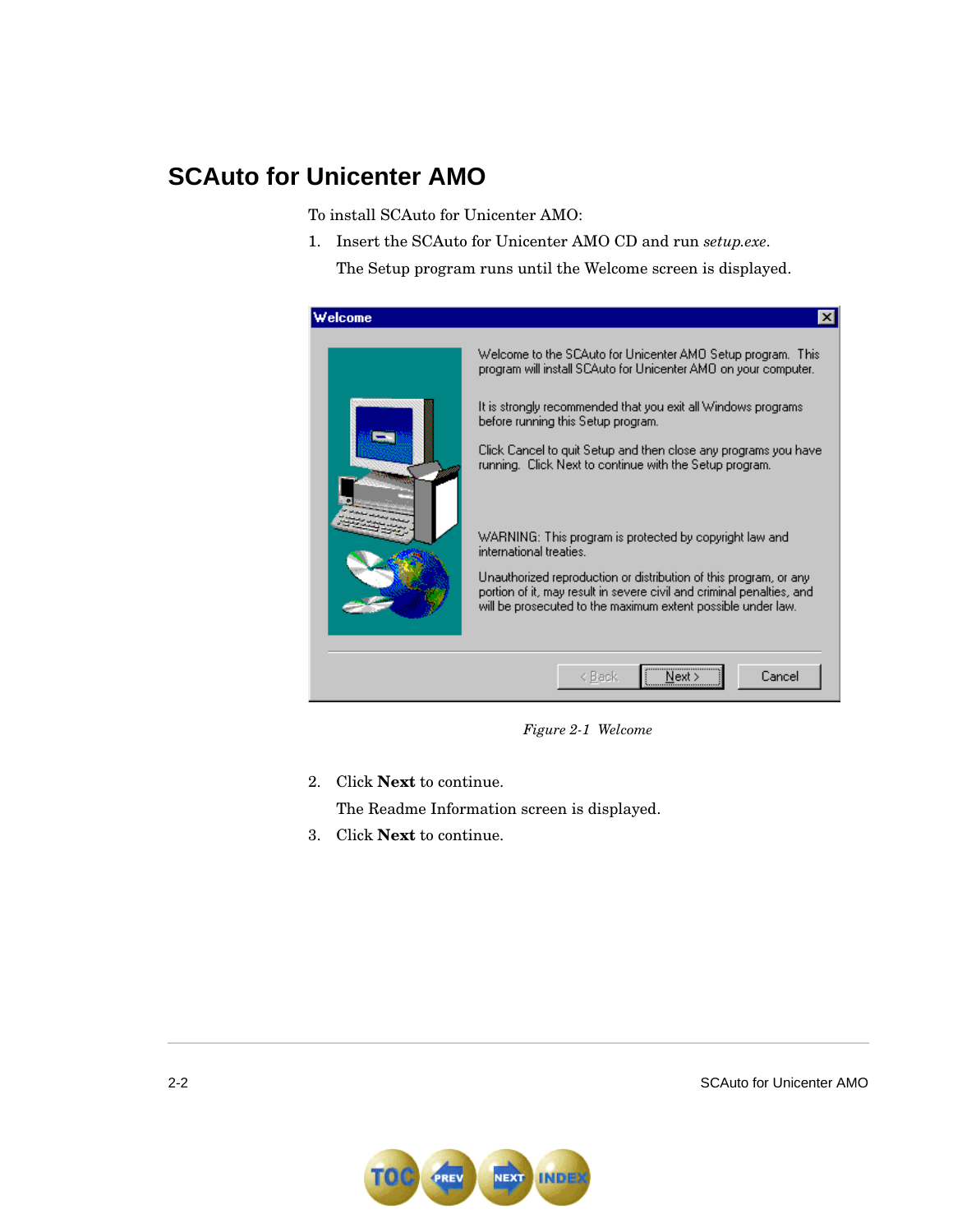The User Information screen is displayed.

| <b>User Information</b> |                                |                                                          |        | $\vert x \vert$ |
|-------------------------|--------------------------------|----------------------------------------------------------|--------|-----------------|
|                         | company you work for.          | Type your name below. You must also type the name of the |        |                 |
| 888888888               | Name:<br>Your Name<br>Company: | <b>ABC Company</b>                                       |        |                 |
|                         |                                | $\leq \underline{\mathsf{B}}$ ack<br>$N$ ext >           | Cancel |                 |

*Figure 2-2 User Information*

4. Type your name and your company name, and then click **Next**.

Installation 2-3

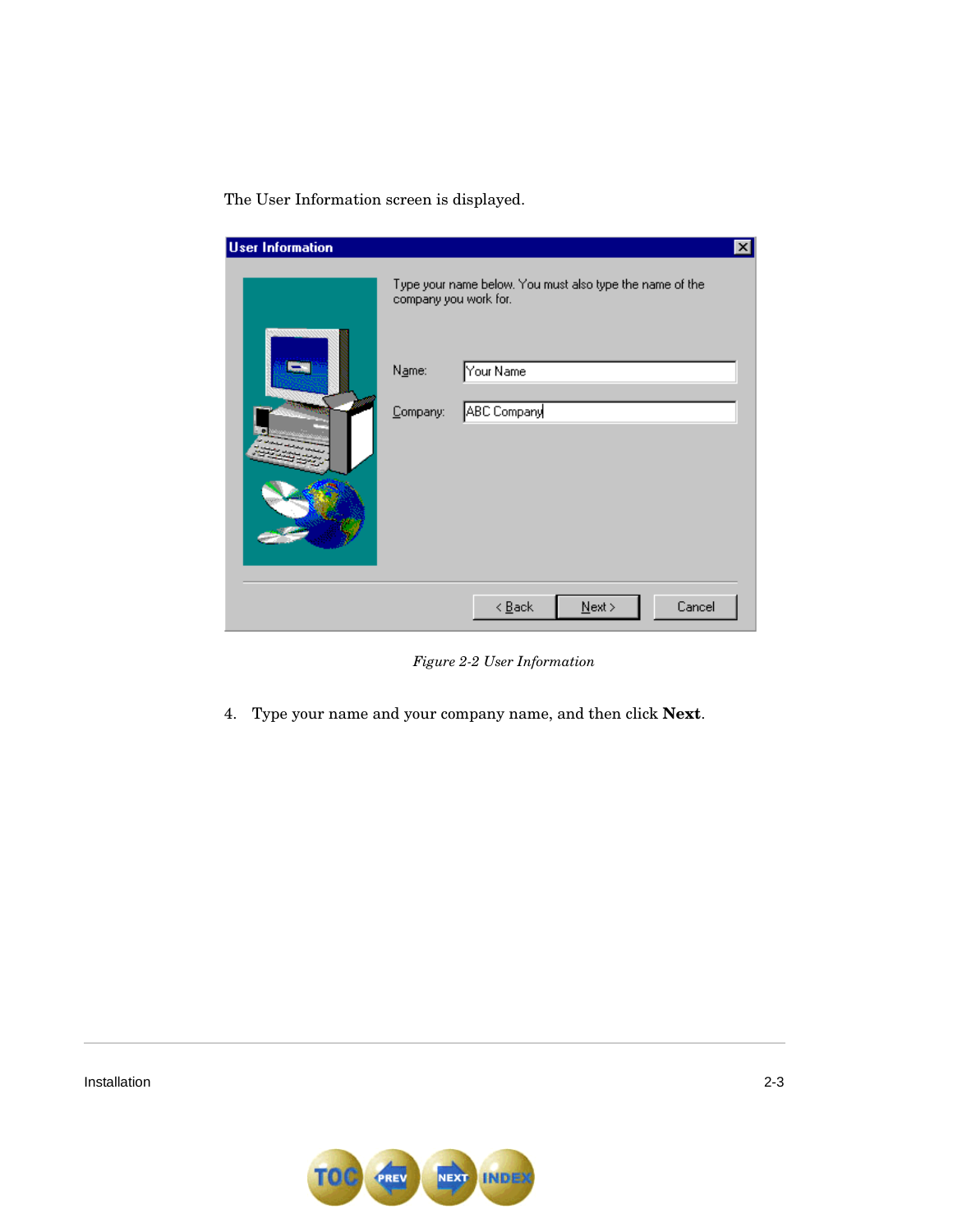The Choose Destination Location screen is displayed, which shows the directory to which SCAuto for Unicenter AMO will be installed.

| <b>Choose Destination Location</b> | ×                                                                                            |  |
|------------------------------------|----------------------------------------------------------------------------------------------|--|
|                                    | Setup will install SCAuto for Unicenter AMO in the following<br>directory.                   |  |
|                                    | To install to this directory, click Next.                                                    |  |
|                                    | To install to a different directory, click Browse and select another<br>directory.           |  |
|                                    | You can choose not to install SCAuto for Unicenter AMO by:<br>clicking Cancel to exit Setup. |  |
|                                    | Destination Directory<br>Browse<br>C:\\SCAuto for Unicenter AMO                              |  |
|                                    | Cancel<br>< <u>B</u> ack<br>Next                                                             |  |

*Figure 2-3 Destination Location*

- 5. Ensure that the path shown in the Destination Directory is correct.
	- If so, click **Next**.
	- If not, click **Browse** and select a different directory and then click **Next**.

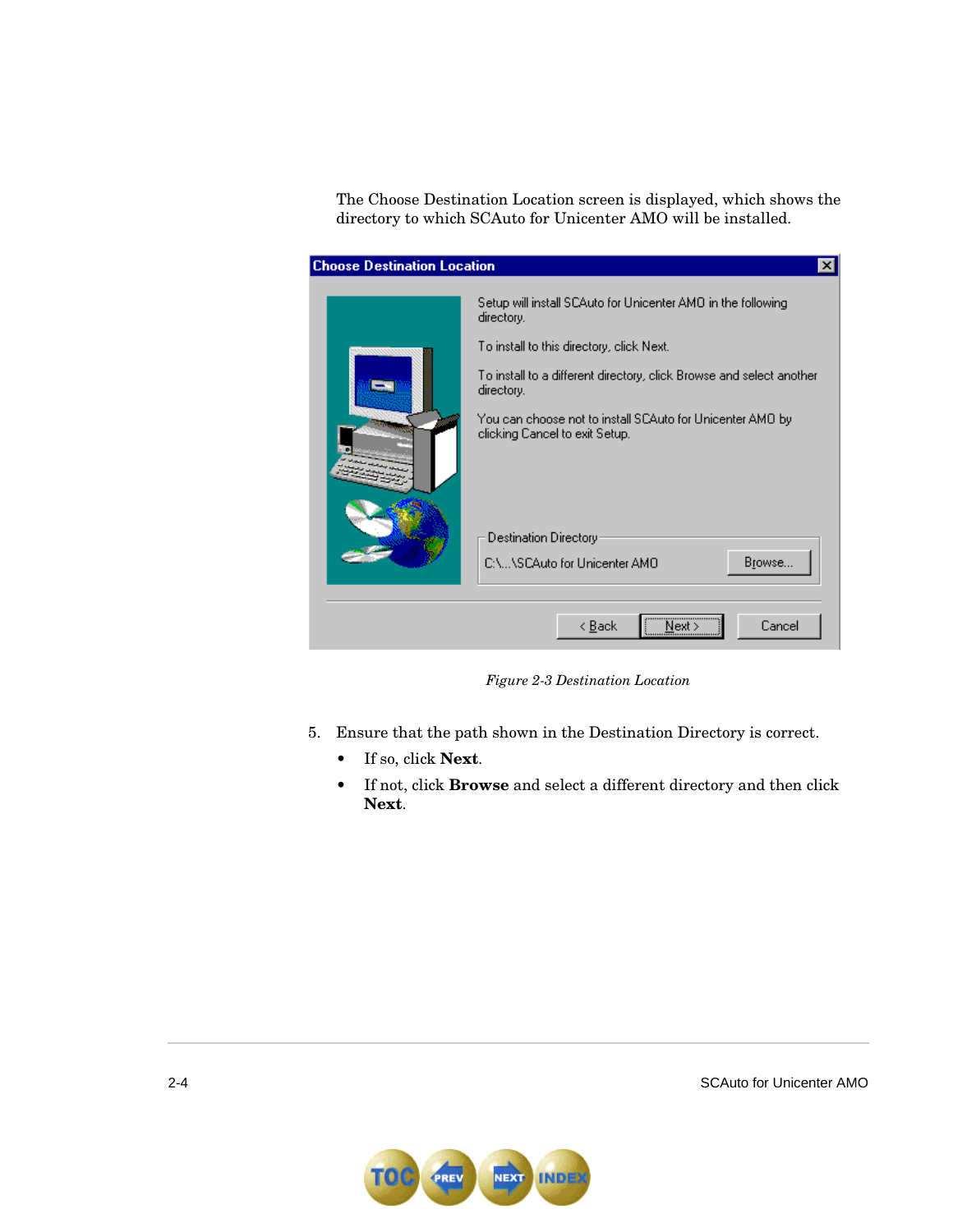The Select Program Folder screen is displayed, where you select the program folder to which you want program icons added.



*Figure 2-4 Select Program Folder*

6. Select a program folder for your SCAuto for Unicenter AMO system, and then click **Next**.

Installation 2-5

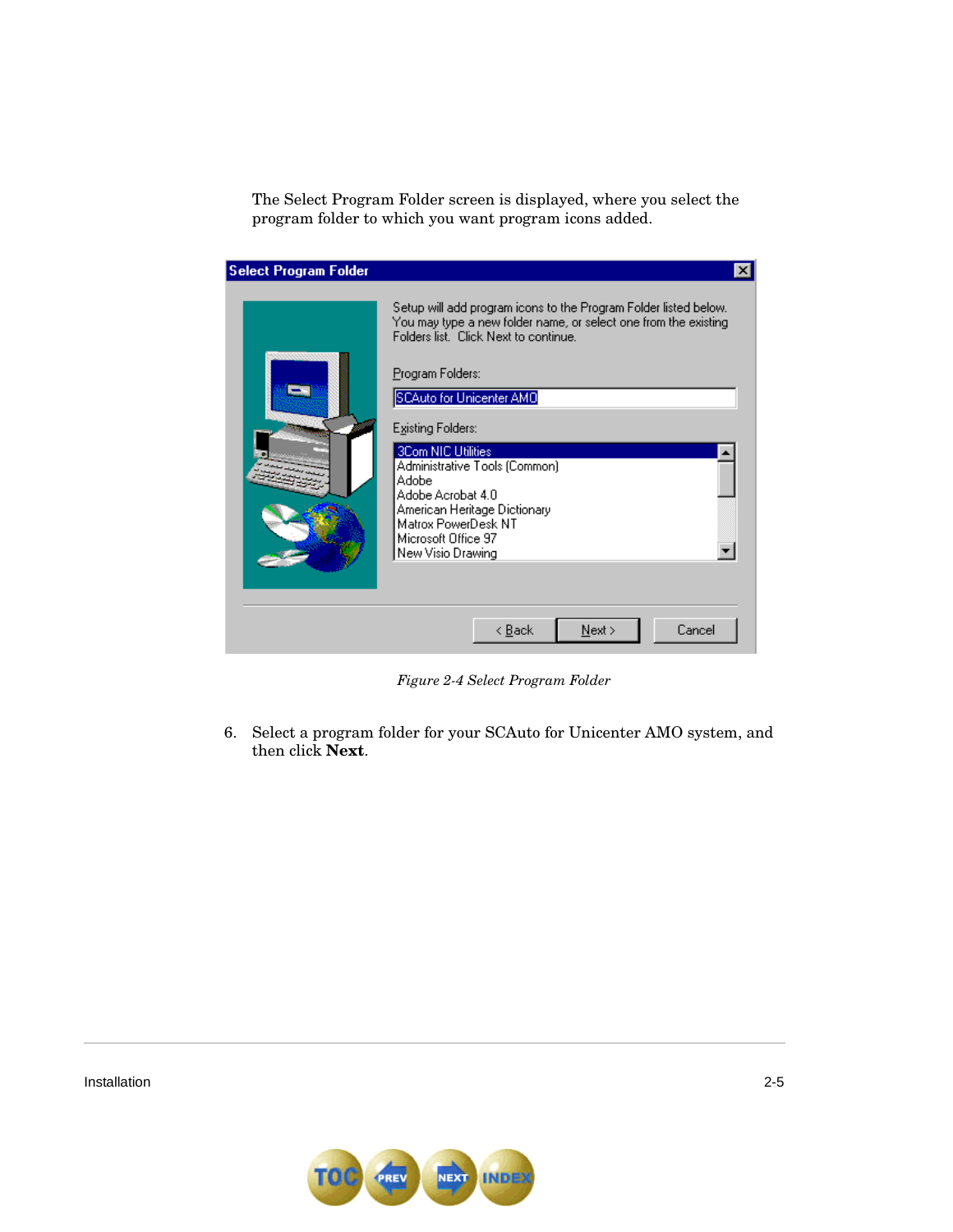The Start Copying Files screen is displayed, indicating that Setup is ready to start copying the SCAuto for Unicenter AMO program files.

| <b>Start Copying Files</b> | $\times$                                                                                                                                                                                                    |
|----------------------------|-------------------------------------------------------------------------------------------------------------------------------------------------------------------------------------------------------------|
|                            | Setup has enough information to start copying the program files.<br>If you want to review or change any settings, click Back. If you<br>are satisfied with the settings, click Next to begin copying files. |
|                            | Current Settings:                                                                                                                                                                                           |
|                            | Setup Type:<br>Complete                                                                                                                                                                                     |
|                            | Target Folder<br>C:\Program Files\Peregrine Systems\SCAuto for Unicenti                                                                                                                                     |
|                            | User Information<br>Name: Your Name<br>Company: ABC Company                                                                                                                                                 |
|                            |                                                                                                                                                                                                             |
|                            | Cancel<br>< <u>B</u> ack<br>Next                                                                                                                                                                            |

*Figure 2-5 Start Copying Files*

7. After verifying that the current settings displayed are correct, click **Next** to start copying the files.

2-6 SCAuto for Unicenter AMO

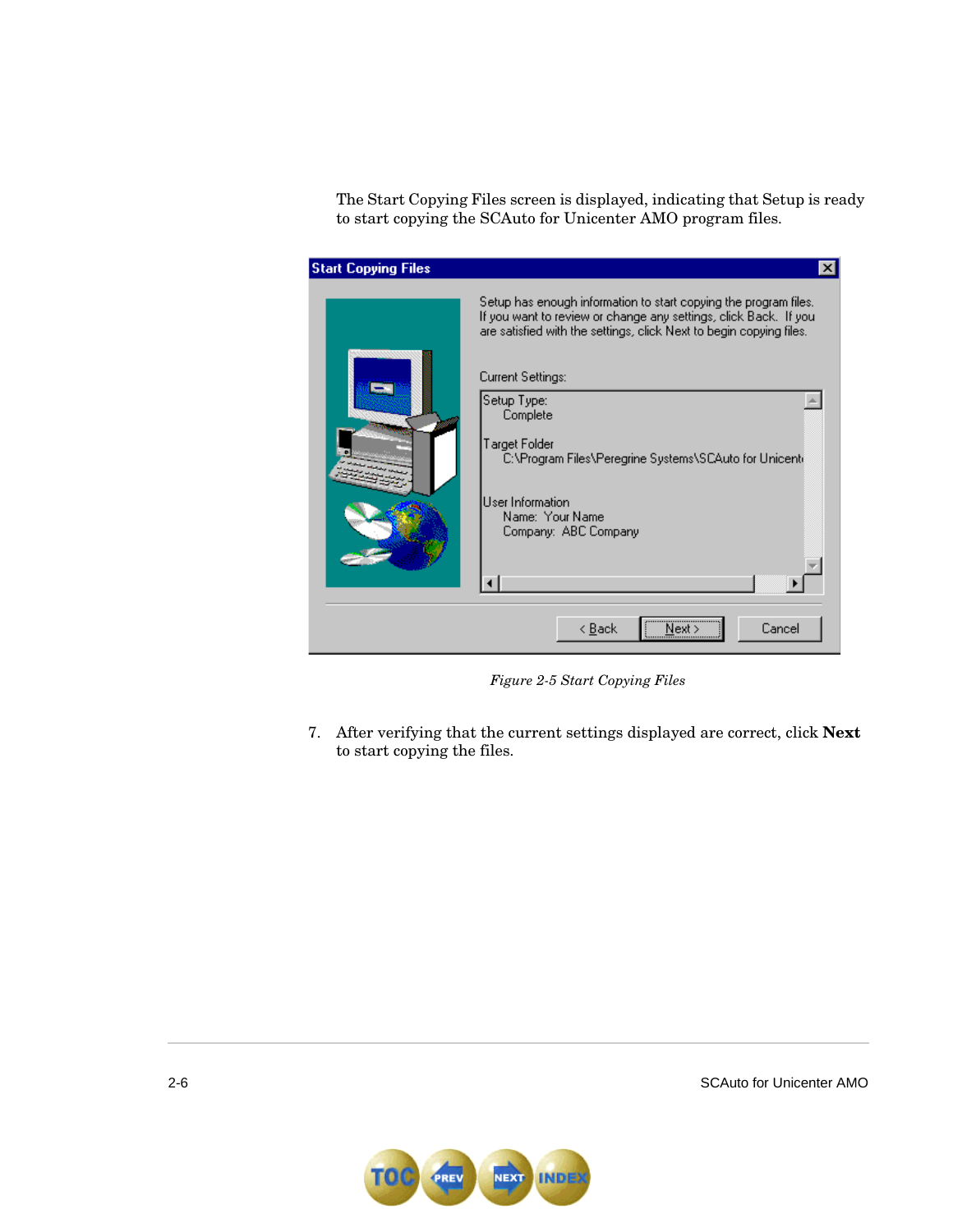After all files are installed on your system, a dialog is displayed allowing you to edit your *scamo.ini* file settings. Refer to the provided help or the section on the *scamo.ini* file in *Chapter 3* of this guide for further information.

| Ø<br><b>Configure SCAuto for Unicenter AMO</b> |                |
|------------------------------------------------|----------------|
| ServiceCenter server hostname:                 | localhost      |
| SCAuto service or port number:                 | 12690          |
| AMO SQLServer hostname:                        | localhost      |
| Userid to connect to AMO database as:          | Demo           |
| AMO Database Password:                         |                |
| AMO Database Password (again, to verify):      |                |
| AMO Database name:                             | CAAMODB        |
| AMO DB is an .MDB file                         |                |
| Full path to MDB File:                         |                |
| Optional table name prefix:                    |                |
|                                                |                |
|                                                |                |
| Apply                                          | Cancel<br>Help |

*Figure 2-6 Configuration Screen*

- 8. Ensure that all settings are correct and then click **Apply**.
- **Note:** These settings can be changed later by choosing **Programs>SCAuto for Unicenter AMO>Configure SCAuto for Unicenter AMO** from your Windows Start menu.

Installation 2-7

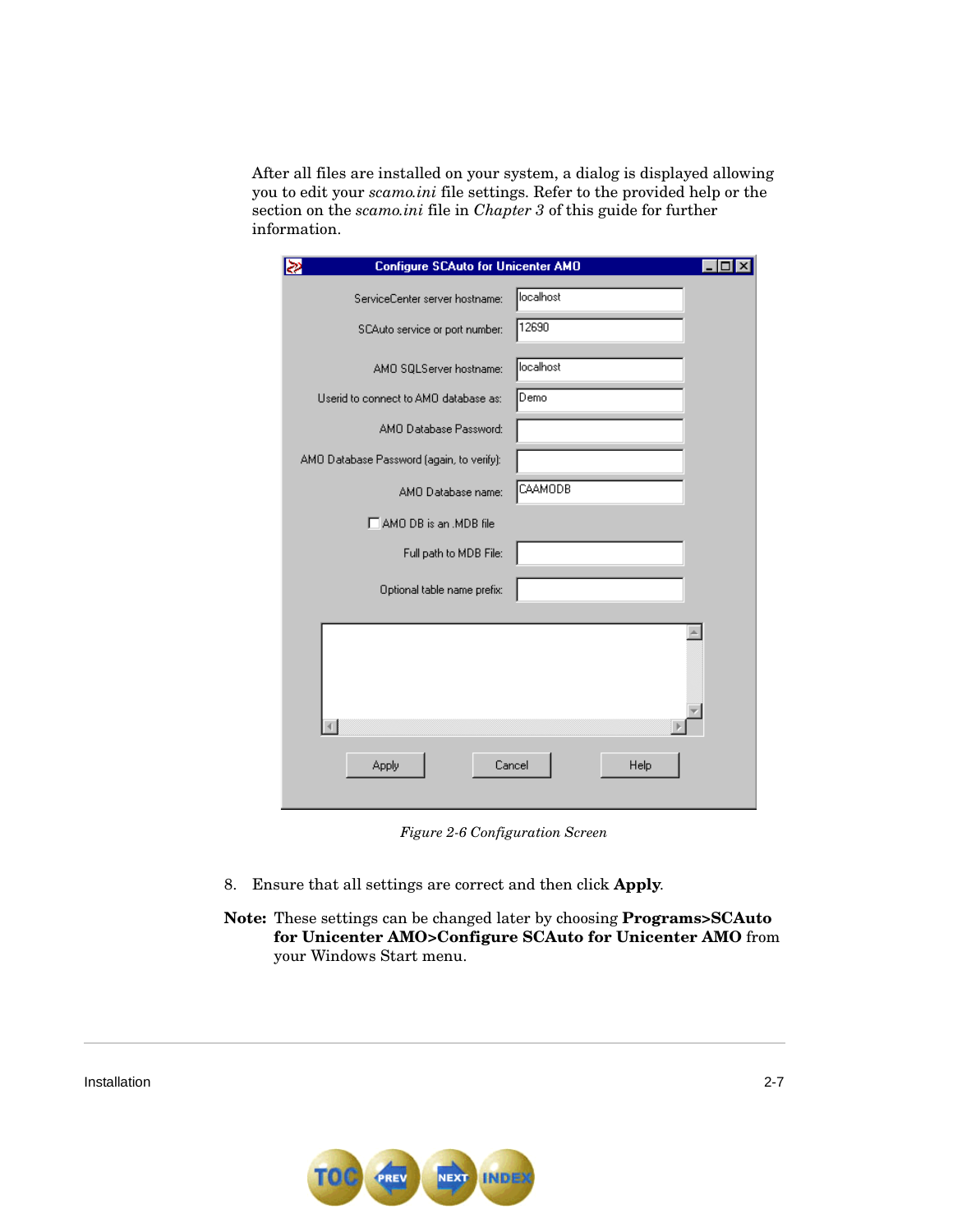The Setup Complete screen is displayed when Setup has finished installing SCAuto for Unicenter AMO on your computer.

| <b>Setup Complete</b> |                                                                                                                                     |
|-----------------------|-------------------------------------------------------------------------------------------------------------------------------------|
|                       | Setup has finished installing the application on your computer.<br>You may launch the application by selecting the icons installed. |
|                       | Click Finish to complete Setup.                                                                                                     |
|                       | Finish<br>< Back                                                                                                                    |

*Figure 2-7 Setup Complete*

9. Click **Finish** to exit.

SCAuto for Unicenter AMO is now installed.

- 10. After finishing the installation and configuration of all components, refer to *Chapter 7* of this guide for further information on operating your SCAuto for Unicenter AMO system.
- **Note:** If you already have your own custom script, you will want to copy this script into your installation\bin directory.

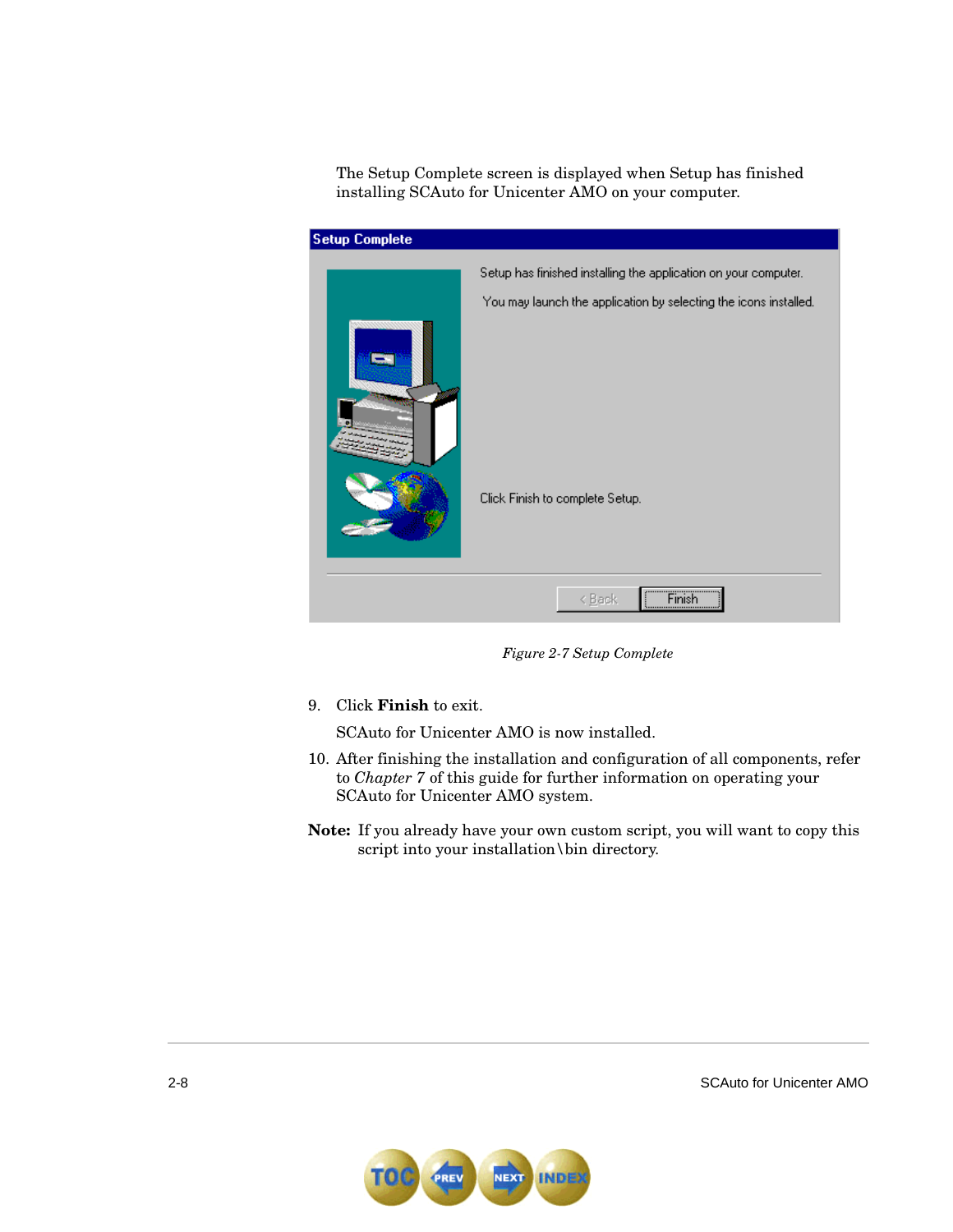# <span id="page-26-0"></span>**Windows Script 5.0**

SCAuto for Unicenter AMO requires Windows Script 5.0, which includes Windows Scripting Host and the 5.0 scripting engines, including JScript 5.0.

At the conclusion of the setup procedure described above, the Microsoft setup procedure for Windows Script 5.0 (US English version) will be automatically launched. If you wish to obtain and install a more current version or a version for a different locale, cancel this part of the setup and do the following:

- 1. Access the web site http://www.microsoft.com/msdownload/vbscript/ scripting.asp.
- 2. Despite the *vbscript* in the URL, you are taken to the Windows Script page, where you can download **ste50en.exe** (900K), which is the US English version, or an equivalent localized version, such as **ste50de.exe**, or **ste50fr.exe**. The download includes Windows Script 1.0, JScript 5.0, VBScript 5.0, and other required files.
- 3. Download the appropriate Windows Script file and install it. You must be running version 5.0 or later of the Windows Scripting engines to successfully run the Microsoft JScript code provided with SCAuto for Unicenter AMO.
- 4. You may wish to download the free script debugger, unless you have Visual Studio Professional or Enterprise Edition, which includes an enhanced debugger.
- 5. We also recommend you download the Microsoft documentation package for JScript 5.0.

Installation 2-9

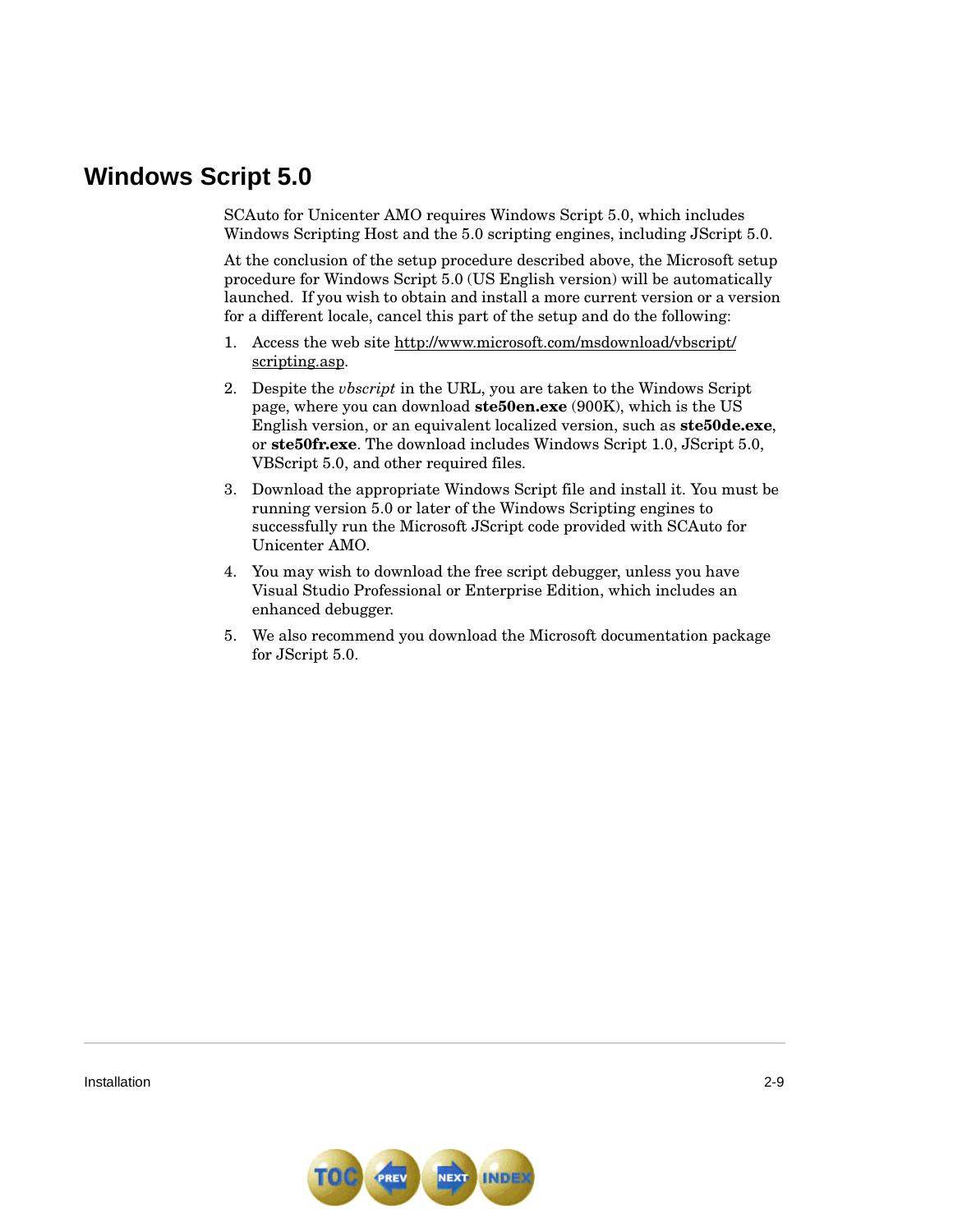# <span id="page-27-0"></span>**Microsoft MDAC (ADO)**

SCAuto for Unicenter AMO also requires MDAC 2.1 GA SP 2 or later.

At the conclusion of the Windows Script part of the setup, the Microsoft setup procedure for MDAC 2.1 GA SP 2 is automatically launched.

2-10 SCAuto for Unicenter AMO

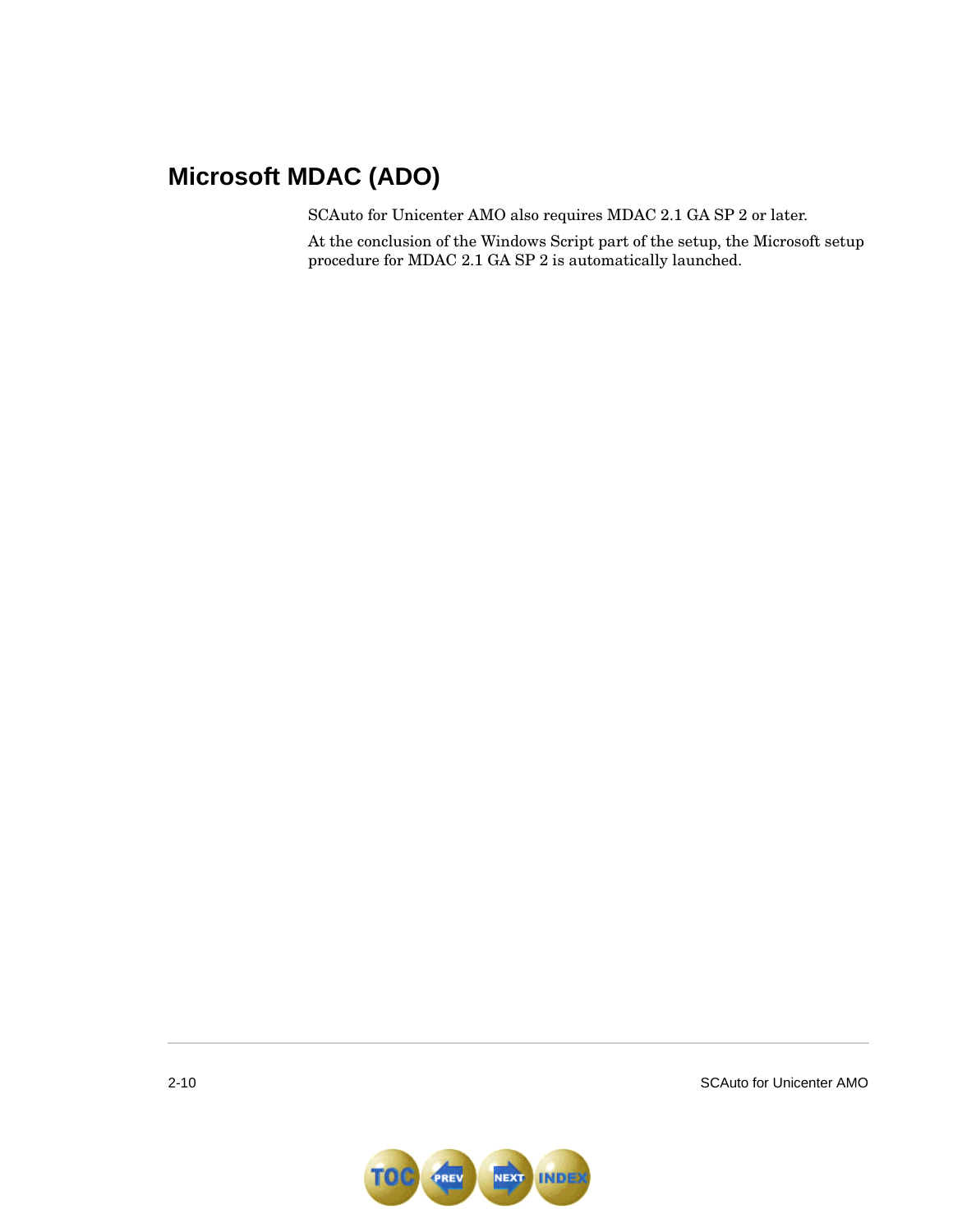# <span id="page-28-0"></span>**Chapter 3 Configuration**

## **Overview**

To configure SCAuto for Unicenter AMO, you may need to make changes to the following files:

#### **scamo.ini**

Changes to this file are rarely needed once a few key parameters are correctly set. These include the identities of the ServiceCenter and Unicenter AMO servers, and the User ID and password required for connection to the Unicenter AMO database. The latter parameters should have been correctly set when you ran the configuration dialog at the end of the installation process. If you need to change those, it is recommended you rerun the configuration dialog rather than hand-edit the scamo.ini file. However, you may need to modify the scamo.ini file by hand for certain things, such as activating debug logging. A discussion of the required scamo.ini file parameters follows. A complete list of .ini parameters is also given in Appendix A. **scamo.cfg**

Changes to this file should not be necessary. An exception might be the specification of some transient NT command you wish executed at service startup or the specification of additional scripts to be run as part of the gateway.

**Configuration** 3-1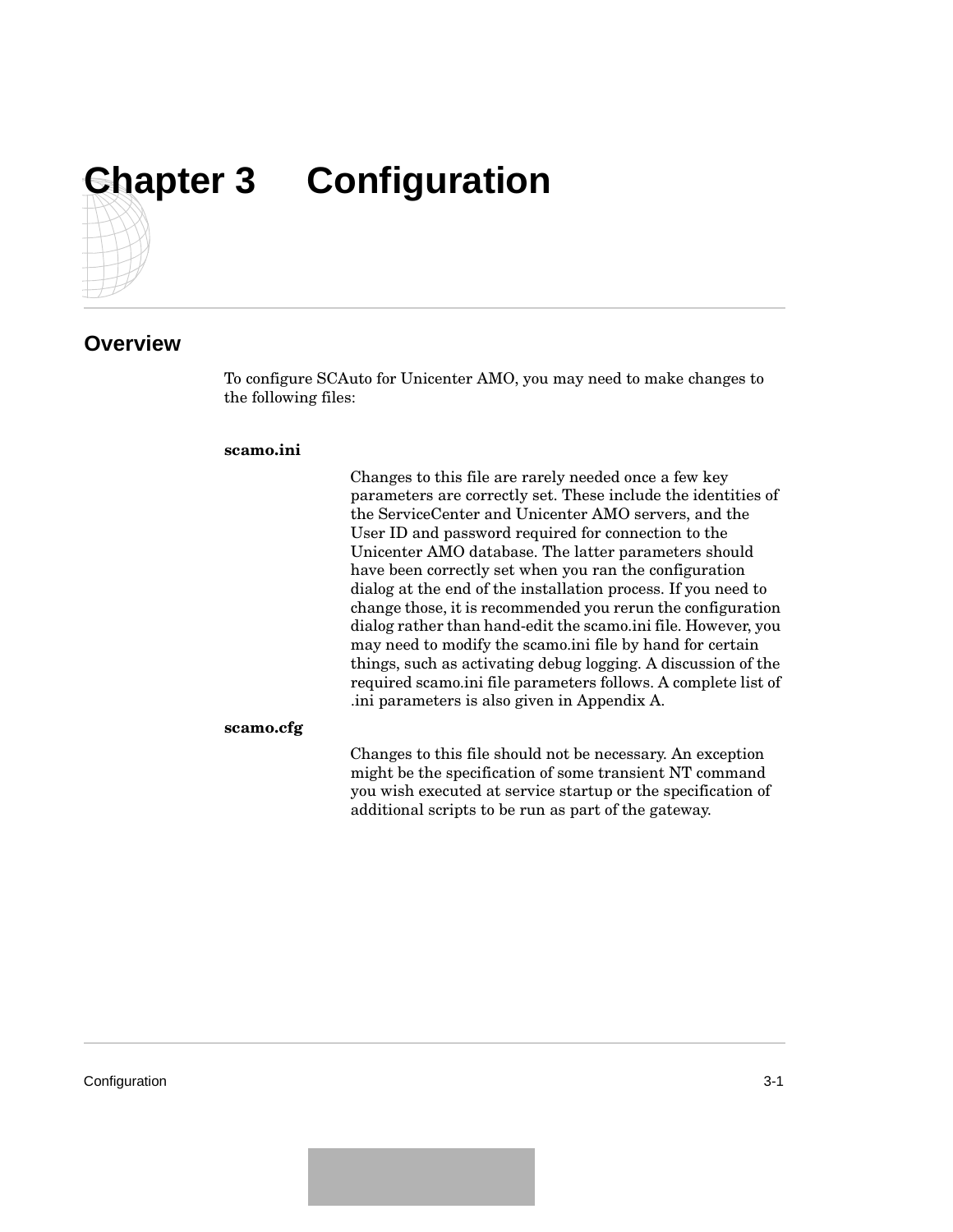# <span id="page-29-0"></span>**scamo.ini File**

The following parameters in the scamo.ini file may need to be configured:

#### **sessid:SC\_AMO**

Unique identifier given to this instance of SCAuto for Unicenter AMO.

#### **sceventserver:**localhost.12690

The *sceventserver* parameter defines the TCP/IP hostname and TCP port number of the ServiceCenter SCAUTOD server. The two values must be specified together, separated by a period. The SCAUTOD TCP port number must not be confused with the other two TCP port numbers used by ServiceCenter (express client server and full client server). The value *localhost* in this example indicates that the ServiceCenter server is running on the same machine as the gateway. The *12690* value is the default TCP port used by the SCAUTOD server in ServiceCenter.

#### **stopeventname:**SCAutoAMO.StopEvent

The *stopeventname* parameter specifies the name of the Win32 event to be used to synchronize SCAuto AMO processes.

#### **noeventsfromsc:**1

The *noeventsfromsc* parameter, not implemented in version 1.0, specifies whether to ignore events sent by ServiceCenter. When scripts are provided to implement a bi-directional dialog between Unicenter AMO and ServiceCenter, set this parameter to 0 to enable the dialog.

#### **sleep:**3600

The *sleep* parameter specifies the interval in seconds between Unicenter AMO database polls.

#### **retrymax:**3

The *retrymax* parameter specifies the number of times the SCAuto AMO service will attempt to restart a failing process before giving up and shutting down the service.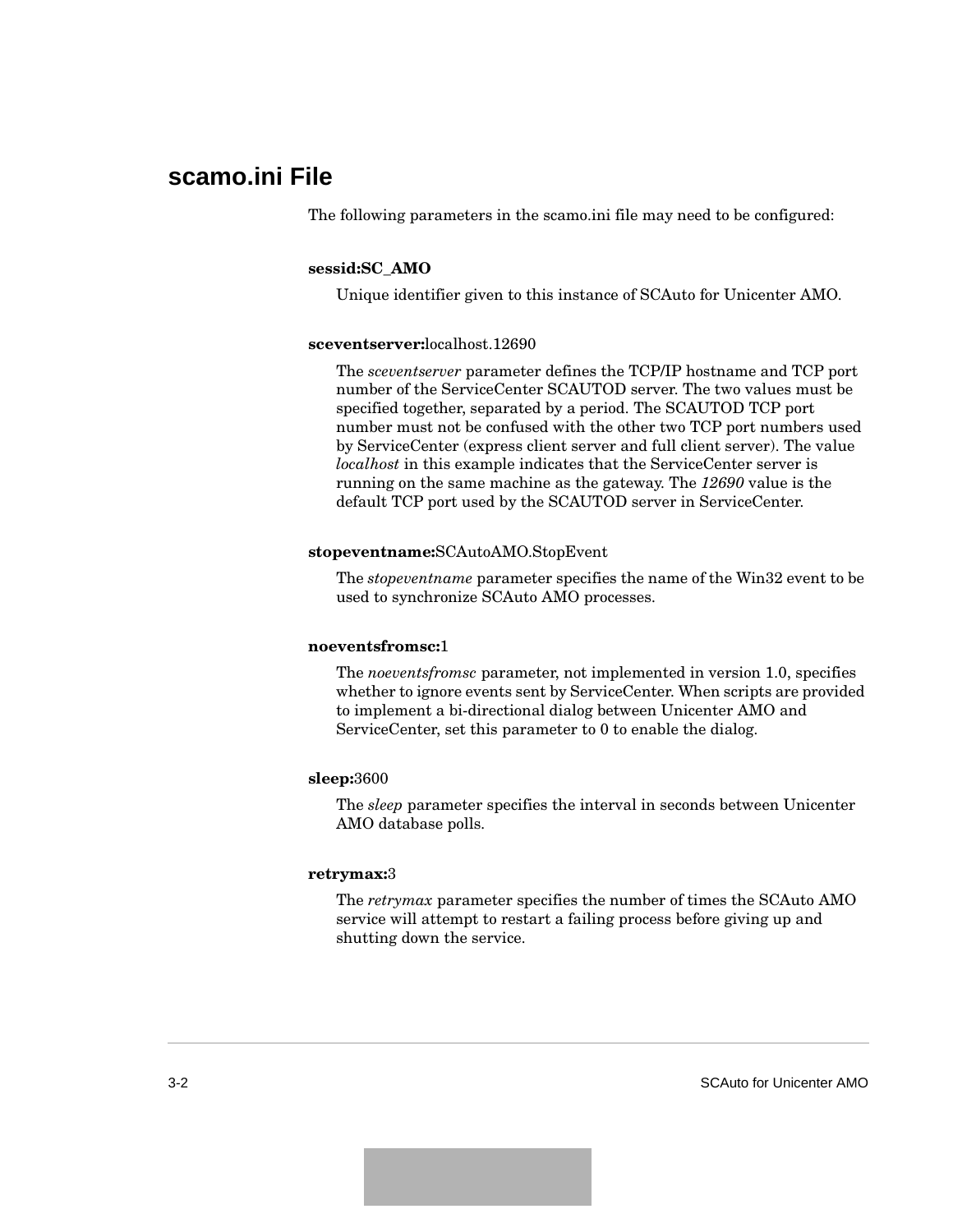#### <span id="page-30-0"></span>**lastrundate:0**

The lastrundate parameter is initially set to zero, as shown above. After the first execution of SCAuto AMO, this parameter is used to store the largest AMO LRUNDATE value observed during the each poll of the AMO database. Each time SCAuto AMO wakes up and polls the AMO database, it selects machines from the AMO unit table whose LRUNDATE value is greater than this value. If this value is manually set back to zero, SCAuto for AMO will process all AMO machines, regardless of the values of LRUNDATE in the AMO UNIT table.

#### **amo\_dbtype:**

The *amo\_dbtype* parameter defines what kind of database is in use by Unicenter AMO. A type of MDB indicates an Access database. SQLOLEDB indicates SQL server.

#### **amo\_sqlserver:**

The *amo\_sqlserver* parameter defines the TCP/IP hostname of the Unicenter AMO SQL server.

#### **amo\_username:**

The *amo\_username* parameter defines the User ID for SCAuto to use when logging in to Unicenter AMO when SQL Server is the database.

#### **amo\_password:**

The *amo\_password* parameter defines the SQL Server password for SCAuto to use when logging in to Unicenter AMO. This value is stored in encrypted form and should not be edited by hand.

#### **amo\_dbname:**

The *amo\_dbname* parameter defines the name of the Unicenter AMO database to be used for updating the ServiceCenter database. This is a required parameter.

#### **amo\_dbpath:**

The *amo\_dbpath* parameter defines the path to the Unicenter AMO database defined in the *amo\_dbname* parameter. This parameter is only valid if the AMO database is a Microsoft Access database.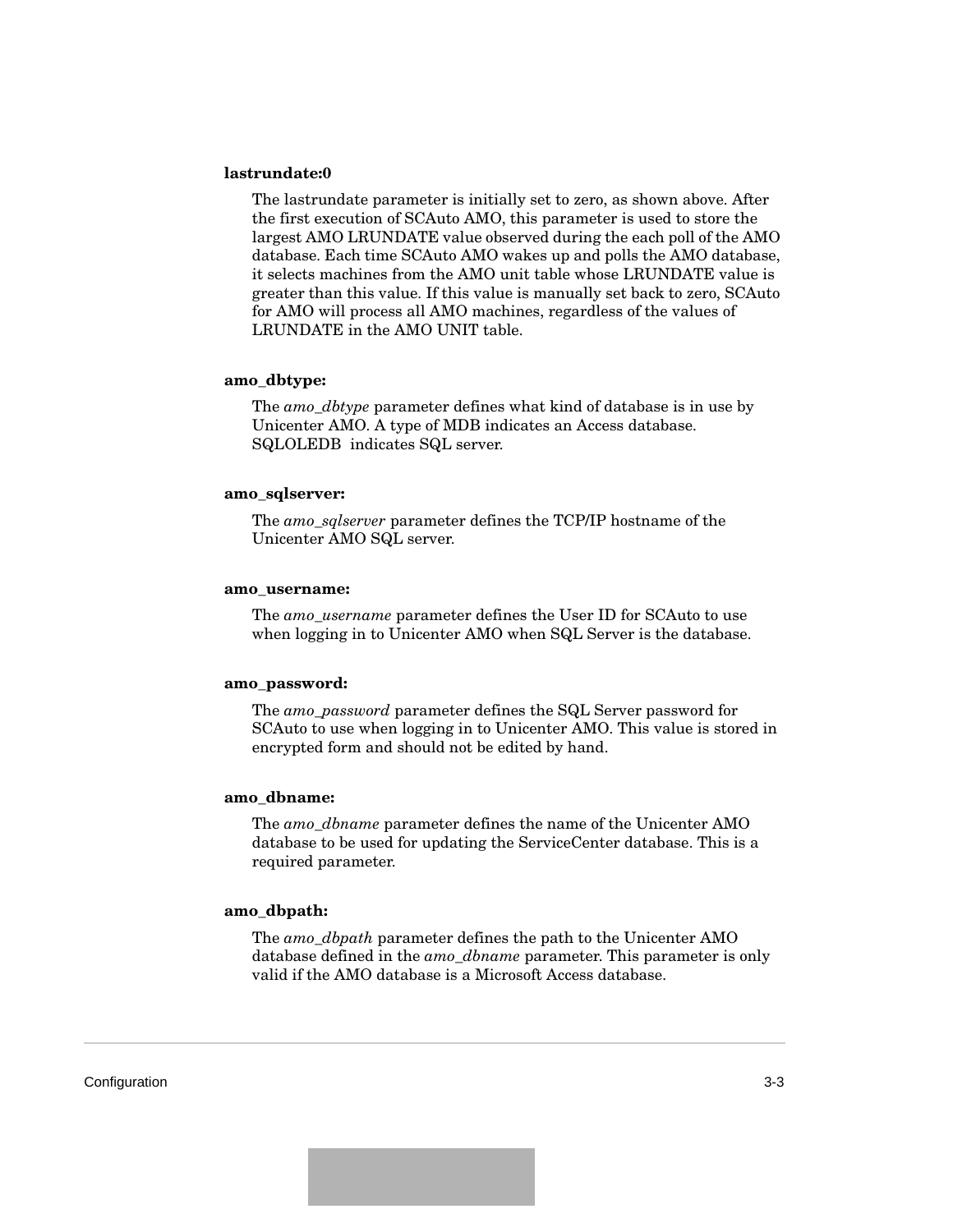#### <span id="page-31-0"></span>**amo\_dbprefix:**

The *amo\_dbprefix* parameter describes a standard prefix that is applied to all tables in the Unicenter AMO database. This parameter is supplied as a convenience for using SCAuto AMO with an AMO database in Microsoft Access ( .mdb ) format, where the .mdb file was created by importing a SQL Server database into Access. When this is done, the name of each AMO table is typically prefixed with the name of the table owner, for example, **dbo\_**. The default value for this parameter is **dbo\_**. This parameter is only valid if the AMO database is a Microsoft Access database.

#### **domainid:**

The *domainid* parameter defines whether or not the SCINFONAME table must consider all permutations of ITRTNMID, ITPRNMID, and ITNAMEID values when it is built. If domainid is set to 0 (recommended), ignore domainid when building the SCINFONAME table and performing mapping. If domainid is set to 1 (not recommended), you must rebuild SCINFONAME by running makescinfo.js which will define the mapping for each combination of DOMAINID, ITRTNMID, ITPRNMID and ITNAMEID value.

SCAutomate for Unicenter AMO as delivered assumes that ITRTNMID, ITPRNMID, and ITNAMEID values are the same from domain to domain. This recommended setting limits the size of the SCINFONAME table, making it easier to define field mapping to ServiceCenter inventory. This might not be the case, for example, when language requirements dictate different names for the same unit. Note that setting the domainid to 1 greatly increases the size of the SCINFONAME table, making ServiceCenter field mapping a difficult task.

#### **unittypes:**

The *unittypes* parameter defines which AMO Unit Types should be collected for insertion in the ServiceCenter inventory. If this parameter is provided, all unit types other than those specified will be excluded. If the parameter is not supplied, all unit types will be included. The unit types must be separated by commas and enclosed in parentheses. For example:

*unittypes:(1,100,120)*

#### **excludeitems:**

The *excludeitems* parameter defines which items (the ITRTNMID value) should be excluded when building the SCINFONAME table. This parameter is used to limit the size of the SCINFONAME table, since many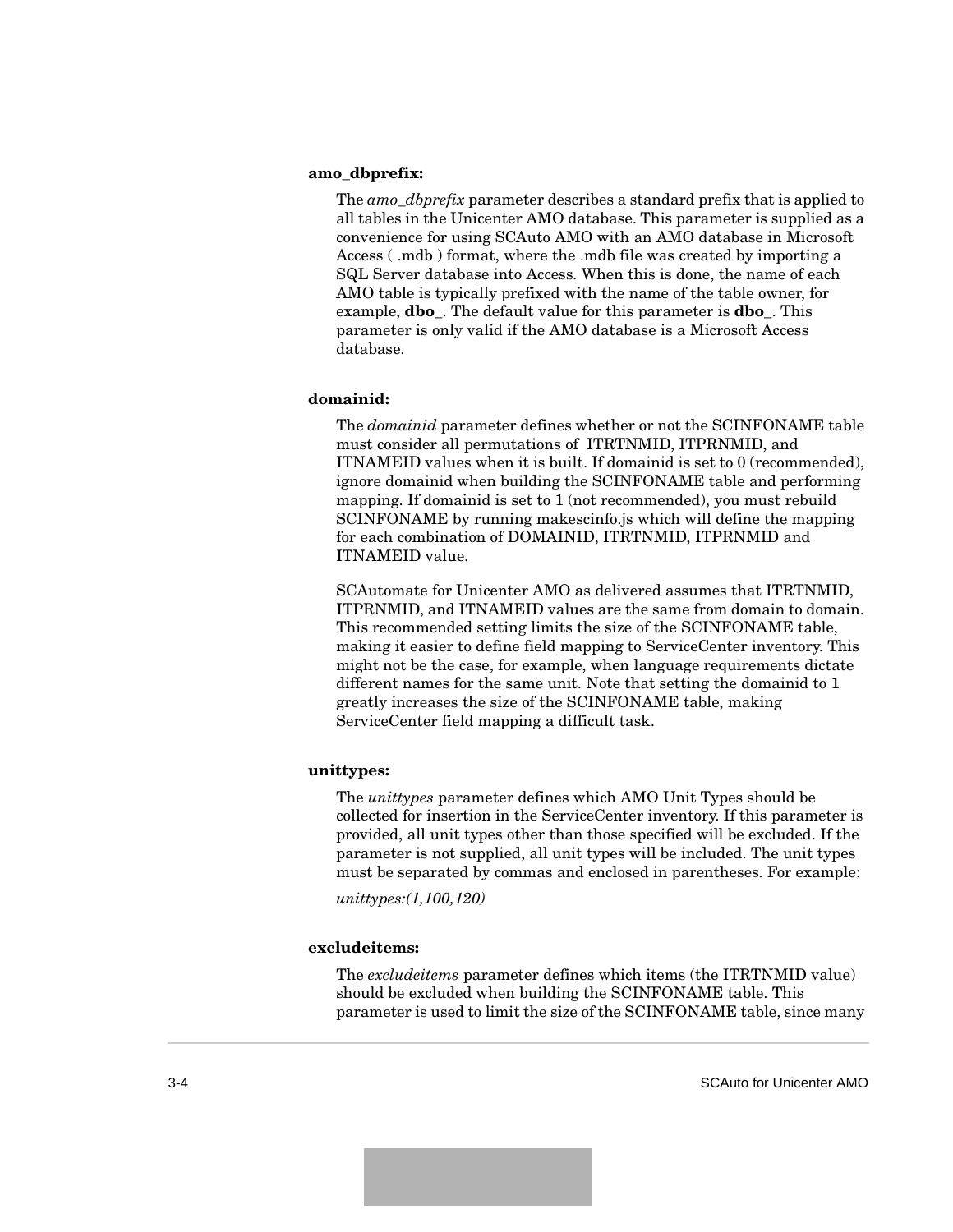<span id="page-32-0"></span>of the items in the AMO database are not candidates for mapping to ServiceCenter inventory. The items must be separated by commas and enclosed in parentheses, e.g.:

*excludeitems:(2310,2318)*

**Important:** The following parameters in the scamo.ini file do not need to be modified. These should only be changed at the direction of Peregrine support personnel.

### **log:scamo.log**

Indicates that the name of the message log file is to be "scamo.log".

#### **debugscautoevents:0**

If 1, additional messages are logged in the indicated log file.

#### **debugprocesses:0**

If 1, additional messages are logged in the indicated log file.

#### **event\_map\_dir:EventMap**

Specifies the directory (relative to installation directory) where event maps are kept.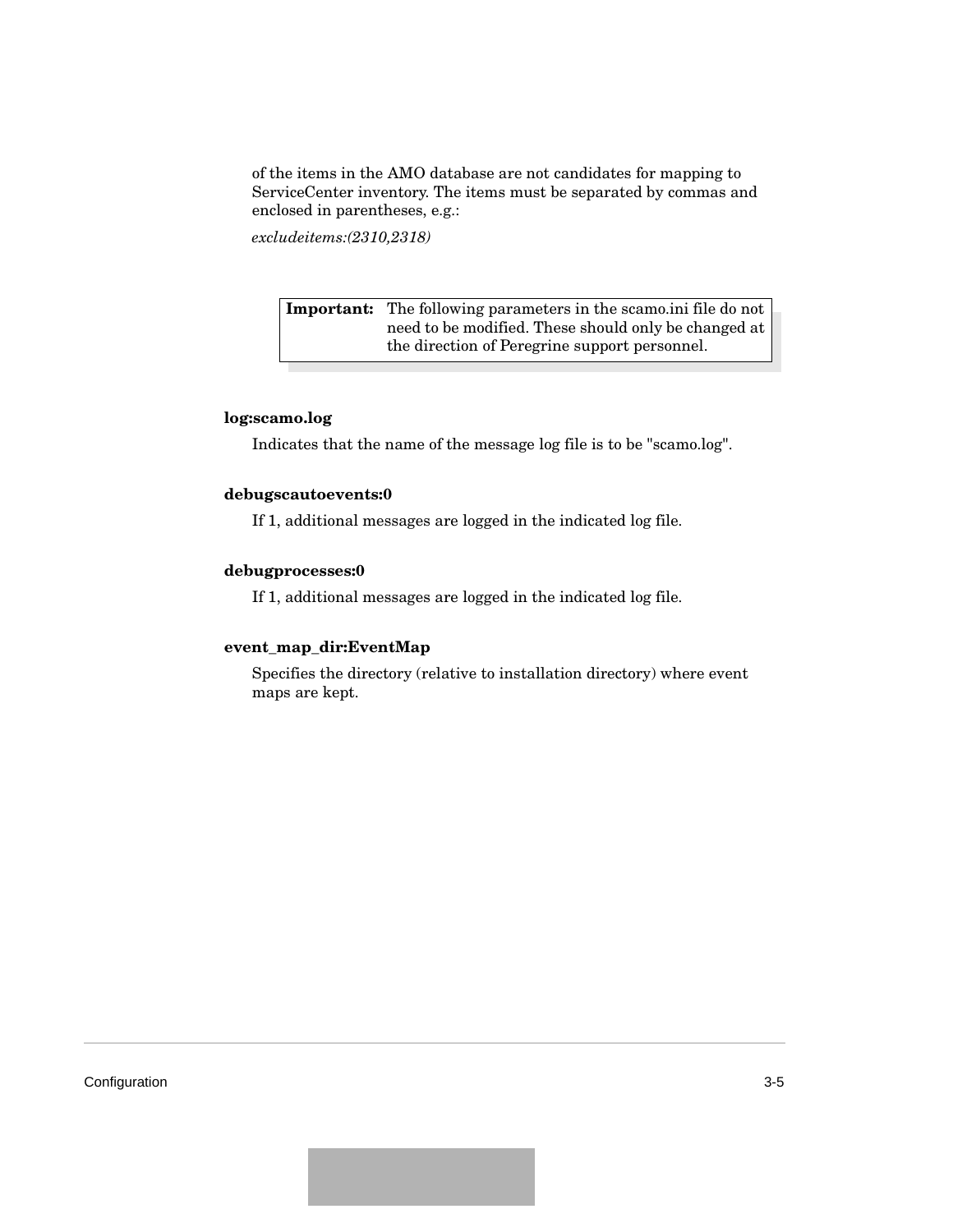# <span id="page-33-0"></span>**scamo.cfg File**

The scamo.cfg file is read by the SCAuto for Unicenter AMO service manager program (SCAMOSRV.EXE) at startup, and controls the commands and processes executed by the service. Each line in the file must be a valid Windows NT command.

There are two types of commands that can be specified:

- Transient NT commands, such as might be issued from an NT command line. These must be prefixed with *CMD /c*. Once execution of the command finishes, the command terminates. These can be used to perform maintenance tasks (such as moving or renaming a log file) each time the service is started.
- Long-running commands, which execute until the service is shut down. The long-running commands relevant to SCAuto for Unicenter AMO are discussed in the following paragraphs.

### **Transient NT commands**

As distributed, no transient NT commands are specified in the scamo.cfg file.

### **Long-running commands**

The following long-running commands are relevant to SCAuto for Unicenter AMO:

#### **SCEVMON.EXE**

scevmon.exe is a background process that is responsible for communication with ServiceCenter. It runs until the service is shut down. It makes a TCP connection with the SCAUTOD server component of ServiceCenter, using the hostname and port information supplied via the **sceventserver** parameter of the *scamo.ini* file. There should be no need to modify this line of scamo.cfg. If you do, SCAuto for Unicenter AMO will probably not operate correctly.

#### **WSCRIPT.EXE**

This command invokes the Microsoft scripting host to execute the scamo.js, scamosw.js and makescinfo.js scripts. The JScript code in scamo. is and scamosw. is implements the actual logic of the gateway, and makescinfo.js builds the mapping table.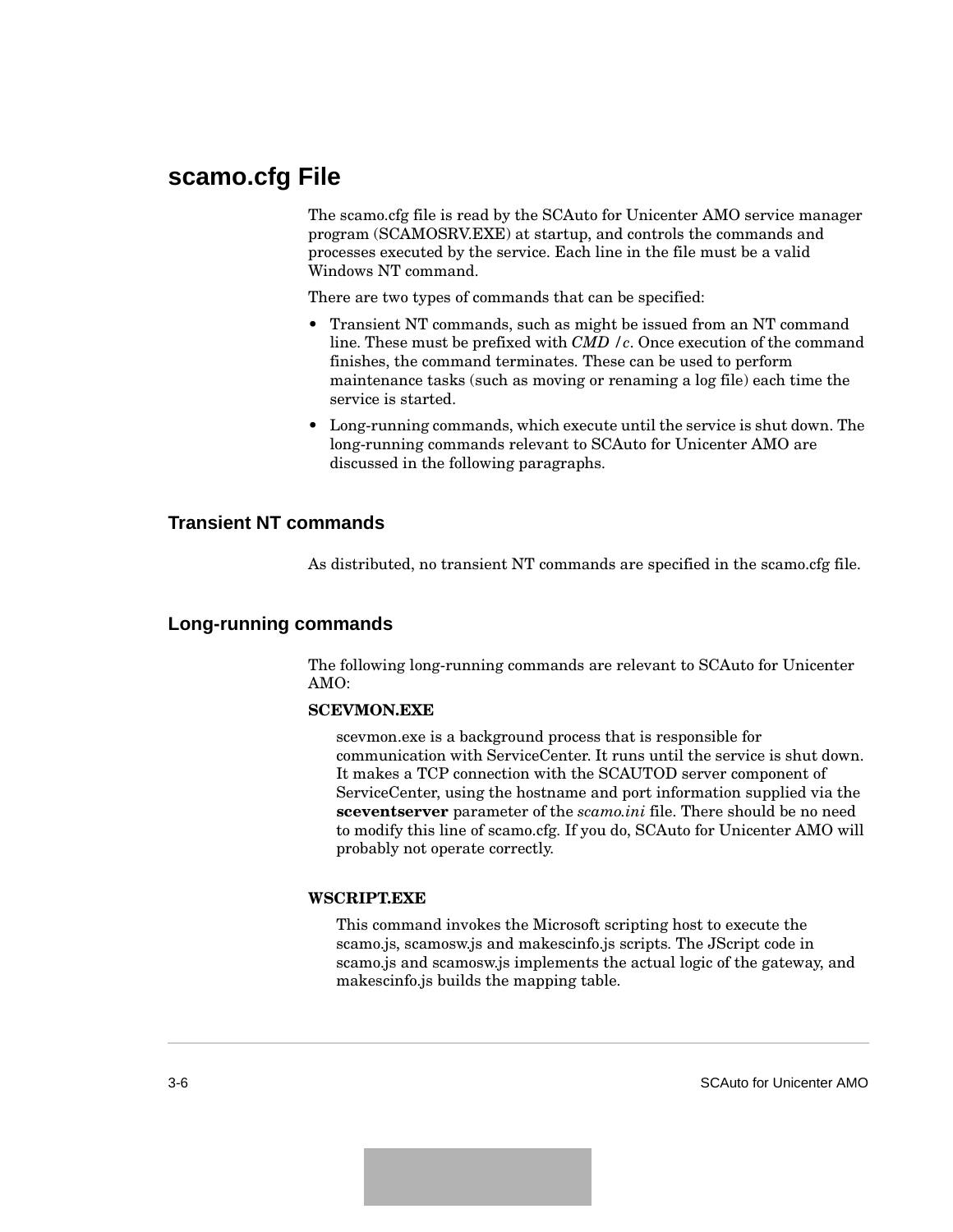# <span id="page-34-0"></span>**Chapter 4 Customizing ServiceCenter**

# **Overview**

There is no need to customize ServiceCenter in order to obtain immediate benefits from SCAuto for Unicenter AMO, other the possible installation of any *unload* files you may need to apply. Check the README.TXT file supplied on the CD to determine if any such maintenance is required.

However, some customers may eventually wish to modify the ServiceCenter ICM application to contain additional data items which are collected by AMO, but are not part of the *out-of-the-box* ICM schema. In order not to duplicate a lot of ServiceCenter documentation, a complete discussion of this topic is not given here, but a general description of the required steps is given. Before attempting this procedure, be sure that:

- Both ServiceCenter and the SCAuto for Unicenter AMO product are operating normally.
- You have the appropriate ServiceCenter documentation on hand, including the ServiceCenter Application Administration, Data Administration, System Tailoring, and Event Services guides.
- You have the prerequisite ServiceCenter training and/or experience.

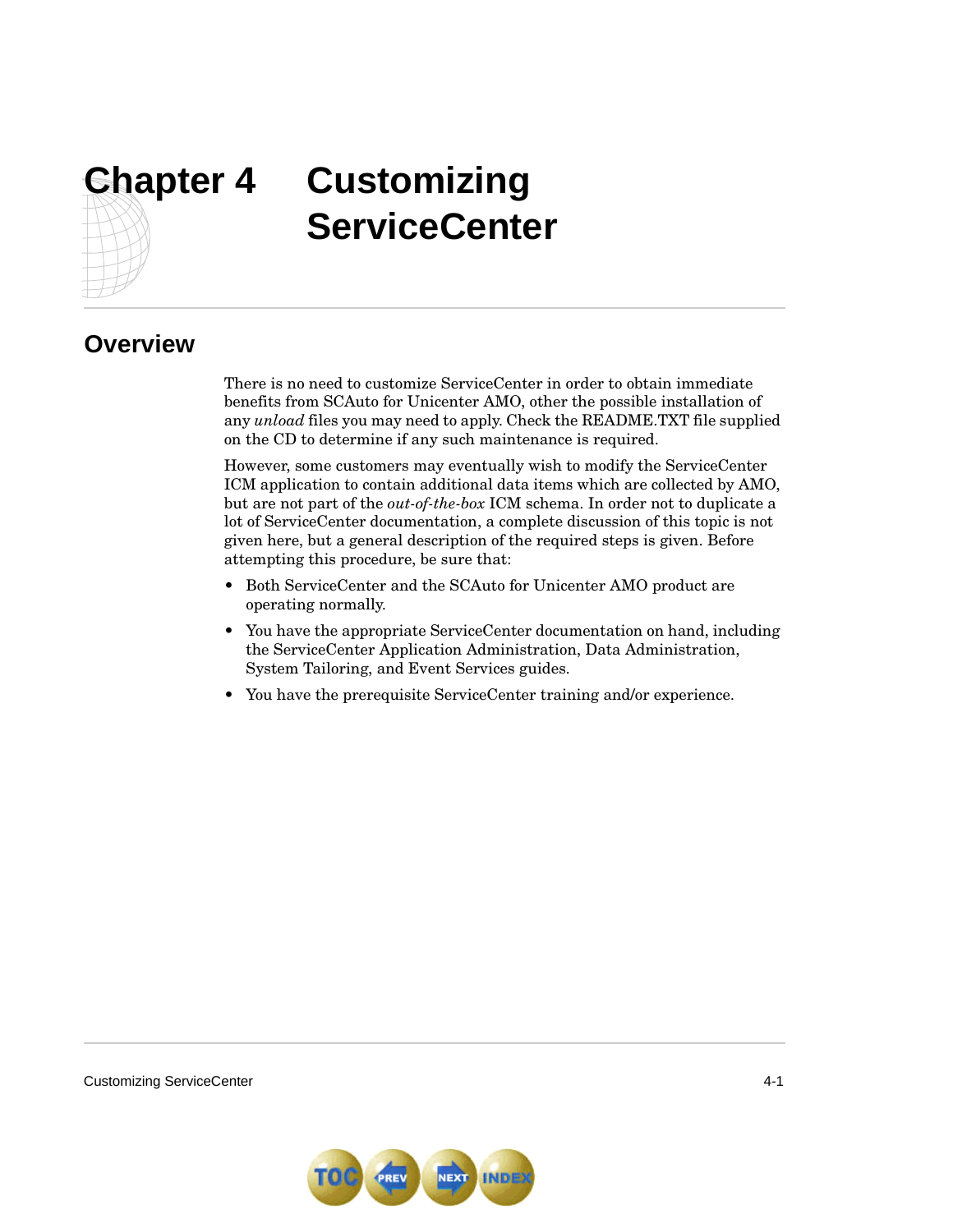# <span id="page-35-0"></span>**Extending the ICM Schema to Accomodate Additional AMO Data**

To extend the ICM schema to accomodate additional AMO data.

- 1. Back up the ServiceCenter database before making any changes.
- 2. Use the Database Dictionary tool to add the required fields to the appropriate ICM tables. Fields which are not device-specific should go in the *device* table, and device-specific fields should go in the particular *attribute* table, such as the *pc* table or *server* table.
- 3. Use the Forms Designer tool to add the new fields to the appropriate form, such as **device.pc.g**.
- 4. Rebuild the automatically generated event maps for the ICM device type in question. For example, if you are added fields to the *pc* file, you must rebuld the *ICMpc* input event definition. Some versions of ServiceCenter have an application called *Build new ICM Event Map* which do this for you automatically. For older versions of ServiceCenter, you may have to manually make the changes to the event definition. The objective is to add the new fields to both the database and the event map in Event Services.
- 5. It is necessary to inform the SCAuto for Unicenter AMO service that the event map has been changed. SCAMO caches the event maps it uses in the *\EventMap* subdirectory of the SCAuto for Unicenter AMO directory. Stop the SCAuto for AMO service, then navigate to the \EventMap directory and delete any .input file which has the same name as the event map which you updated in ServiceCenter.
- 6. Make sure ServiceCenter is available, then restart the SCAuto for AMO service. While SCAuto AMO does not normally need ServiceCenter to be available when it runs, it must have ServiceCenter available the first time it is started after deleting any *.input* file, so that it can reconstruct the missing .input file by querying ServiceCenter about the updated event map.

4-2 SCAuto for Unicenter AMO

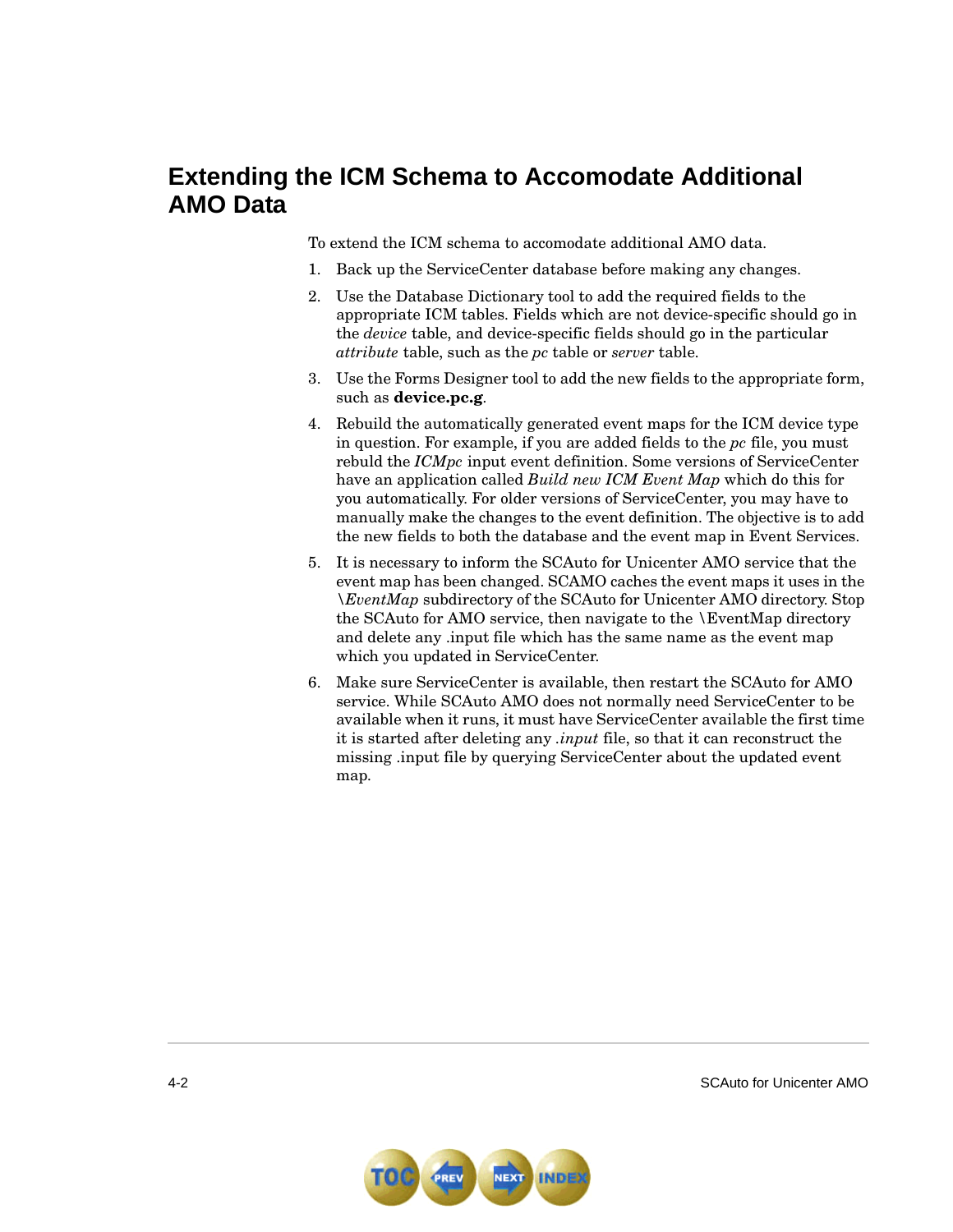# <span id="page-36-0"></span>**Chapter 5 Customizing SCAuto for Unicenter AMO**

# **Overview**

Because AMO and ServiceCenter ICM have different schemas for hardware inventory, a process called *mapping* is used to define where the various pieces of AMO hardware data are to be stored in the ServiceCenter inventory files.

SCAuto for Unicenter AMO is delivered with default a set of *mapping instructions* for mapping AMO hardware into ServiceCenter's inventory files.

The mapping for hardware inventory is discussed in this chapter, and can be modified by the customer.

# **Software Inventory Mapping**

Software inventory is handled differently than hardware inventory. Because software is simply stored in ServiceCenter as a small set of arrays of string data for each PC, mapping for software inventory is expressed directly in the JScript code in SCAMO.JS. No external table mechanism is presently provided to control how or where the software data is stored.

The relevant arrays in ServiceCenter ICM database are **sw.name** and **sw.vendor.** These arrays are displayed when you click on the "Software" tab in the ICM application for a PC, server, or workstation. The AMO softwarerelated fields which are currently extracted from the AMO database are:

- APTITLE title of the software application, including version, i.e. Microsoft Word 97
- PATH directory containing the executable, i.e. C:\PROGRAM FILES\MICROSOFT OFFICE\OFFICE
- APFNAME file name of the executable, i.e., WINWORD.EXE
- PUBNAME the name of the software publisher, i.e. Microsoft Corporation

The first three of these items are concatenated together and appended to the **sw.name** array. The publisher name is appended to the **sw.vendor** array.

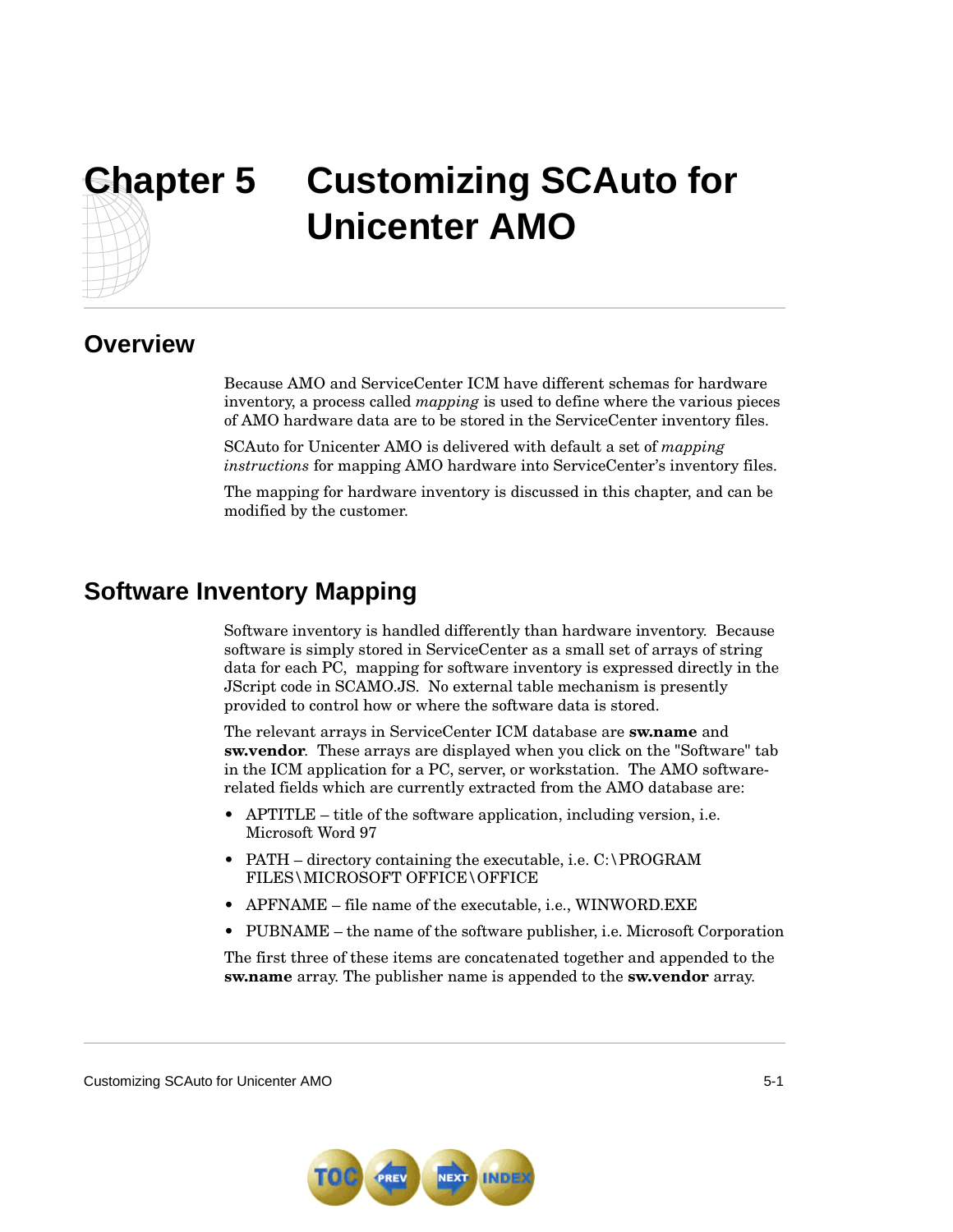# <span id="page-37-0"></span>**The SCINFONAME Table**

The SCINFONAME table is contained in a small Microsoft Access database that is supplied with SCAuto for Unicenter AMO as an *.mdb* file. It contains the mapping instructions that relate AMO information to corresponding attributes in ServiceCenter's inventory repository. *Mapping instructions* is the term given to the entries in the SCNAME column. The table below shows only the default mapping instructions.

| UNITTYPE   ITRTNMID   ITPRNMID   ITNAMEID |      |                         | <b>ITNAME1</b>                       | <b>ITNAME2</b>                              | <b>ITNAME3</b>           | <b>SCNAME</b>       |
|-------------------------------------------|------|-------------------------|--------------------------------------|---------------------------------------------|--------------------------|---------------------|
| 1                                         | 5    | 2                       | 186 SGeneral Inventory\$             | \$Display Adapter\$                         | Type                     | video               |
| 1                                         | 5    | $\overline{2}$          | 144 SGeneralInventory\$              | \$Display Adapter\$                         | Resolution               | video               |
| $\mathbf{1}$                              | 5    | $\overline{2}$          | 104   \$GeneralInventory\$           | \$Display Adapter\$                         | Name                     | video               |
| $\mathbf{1}$                              | 5    | $\overline{\mathbf{c}}$ | 18 SGeneralInventory\$               | \$Display Adapter\$                         | Color depth              | video               |
| $\mathbf{1}$                              | 5    | $\overline{c}$          | 9 SGeneralInventory\$                | \$Display Adapter\$                         | <b>BIOS</b> info         | video               |
| $\mathbf{1}$                              | 5    | $\overline{2}$          | 190 \$GeneralInventory\$             | \$Display Adapter\$                         | Vendor                   | video               |
| 100                                       | 2309 | 94                      | 192 NetWare Server Basic Information | Public Information                          | Version                  | version             |
| 100                                       | 2309 | 94                      | 339 NetWare Server Basic Information | <b>Public Information</b>                   | Revision                 | version             |
| 120                                       | 2303 | 2304                    | 192 NT Server inventory              | General information                         | Version                  | version             |
| 100                                       | 2309 | 94                      | 190 NetWare Server Basic Information | Public Information                          | Vendor                   | vendor              |
| 1                                         | 56   | $\overline{77}$         | 189 Network                          | Windows Network Information                 | <b>User Name</b>         | user.id             |
| 120                                       | 2303 | 2304                    | 542 NT Server inventory              | General information                         | <b>Users</b>             | user.id             |
| 1                                         | 56   | 91                      | 157 Network                          | <b>TCP/IP Information</b>                   | Subnet Mask              | subnet.mask         |
| 1                                         | 5    | 10                      | 76 \$GeneralInventory\$              | \$Network Adapter\$                         | <b>IP Subnet Mask</b>    | subnet.mask         |
| 1                                         | 87   | 87                      | 2063 User Information                | <b>User Information</b>                     | <b>User Phone Number</b> | primary.phone       |
| $\mathbf{1}$                              | 87   | 87                      | 2185 User Information                | User Information                            | Phone (888-555-5555)     | primary.phone       |
| 120                                       | 2303 | 14                      | 127 NT Server inventory              | \$Stamp\$                                   | Platform                 | operating.system    |
| 1                                         | 5    | 10                      | 190 SGeneral Inventory\$             | \$Network Adapter\$                         | Vendor                   | nic                 |
| T                                         | 5    | 10                      | 104 \$GeneralInventory\$             | \$Network Adapter\$                         | Name                     | nic                 |
| 1                                         | 5    | 10                      | 98 \$GeneralInventory\$              | \$Network Adapter\$                         | Media                    | nic                 |
| $\mathbf{1}$                              | 56   | 91                      | 67 Network                           | <b>TCP/IP Information</b>                   | Hostname                 | network.name        |
| 120                                       | 2303 | 2304                    | 104 NT Server inventory              | General information                         | Name                     | network.name        |
| 1                                         | 5    | 10                      | 75 SGeneralInventory\$               | \$Network Adapter\$                         | IP Hostname              | network.name        |
| 1                                         | 56   | 91                      | 72 Network                           | <b>TCP/IP Information</b>                   | <b>IP Address</b>        | network.address     |
| $\mathbf{1}$                              | 5    | 10                      | 72   \$GeneralInventory\$            | <b>\$Network Adapter\$</b>                  | <b>IP Address</b>        | network.address     |
| $\mathbf{1}$                              | 5    | 2001                    | 104   \$General Inventory\$          | \$Monitor\$                                 | Name                     | monitor             |
| $\mathbf{1}$                              | 5    | 2001                    | 190   \$General Inventory\$          | \$Monitor\$                                 | Vendor                   | monitor             |
| $\mathbf{1}$                              | 87   | 87                      | 136 User Information                 | <b>User Information</b>                     | <b>Product Version</b>   | model               |
| $\mathbf{1}$                              | 87   | 87                      | 135 User Information                 | <b>User Information</b>                     | <b>Product Name</b>      | model               |
| 120                                       | 2303 | 2304                    | 186 NT Server inventory              | General information                         | Type                     | model               |
|                                           | 2035 | 87                      | 135 Generic Computer inventory mod-  | User Information                            | <b>Product Name</b>      | model               |
|                                           |      |                         | ule                                  |                                             |                          |                     |
| 1                                         | 5    | 10                      | 91 SGeneralInventory\$               | \$Network Adapter\$                         | <b>MAC Address</b>       | mac.address         |
| $\mathbf{1}$                              | 5    | 11                      | 606 \$GeneralInventory\$             | \$Network\$                                 | <b>Computer Name</b>     | logical.name        |
| $\mathbf{1}$                              | 5    | 11                      | 23 SGeneralInventory\$               | \$Network\$                                 | <b>Computer Name</b>     | logical.name        |
| 100                                       | 2309 | 94                      | 338 NetWare Server Basic Information | Public Information                          | Server Name              | logical.name        |
| 100                                       | 2309 | 94                      | 340 NetWare Server Basic Information | Public Information                          | <b>Revision Date</b>     | last.maintenance    |
| 1                                         | 5    | 10                      | 234 \$GeneralInventory\$             | \$Network Adapter\$                         | Default Gateway          | gateway             |
| $\mathbf{1}$                              | 5    | $\overline{4}$          | 151 SGeneralInventory\$              | \$Drives\$                                  | Size                     | feature.size        |
| $\mathbf{1}$                              | 5    | $\overline{4}$          | 104   \$GeneralInventory\$           | \$Drives\$                                  | Name                     | feature.id          |
| $\mathbf{1}$                              | 5    | $\overline{4}$          | 195 SGeneralInventory\$              | \$Drives\$                                  | <b>Volume Label</b>      | feature.description |
| $\mathbf{1}$                              | 5    | 10                      | 74 SGeneralInventory\$               | \$Network Adapter\$                         | IP Domain                | domain              |
| $\mathbf{1}$                              | 2003 | 2023                    | 292 Hardware                         | Processor Information                       | Main Processor Type      | cpu.type            |
| 1                                         | 2003 | 2023                    | 293 Hardware                         | Processor Information                       | Main Processor Vendor    | cpu.type            |
| $\mathbf{1}$                              | 2003 | 2023                    | 289 Hardware                         | Processor Information                       | Main Processor Name      | cpu.type            |
| $\mathbf{1}$                              | 5    | 13                      | 186 SGeneralInventory\$              | \$Processors\$                              | Tvpe                     | cpu.type            |
| $\mathbf{1}$                              | 87   | 87                      | 355 User Information                 | User Information                            | <b>Full Name</b>         | contact.name        |
| 120                                       | 2303 | 2304                    | 2780 NT Server inventory             | General information                         | Comment                  | comments            |
| 1                                         | 5    | 15                      | 34 \$GeneralInventory\$              | \$System BIOS Information\$<br>Date<br>bios |                          |                     |
| $\mathbf{1}$                              | 5    | 15                      | 68 SGeneralInventory\$               | \$System BIOS Information\$                 | <b>ID String</b>         | bios                |

**Note:** The DOMAINID for all entries in this table is 0.

**Note:** Entries of a particular ITRTNMID number can be excluded using the **excludeitems** parameter in the *sc.ini* file.

5-2 SCAuto for Unicenter AMO

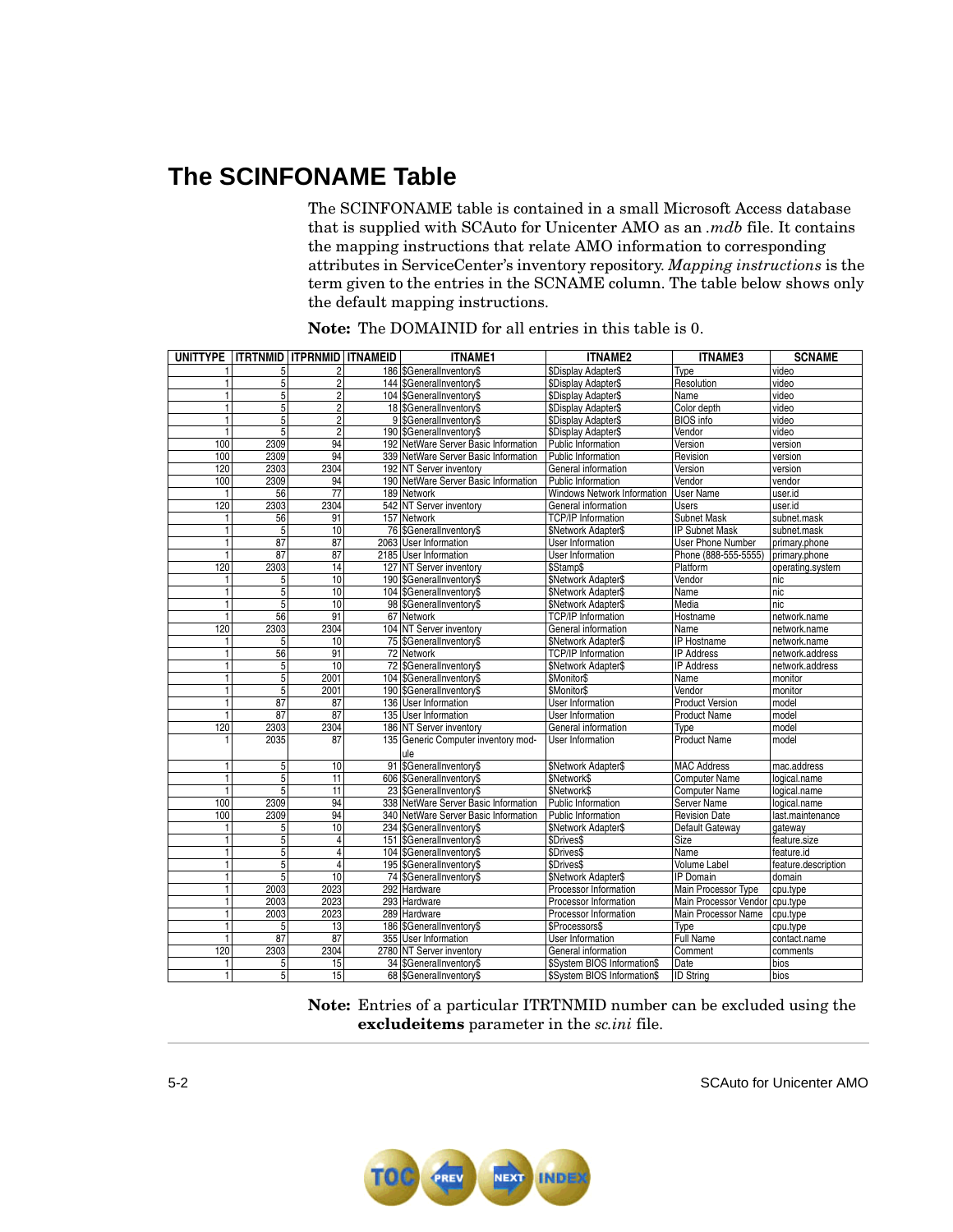# <span id="page-38-0"></span>**Customizing the SCUNITTYPES Table**

The SCUNITTYPES table is contained in a small Microsoft Access database that is supplied with SCAuto for Unicenter AMO as an *.mdb* file. It contains the mapping instructions that relate AMO unit types to corresponding device types in ServiceCenter's inventory repository. The sample below shows only the default device type assignments:

| <b>DOMAINID</b> | <b>UNITTYPE</b> | <b>SCDEVICETYPE</b> |
|-----------------|-----------------|---------------------|
| 0               | 0               |                     |
| $\mathbf{0}$    |                 | рc                  |
| 0               | 2               |                     |
| 0               | я               |                     |
| 0               | 100             | server              |
| 0               | 110             | server              |
| 0               | 111             |                     |
| O               | 120             | server              |

**Note:** Entries of a particular UNITTYPE can be excluded by omitting them from the **unittypes** parameter in the *sc.ini* file. The SCINFONAME table is created based upon those parameters. The DOMAINID value is set dependent upon the **domainid** parameter in the sc.ini file.

You can instruct SCAuto for Unicenter AMO to write all data for units of type 1, for example, to the *server* table rather than to the *pc* table by replacing *pc* with *server*.

### **Mapping instructions**

All AMO data is mapped to ServiceCenter inventory tables by coding what we refer to as *mapping instructions* in the SCNAME column of the SCINFONAME table previously shown. Each row of the SCINFONAME table represents a specific item of AMO hardware data that may be collected for a given PC or server. The textual description of each item (from the AMO INFONAME and INFOTRNM tables) is reproduced in each row. Each row has a column called SCNAME, which, if not blank, specifies the ServiceCenter ICM field name or names which are to receive the data.

Mapping instructions can be as simple as a single ServiceCenter inventory field name (column name) or as complex as a series of JScript expressions separated by semicolons. Both types are discussed in this document.

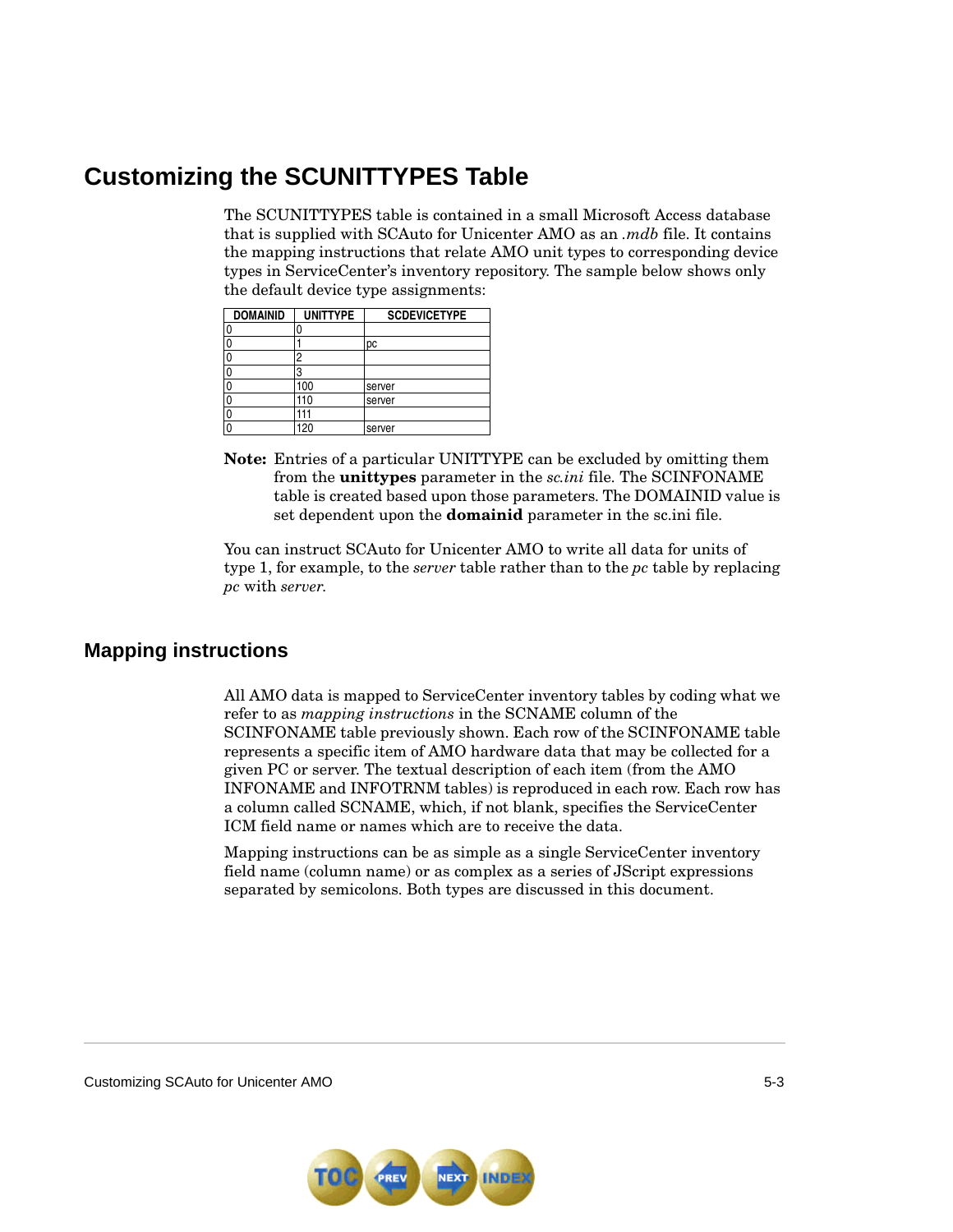### <span id="page-39-0"></span>**Simple mapping instructions**

The simplest kind of mapping instruction consists of just the name of a scalar (non-array) ServiceCenter inventory field, taken from either the *device* table, the *pc* table, or the *server* table, coded in the SCNAME column of the SCINFONAME table. All of the mapping instructions shipped with the supplied SCINFONAME table are of this type. For example, the first few rows of the SCINFONAME table shown above all contain the value *video* in the last column. Whenever any of these AMO data items are encountered, they are mapped to the ServiceCenter ICM field called *video* of the ICM file called *pc*. Because more than one AMO data item is being mapped to the same ICM field, the AMO data values are concatenated together with a separating blank. Give some thought before mapping multiple AMO fields to a single ICM field. For example, you would not want to map multiple AMO data items containing the same IP address to the ICM field **network.address**, because you would end up with several instances of the PC's IP address concatenated together in that field in ICM, which looks ugly. On the other hand, AMO collects half a dozen or more individual items of video card information, and it is reasonable to concatenate all these together into the ICM field called *video*.

All AMO data for a given machine is directed into the ServiceCenter *device* table and one of the ServiceCenter device type tables, usually *pc* or *server*. Which device type table is updated is controlled by the SCDEVICETYPE column of the row of the SCUNITTYPE table which is selected for a given AMO unit.

For example, if the AMO unit has a UNITTYPE of 100, since the SCDEVICETYPE column for the row for unittype 100 contains *server*, the corresponding ServiceCenter ICM device type will be *server*. Therefore, SCAuto AMO will generate an *ICMserver* event for this AMO unit. The ServiceCenter ICMserver event updates the *device* and *server* tables in ServiceCenter, as defined by the Event Registration settings for the ICMserver event in ServiceCenter Event Services.

If for some reason you wanted all AMO data for both servers and PCs to go to ServiceCenter as *pc* device types, you would simply update the SCUNITTYPE table to change all values of SCDEVICETYPE containing *server* to *pc*.

5-4 SCAuto for Unicenter AMO

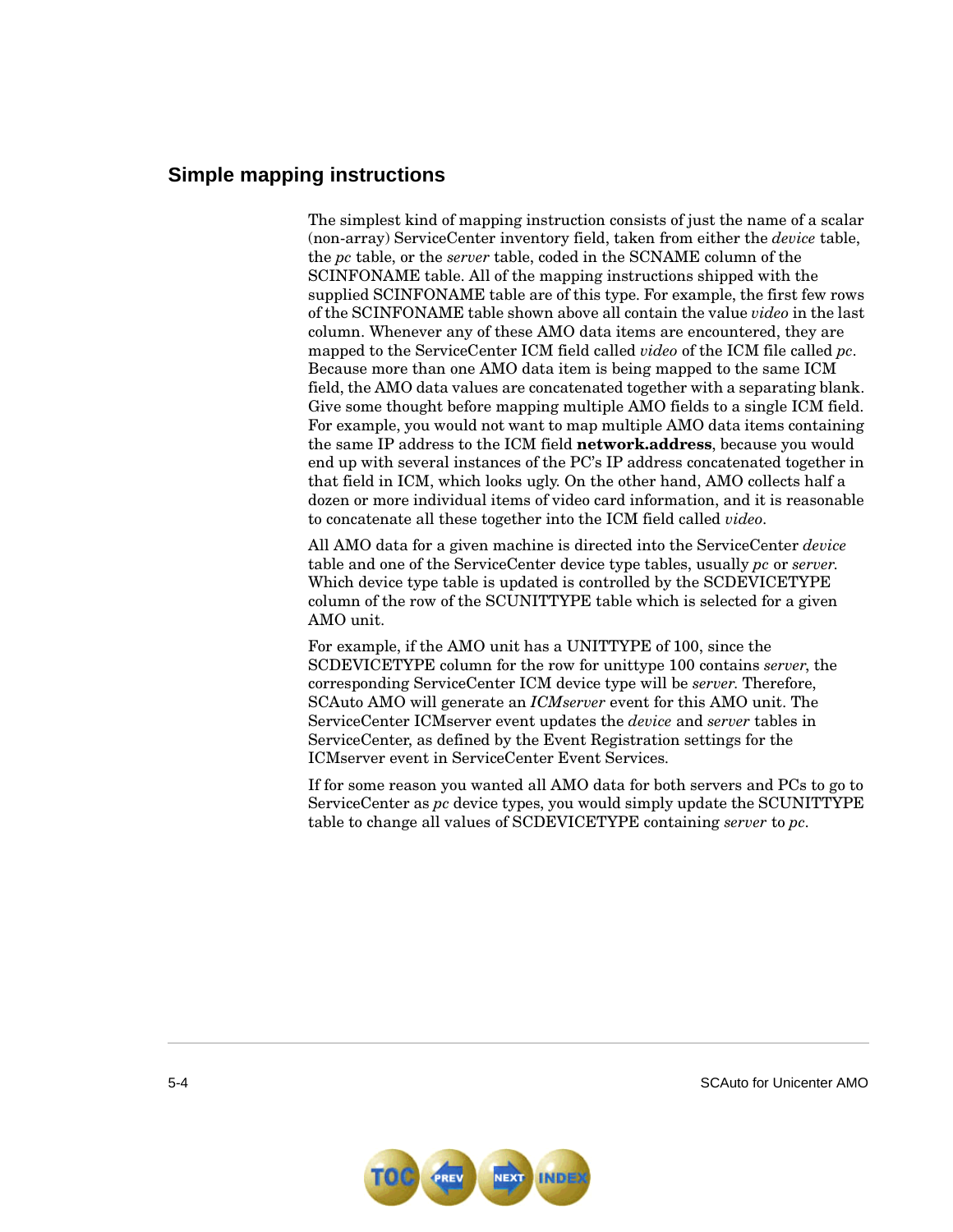### <span id="page-40-0"></span>**Mapping into ServiceCenter array fields**

AMO data can be mapped into ServiceCenter array fields in exactly the same way as for scalar fields, by simply specifying the name of the array. For example, the *feature.description* field in the ICM *pc* file is an array. When you code an array name in the SCNAME column, the AMO data is placed into the next available position at the end of the named array. Be very careful when mapping data into the *feature.id*, *feature.size*, and *feature.description* arrays. These 3 arrays are displayed as parallel columns in the ICM application, and the element at each offset in any one of the arrays is assumed to relate to the corresponding elements in the other two arrays. So you should never map an AMO data item to one of these arrays unless you also map two related AMO data items to the other two arrays. This can be tricky to do. If you fail to do this, the columns won't line up properly when viewed in ICM. It may occasionally occur that you can identify two related AMO data items which you would like to map to 2 of the feature arrays, but cannot identify an AMO item to map to the third feature array, or the third item is not always available for some reason. To deal with this, you can use the assignment technique (discussed in the section *Advanced Mapping Instructions* that follow) to assign a literal value to the third feature array. For example, assume you have identified an AMO data item which you wish to map to the next row of *feature.id*, and you have further identified an AMO data item which you wish to map to the corresponding row of *feature.desc*, but you cannot identify any related AMO data item to map to the corresponding row of *feature.size*. To deal with this situation, assign a blank value to feature.size as an additional mapping instruction for *one* of the other two items. For example:

feature.id; feature.size = ""

Another way to map into array fields involves hard-coding the array offset in brackets following the array name. For example:

feature.size [ 12 ]

will place the current AMO data item in the 12th position in the *feature.size* array. You cannot use a variable for the array offset. It must be a literal number between 1 and n where n is a reasonable value. No specific upper limit exists for n, but the total amount of event data that is permitted for any single ICM event is approximately 32K.

This method allows you to force data to a particular element of an array, but keep in mind that if more than one AMO data item maps to this row of SCINFONAME, the second and subsequent items will overwrite the previous ones at the array position you specified. Therefore, hard-coding a specific array offset is not normally recommended. This feature should only be used if you have a strict requirement to map a predictable number of specific AMO data items to specific rows of the ICM features array.

Customizing SCAuto for Unicenter AMO 5-5

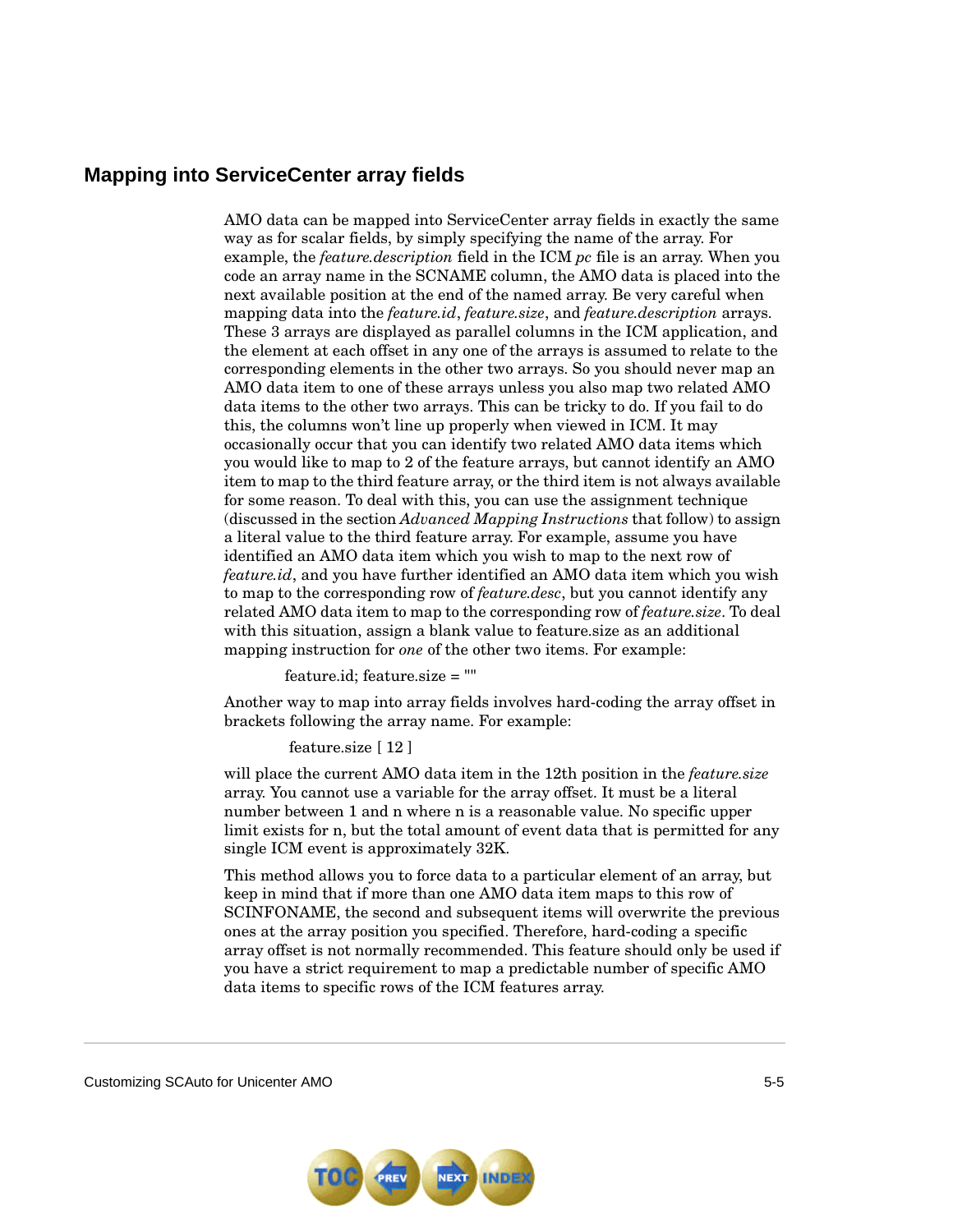### <span id="page-41-0"></span>**Advanced mapping instructions**

For more advanced applications, a mapping instruction can consist of an assignment statement. Whether the event field is a scalar or an array, it permits you to assign literal data to some other field at the time an AMO data item is mapped to a particular field. The legal values for the right hand side of the assignment statement are:

• Any literal value, either string or number:

| <b>SCNAME</b>          |
|------------------------|
| user.id = "Anonymous " |
| contract. $id = 0$     |

• Any of the predefined variables ITNAME1, ITNAME2, or ITNAME3 that contain the values taken from the SCINFONAME row being processed:

| <b>SCNAME</b>          |
|------------------------|
| parent = ITNAME3       |
| network.name = ITNAME2 |

• The predefined variable *itval* which contains the current AMO data item. Note that coding "user.id = itval" and simply coding "user.id" all by itself are equivalent.

| .<br><b>AME3</b><br>'N | <br>∵NAM∟                                                                                                                                                        |
|------------------------|------------------------------------------------------------------------------------------------------------------------------------------------------------------|
| Name<br>5e.            | $46$ A like<br>user<br>*+itvai<br>comn<br>name<br>contact<br><b>IS</b><br>nous<br>Althouar<br>ΊS<br>Anor<br>me<br>$\overline{\phantom{0}}$<br>ישנ<br>nentsi<br>- |

• A valid JScript expression involving any combination of literal values, itval, ITNAME1, ITNAME2, ITNAME3 and valid JScript operators or methods

| <b>NAME3</b>        | <b>SCNAME</b>                                                                                                                                       |
|---------------------|-----------------------------------------------------------------------------------------------------------------------------------------------------|
| <b>User</b><br>Name | "Altho<br>NAME3<br>the<br>name is<br>ıtval<br>. .<br>user<br>Anonymous<br>∵or<br>IS<br>comments<br>contact<br>ouar<br>$\overline{\phantom{0}}$<br>- |

You may not use an event field specification on the right hand side at this time. In other words,

 $feature.id[2] = feature.id[1] + 10$ 

is invalid.

Multiple mapping instructions are allowed, separated by semicolons. This allows you to map the AMO data item to multiple fields, or, when used in conjunction with assignment statements, to assign either a literal or an expression to some other field. For example:

| <b>SCNAME</b>                                                                                                                                     |
|---------------------------------------------------------------------------------------------------------------------------------------------------|
| "Whatever you<br>like"<br>. feature.id <sup>[1</sup><br>. .<br>TNAME3 :<br>'11 = ITNAME2 +<br>lfeature.size[1]<br>feature.descl1<br>$+11$<br>11 – |

This would put the current AMO data item into the first position of the *feature.size* array. It will then concatenate the ITNAME2 and ITNAME3 columns from the SCINFONAME row corresponding to that AMO data item with an intervening blank and put that into the first position of the *feature.id*

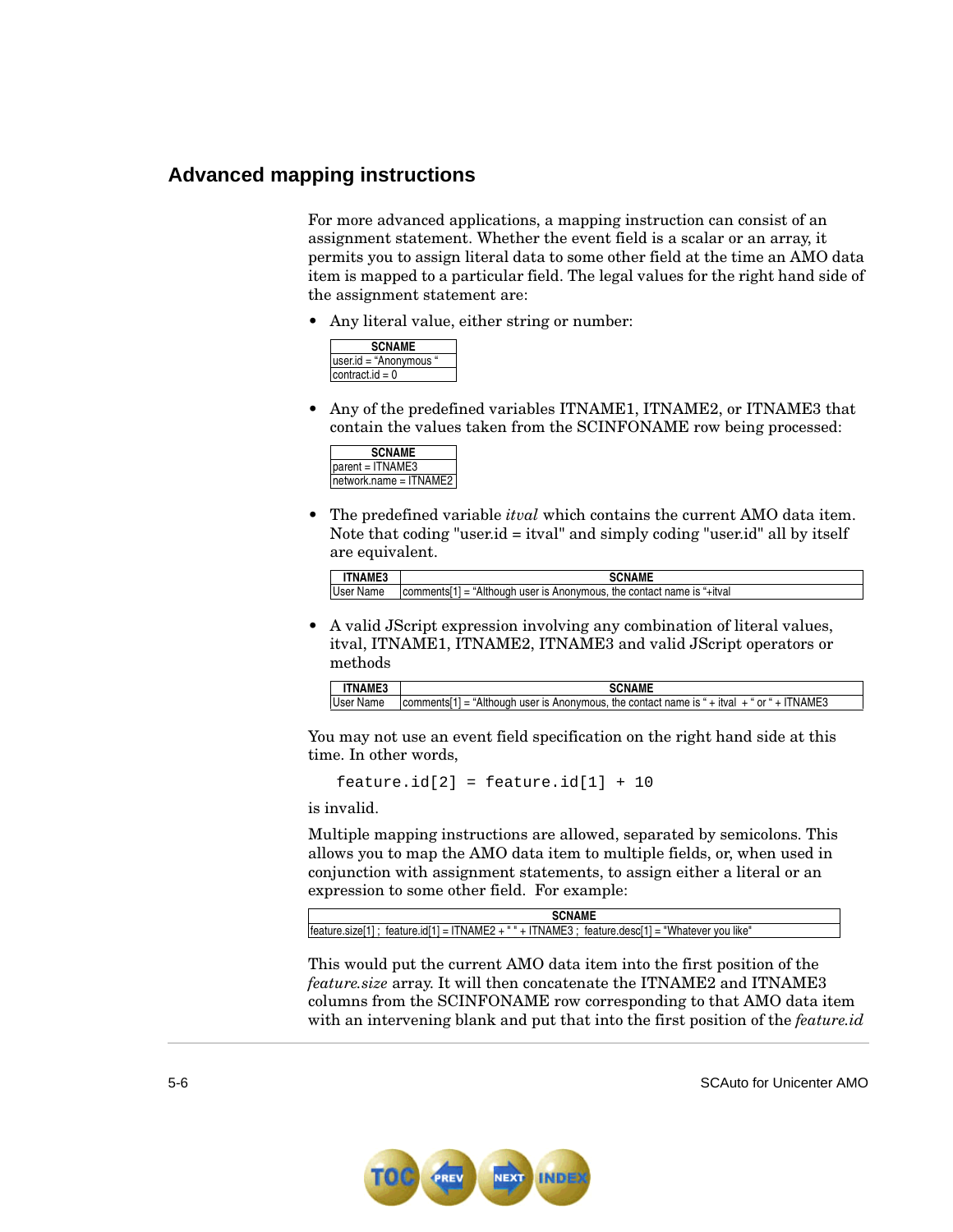<span id="page-42-0"></span>array. Finally, it will put the literal value *Whatever you like* into the first position of the *feature.desc* array. You are not limited by the number of statements separated by semicolons except by the length of the SCNAME column, which is limited by Access to 255 characters.

**Note:** You do not have to use the same index values in each array assignment, although doing so is advisable when dealing with the features arrays, since this helps keep them lined up.

### **Debugging**

Should you encounter problems in your Mapping Instructions, check the following:

- If you obtain unexpected results, always first examine the *scamo.log* file contained in the SCAuto for Unicenter AMO installation directory. There is usually an error message that indicates what is wrong. If you contact Peregrine support, email this entire log file to them. The most common problems are errors in the data specified in the configuration dialog, which results in SCAuto for Unicenter AMO being unable to connect to the AMO database.
- Make sure that SCAuto AMO was able to start up normally. A normal startup sequence of messages in *scamo.log* looks like this:

```
09/08/1999 12:00:06 pid (402)(326) =================== SCAuto for 
Unicenter AMO started ===================
09/08/1999 12:00:06 pid (402)(326) scamosrv.exe (Linked: Fri Aug 13 
14:52:25 1999) started
09/08/1999 12:00:06 pid (402)(326) scamosrv.exe: Created stop event 
SCAutoAMO.StopEvent
09/08/1999 12:00:06 pid (402)(326) Changing desktop for process 
wscript.exe from Default to winsta0\default
09/08/1999 12:00:06 pid (461)(473) scevmon.exe (Linked: Thu Jul 01 
12:04:57 1999) started
09/08/1999 12:00:06 pid (461)(473) scevmon: Using stop event 
SCAutoAMO.StopEvent
09/08/1999 12:00:06 pid (461)(473) scevmon: "noeventsfromsc" parm 
recognized. No events will be retrieved from ServiceCenter EventOut 
queue
09/08/1999 12:00:07 pid (461)(473) scevmon : Connected to 
localhost.12690
09/08/1999 12:00:10 pid (439)(420) =================== SCAuto for 
Unicenter AMO: Script scamo.js started ===================
09/08/1999 12:00:10 pid (439)(420) Home directory is 
D:\PROGRA~1\PEREGR~1\SCAUTO~4
09/08/1999 12:00:10 pid (439)(420) Using .ini file 
D:\PROGRA~1\PEREGR~1\SCAUTO~4\scamo.ini
09/08/1999 12:00:10 pid (439)(420) Successfully created the SCEvent 
object
```
Customizing SCAuto for Unicenter AMO 5-7

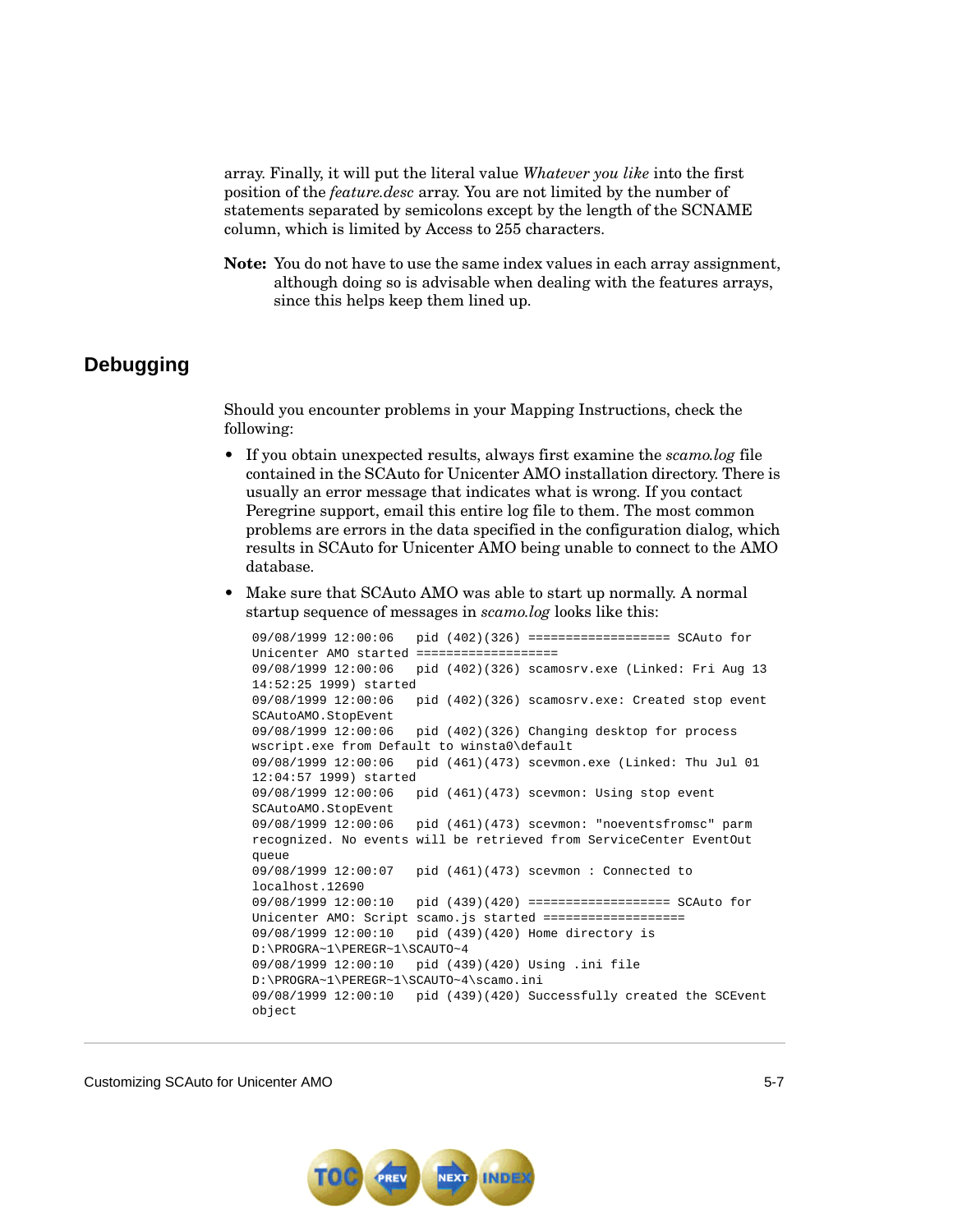```
09/08/1999 12:00:10 pid (439)(420) Using AMO database connection 
string Driver={Microsoft Access Driver (*.mdb)}; DBQ=d:\avnet\db1.mdb; 
DefaultDir=d:\avnet\
09/08/1999 12:00:10 pid (439)(420) Using SC Mapping Database 
connection string Driver={Microsoft Access Driver (*.mdb)}; 
DBQ=SCAMO.MDB; DefaultDir=D:\PROGRA~1\PEREGR~1\SCAUTO~4\Data
09/08/1999 12:00:10 pid (439)(420) Successfully created the ADO 
database objects
09/08/1999 12:00:16 pid (439)(420) Successfully connected to the AMO 
database
09/08/1999 12:00:16 pid (439)(420) Successfully connected to the SCAMO 
mapping database
```
If SCAuto AMO was unable to start successfully and you are unable to resolve the problem from the error messages given, contact Peregrine customer support.

• Make sure SCAuto AMO is able to successfully generate ICM events to ServiceCenter. If it is, you should see a series of messages like this in the *scamo.log* file:

```
09/08/1999 12:00:29 pid (439)(420) Successfully logged event 
U004WKNT0008^^^555-111-
2222^{\lambda\lambda\lambda\lambda\lambda\lambda\lambda}p c^{\lambda\lambda\lambda\lambda\lambda\lambda\lambda\lambda}:|C:|D:|F:|H:|I:|J:|L:|O:|Y:|Z:|^N/A| |
|SYS|VOL3|DISK2|VOL2|DISK3|DISK2|VOL2|SYS|^^^^172.16.23.201^^bignet.com
^^^07/31/98 Phoenix ROM BIOS ....
```
If there is difficulty generating events, there will be some sort of relevant error messages. If you are unable to resolve the problem from the error messages given, contact Peregrine customer support.

- If events are not being generated, but no error messages appear, either there are no AMO units eligible for selection based on LRUNDATE or they are not being mapped properly. Since SCAuto AMO starts by selecting all AMO units with LRUNDATE greater than zero, mapping problems are the most likely problem.
- Make sure your SCUNITYPE table is mapping the AMO unit type codes to valid ServiceCenter ICM device types. Most of the machines collected by AMO will be of type *1* which should ordinarily be mapped to the ICM *pc* device type. Most of the rest will be of type *100* or *120* which are NT or Netware servers. Other AMO unit types should ordinarily be ignored by omitting any value in the SCDEVICETYPE column. While it is permissible to change the values supplied by Peregrine to another valid value, for example, changing *pc* to *workstation*, be sure the new value you specify corresponds to a valid ServiceCenter ICM device type. Be careful not to accidentally uppercase these values. ServiceCenter is case-sensitive. And if you change any SCUNITTYPE mappings, be aware that this may require changes to the SCNAME column values in the SCINFONAME table, because not all ICM device types have the same named fields.

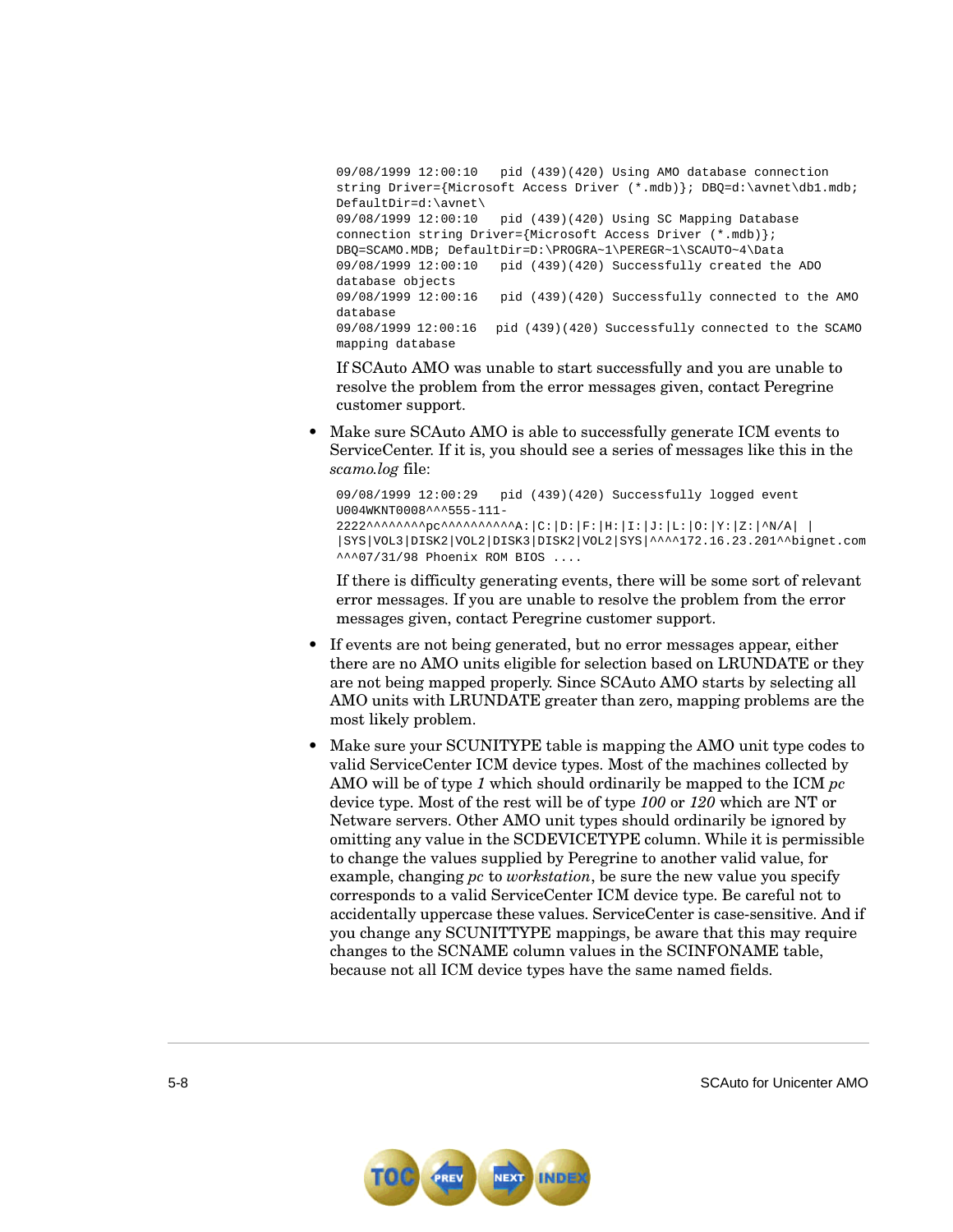- Make sure you did not misspell any ICM field names coded in the SCNAME column in the SCINFONAME table. These are case-sensitive. Make sure they match exactly the names in the ServiceCenter Database Dictionary for the particular device type.
- Make sure any advanced mapping instructions coded in the SCNAME column are valid. To specifically debug such mapping instructions, there is a special debugging flag you can enable within the SCAMO.JS script code. Near the beginning of the script, look for the line which reads:

```
debugMapping = 0;
and change it to read
debugMapping = 1;
```
Then restart the SCAuto for AMO service (or manually rerun the scamo.js script from the command line or by double-clicking it in Explorer) and consult the scamo.log file. It should contain detailed debugging messages like these to help you debug your mapping instructions:

• There is also a debugging statement that can be enabled in the *scamo.js* script. Near the beginning of the script, look for:

```
debugMapping = 0;
```
and change the assignment from 0 to 1. Then restart the script and check the *scamo.log* file. It should contain messages like these to help you debug your mapping instructions:

```
07/21/1999 15:25:00 pid (309)(334) Processing AMO data 
item 5 2 9 $GeneralInventory$ $Display Adapter$ BIOS info 
: "ATI Graphics Accelerator"<br>07/21/1999 15:25:00 pid (30
                      pid (309)(334) Mapping instructions
are: "video"
07/21/1999 15:25:00 pid (309)(334) Appending "ATI 
Graphics Accelerator" to the end of scalar field "video"
07/21/1999 15:25:00 pid (309)(334) Processing AMO data 
item 5 2 18 $GeneralInventory$ $Display Adapter$ Color 
depth : "True Color"
07/21/1999 15:25:00 pid (309)(334) Mapping instructions 
are: "video"
07/21/1999 15:25:00 pid (309)(334) Appending "True 
Color" to the end of scalar field "video"
07/21/1999 15:25:00 pid (309)(334) Processing AMO data 
item 5 2 104 $GeneralInventory$ $Display Adapter$ Name : 
"ati"
07/21/1999 15:25:00 pid (309)(334) Mapping instructions 
are: "video"
07/21/1999 15:25:01 pid (309)(334) Appending "ati" to 
the end of scalar field "video"
```
Customizing SCAuto for Unicenter AMO 5-9

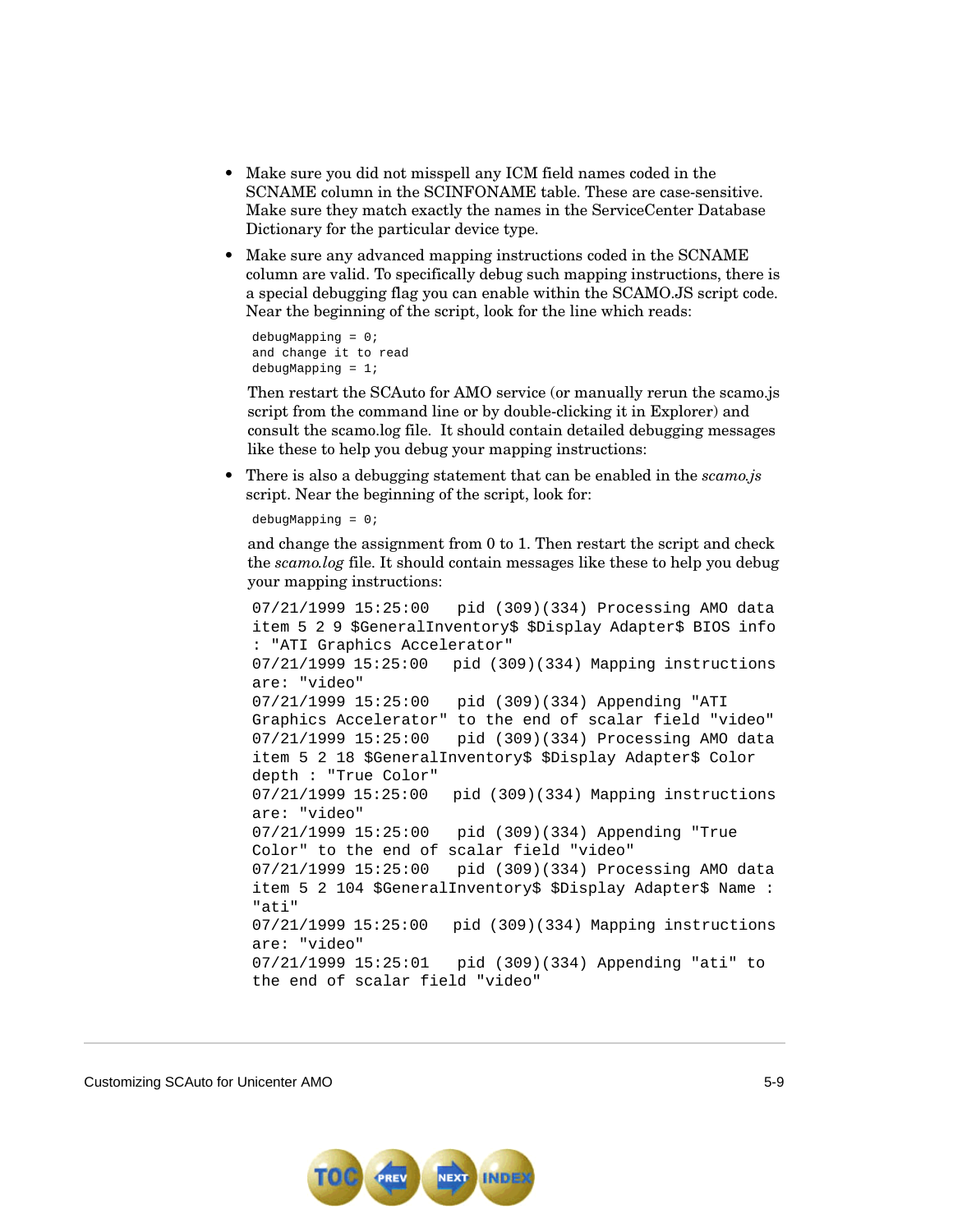```
07/21/1999 15:25:01 pid (309)(334) Processing AMO data 
item 5 2 144 $GeneralInventory$ $Display Adapter$ 
Resolution : "800,600"
07/21/1999 15:25:01 pid (309)(334) Mapping instructions 
are: "video; feature.size[ 16 ]; feature.id[16] = 16; 
feature.description[16] = ITNAME3;"
07/21/1999 15:25:01 pid (309)(334) Appending "800,600" 
to the end of scalar field "video"
07/21/1999 15:25:01 pid (309)(334) Setting 
feature.size array element 16 to 800,600
07/21/1999 15:25:01 pid (309)(334) Setting feature.id 
array element 16 to 16
07/21/1999 15:25:01 pid (309)(334) Setting 
feature.description array element 16 to Resolution
07/21/1999 15:25:01 pid (309)(334) Processing AMO data 
item 5 2 186 $GeneralInventory$ $Display Adapter$ Type :
"ATI 3D RAGE IIC (GT-B3U1)"
07/21/1999 15:25:01 pid (309)(334) Mapping instructions 
are: "video"
07/21/1999 15:25:01 pid (309)(334) Appending "ATI 3D 
RAGE IIC (GT-B3U1)" to the end of scalar field "video"
```
After you have corrected your mapping instructions, reassign the debugging parameter to 0:

debugMapping = 0;

to disable debugging and improve performance.

• If events are being generated, but are not being processed correctly in ServiceCenter once they arrive, check the following:

Make sure you have the new ICM event types defined in your ServiceCenter Event Services. If you are using a supported version of ServiceCenter (2.1 SP 3E2 or later, or 3.0 or later) for this product, and if you applied the required unload files specified in the README.TXT, then the new ICM events including *ICMpc* and *ICMserver* should exist. Go into Event Services in ServiceCenter and verify that these event definitions exist. They should contain all of the fields in the device and associated attribute file, in the same order as the DBDICT, starting with *logical.name*.

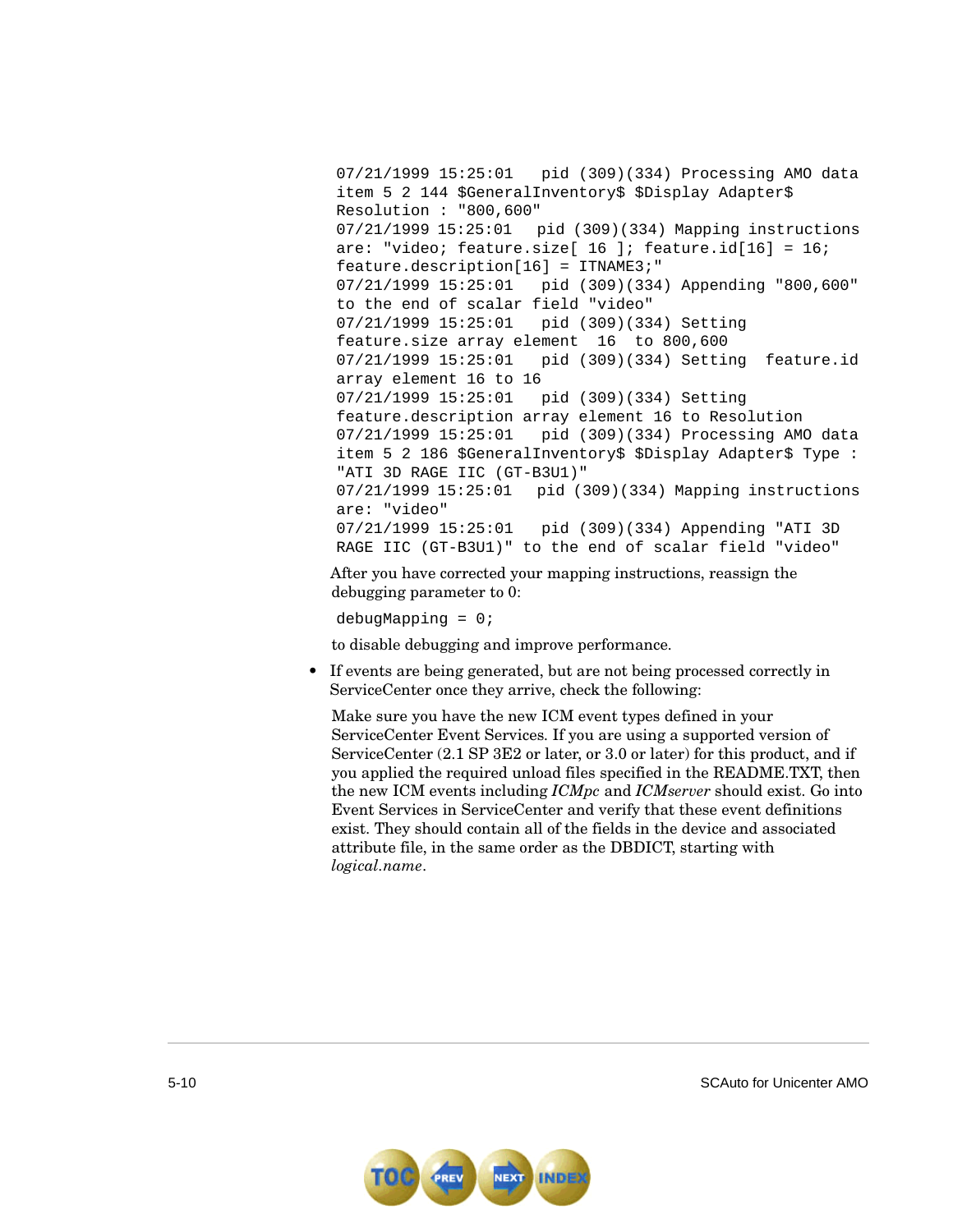# <span id="page-46-0"></span>**Chapter 6 Scripting**

# **Overview**

This chapter explains how Microsoft JScript 5.0 is used in the SCAuto for Unicenter AMO gateway, and how other ActiveX scripting languages such as VBScript 5.0 may be used in addition to, or instead of JScript. It also discusses some of the logic of the provided script called scamo.js, which is the main program of the gateway.

### **Windows scripting architecture and terminology**

Until recently, the only native scripting language supported by the Windows operating system was the old MS-DOS® operating system command language used for batch files (.bat). This was a serious limitation of Windows. With the new Windows scripting architecture, users can take advantage of powerful scripting languages such as Visual Basic Scripting Edition and JScript. These scripting languages support object-oriented programming using OLE Automation objects (COM).

The Windows scripting architecture has three components:

#### **ActiveX scripting hosts**

These are programs such as the Microsoft-provided WSCRIPT.EXE and CSCRIPT.EXE. A scripting host is a program that can load an ActiveX scripting engine and a text file containing a script, and *feed* the script to the engine. A scripting host may also implement various objects and make these available to the script programmer.

Scripting 6-1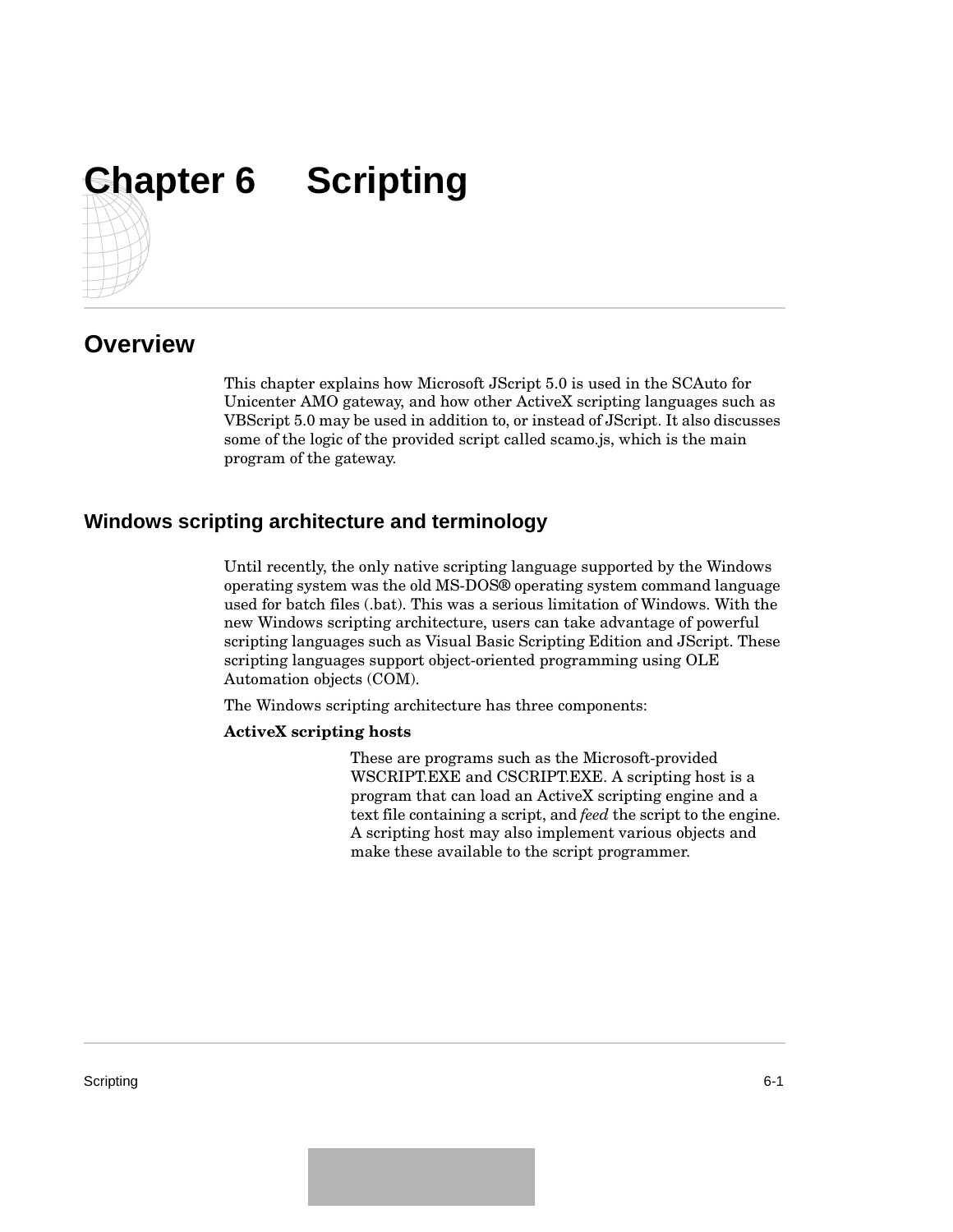#### <span id="page-47-0"></span>**ActiveX scripting engines**

A scripting engine is a .DLL file which implements a particular scripting language. Microsoft currently provides two different scripting engines, one for JScript and another for VBScript. These are included in the Windows Script 5.0 distribution described in *Chapter 2*.

#### **scripts written in one of the supported scripting languages**

Windows scripting is done by writing a script in a supported language and invoking a scripting host such as wscript.exe to process the script. The script can use any OLE Automation objects that have been installed on the Windows platform where the script is running. You may be surprised at the number of such objects that can be found on any given Windows system.

### **Microsoft scripting engine considerations**

The SCAuto for Unicenter AMO scripts use Microsoft JScript 5.0, which is an ECMA262 compliant implementation of ECMA script.

Because it makes use of Microsoft extensions not yet in the ECMA specification, such as exception handling using *try...catch* notation, it is important to be sure that Microsoft JScript version 5.0 or later is installed on the NT platform where SCAuto AMO is running. Versions of JScript prior to 5.0 do not contain support for exception handling.

Although we chose to use JScript to implement SCAuto for Unicenter AMO, the OLE Automation objects provided by Peregrine can be used just as easily from VBscript as from JScript. So if you have a major project to tackle, such as developing an additional script to integrate some other Unicenter AMO application with ServiceCenter, you can do it in VBScript if you prefer.

### **Windows scripting host considerations**

No particular use is made of the special *wsh* objects or other Windows Scripting Host specific functionality in this release. wscript.exe is used to invoke and run the scamo.js script. The command shell cscript.exe could just as easily be used instead.

The first release of SCAuto for Unicenter AMO uses Windows Scripting Host 1.0, because WSH 2.0 was not yet generally available.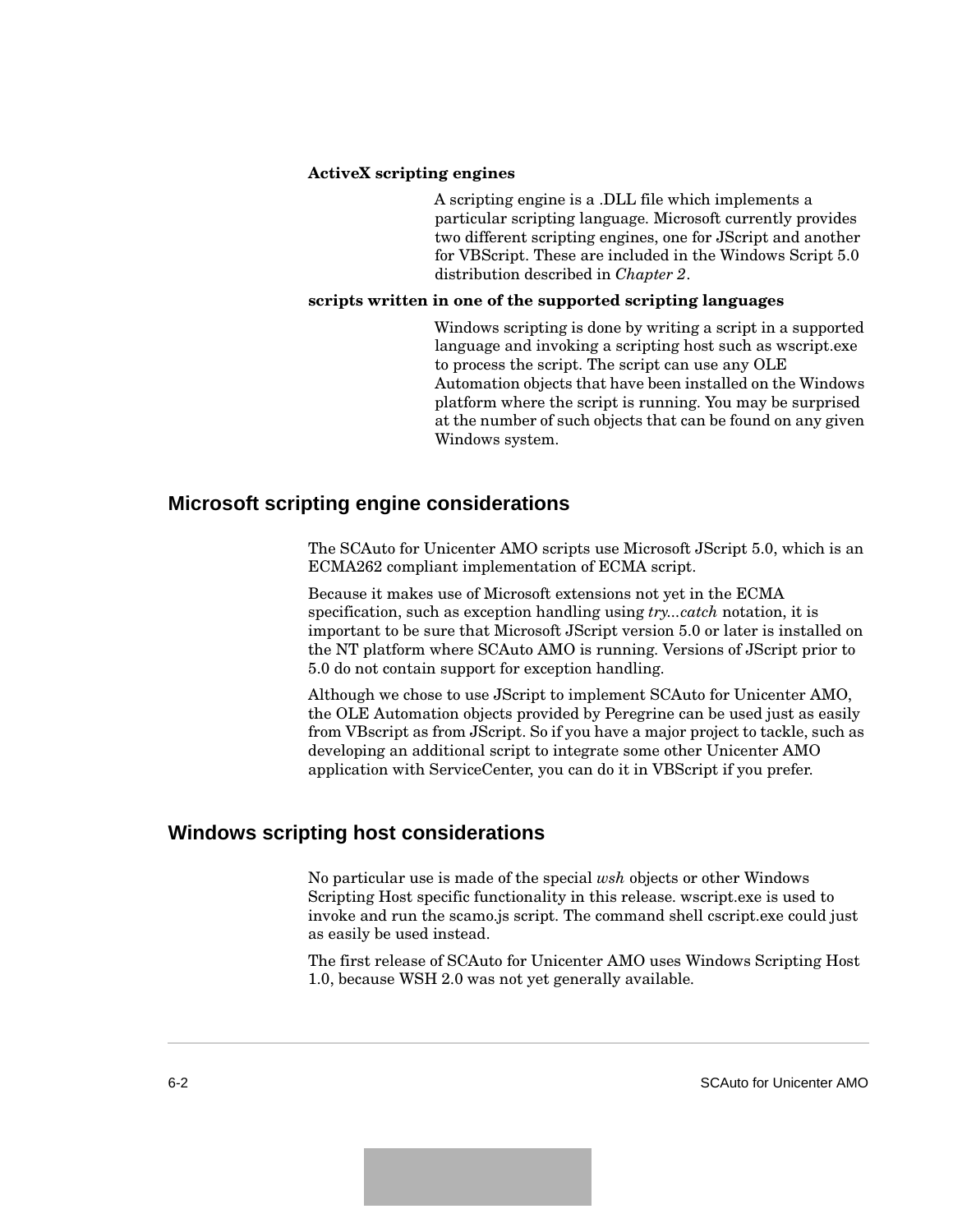<span id="page-48-0"></span>If you plan to do significant customization, you should investigate Windows Scripting Host 2.0, which supports multiple scripting languages in the same file, inclusion of scripts from other files, and other procedures.

### **Recommended tools**

There are a variety of tools available for free download from the Microsoft scripting web site referenced earlier in this book. These include a simple script debugger. However, it is recommended that you instead install the much more capable script debugger included in the Visual Studio Professional or Enterprise edition product.

No script customization should be attempted without first installing some sort of script debugger. If you don't have a version of Visual Studio which includes the enhanced script debugger, download the free script debugger from the Microsoft scripting Web site.

Scripting 6-3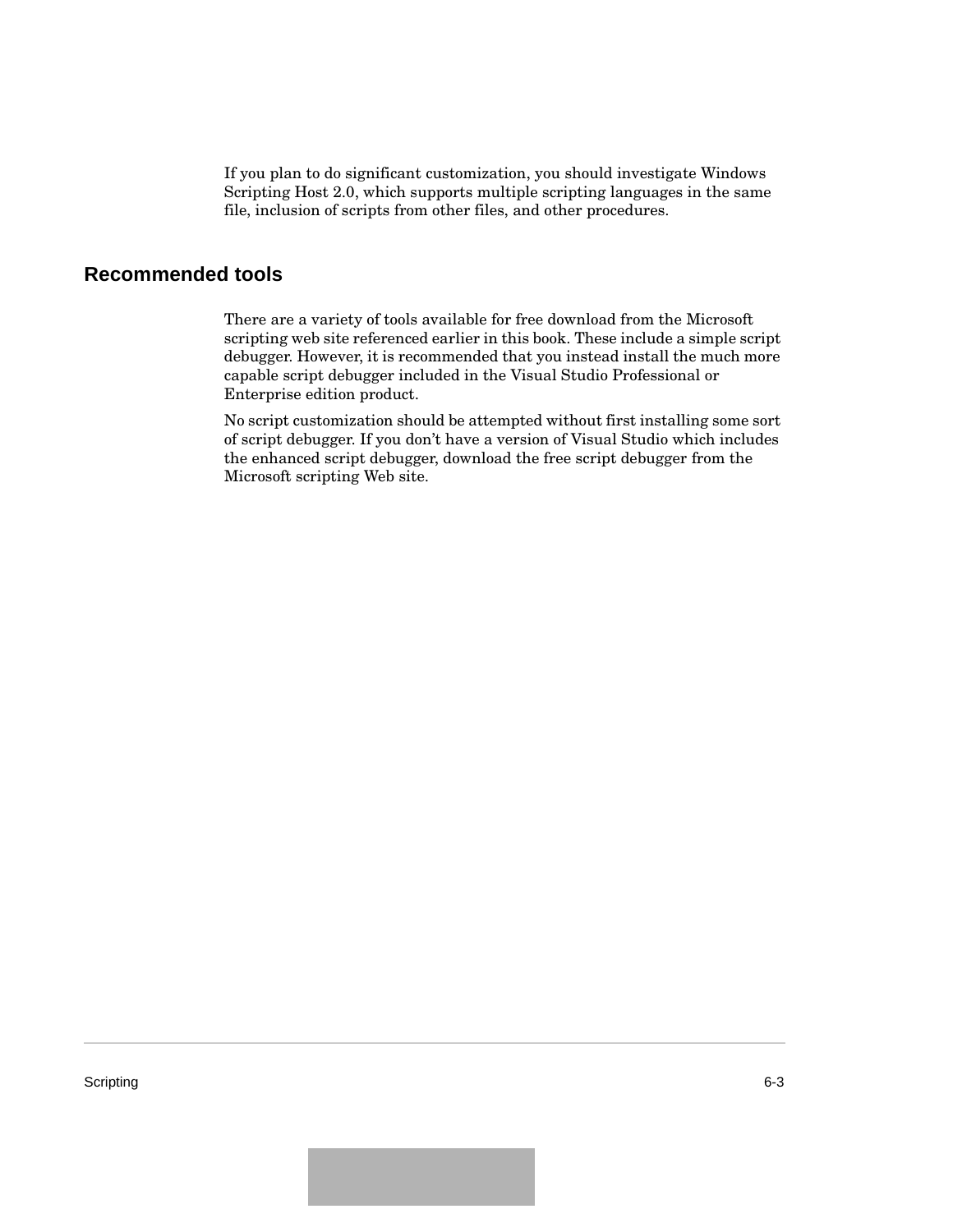# <span id="page-49-0"></span>**The SCAMO.JS Script**

This script functions as a main program of the SCAuto AMO gateway. It collects information about hardware devices, maps it to ServiceCenter fields, and writes it to an external file. It is executed by the command wscript.exe scamo.js, which appears in the *scamo.cfg* file. The latter file is processed by the SCAuto AMO service control program, scamosrv.exe, at startup; and commands in the file are executed. You can make the gateway execute additional scripts by adding additional lines to the scamo.cfg file to invoke wscript.exe for the new script.

The scamo.js script is essentially an endless loop that runs until the SCAutoAMO service is shut down, which causes scamosrv.exe to terminate the wscript process(es) that it started at startup. After some initialization code is executed to read parameters from scamo.ini and create some OLE Automation objects, the script executes continuously until service shutdown.

If the SCAutomate services are running, the events written to *scevents.to.<host.port>* will be sent to the ServiceCenter *eventin* queue, where they will be processed by Event Services and inserted into ServiceCenter's Inventory repository.

[Figure 6-1](#page-50-0) provides an overview of the scamo.js script.

6-4 SCAuto for Unicenter AMO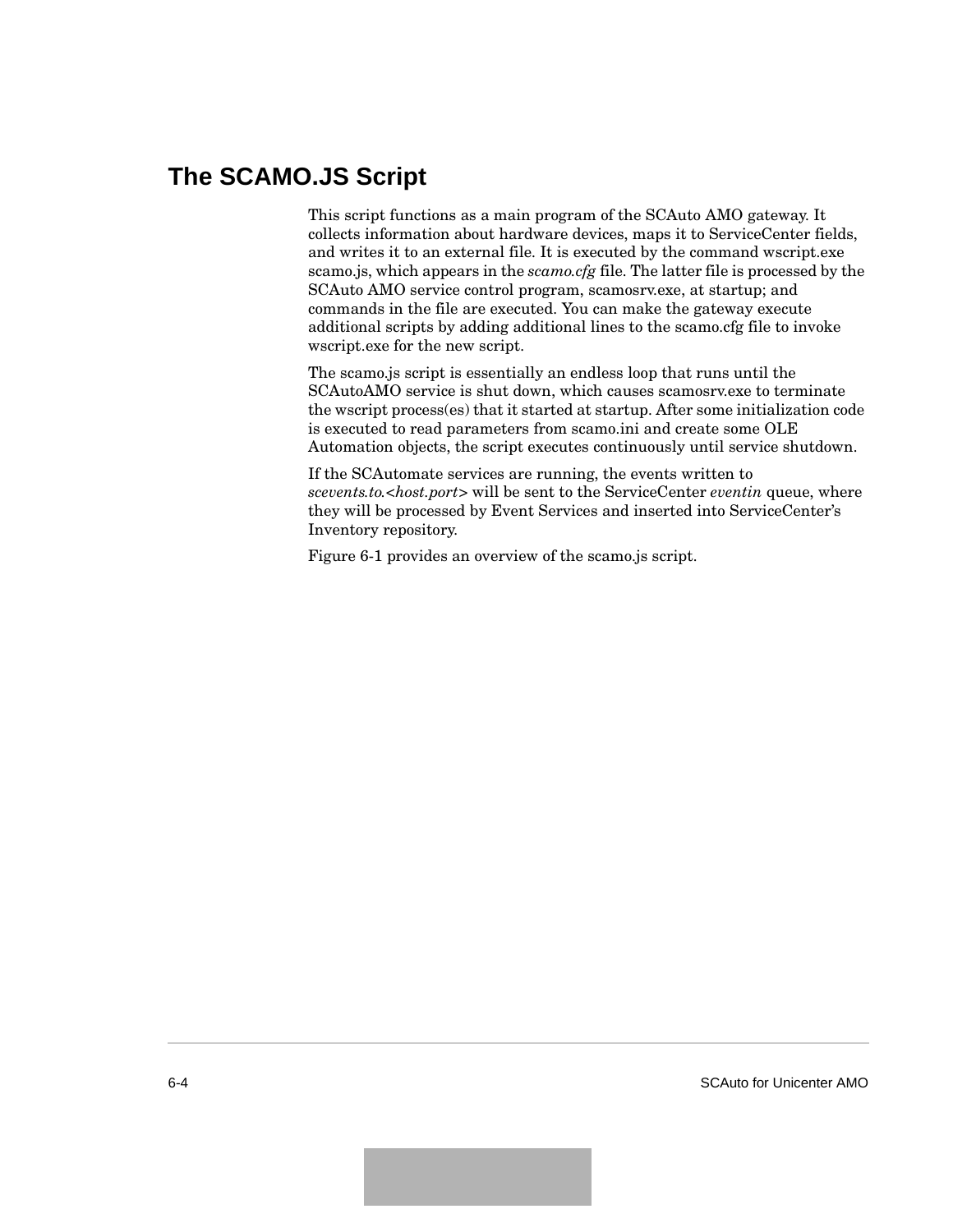<span id="page-50-0"></span>

*Figure 6-1 scamo.js Script*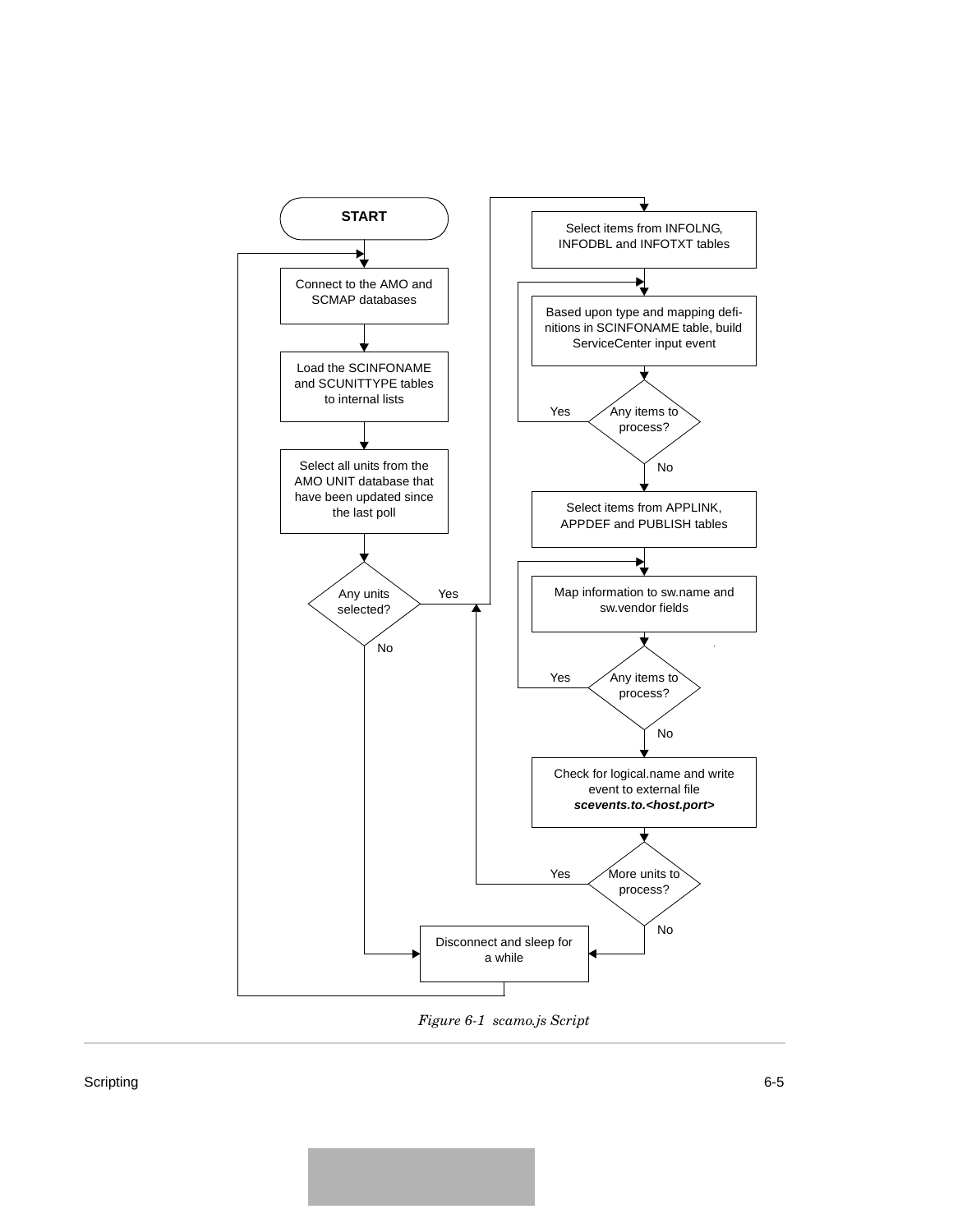# <span id="page-51-0"></span>**The MAKESCINFO.JS Script**

The MAKESCINFO script builds the SCINFONAME table based upon parameters defined in the sc.ini file. The purpose of the SCINFONAME table is to define mapping instructions such that attributes detected by Unicenter AMO can be written to ServiceCenter's Inventory tables.

SCAuto for Unicenter AMO is delivered with an SCINFONAME table that contains entries for PC and Server inventory items. These items are defined as having a unit TYPE of 1 (Computer), 100 (NetWare Server), 110 (Vines Server) and 120 (NT Server), as specified in the *unittypes* parameter of the sc.ini file. Each item is assigned a DOMAINID of 0, since the default assumption is that each item of the same type has the same attributes across all domains (as defined by the *domainid* parameter in the sc.ini file). Excluded are components described by the ITRTNMID setting that have no corresponding column in the ServiceCenter Inventory tables, as defined in the sc.ini file's *excludeitems* parameter.

Usually, unless inventory attributes differ across domains there is no need to rebuild the SCINFONAME table. However, if your specifications require enlarging the table, the makescinfo. is script is the tool for doing so.

[Figure 6-2](#page-52-0) shows how the MAKESCINFO.JS script rebuilds the SCINFONAME table. If you decide you need to run MAKESCINFO.JS, do the following:

- Shut down the SCAuto AMO service.
- Make a backup copy of the *\Data\scamo.mdb* file.
- Using Microsoft Access:
	- Open *\Data\scamo.mdb*.
	- Open the SCINFONAME table.
	- Delete all the records in the SCINFONAME table.
	- Cose *\Data\scamo.mdb*.
- Modify the *excludeitems* and *domainid* settings in *scamo.ini* (only if strictly necessary).
- From the command line, run *\Bin\makescinfo.js*.
- Monitor the *scamo.log* file for any errors.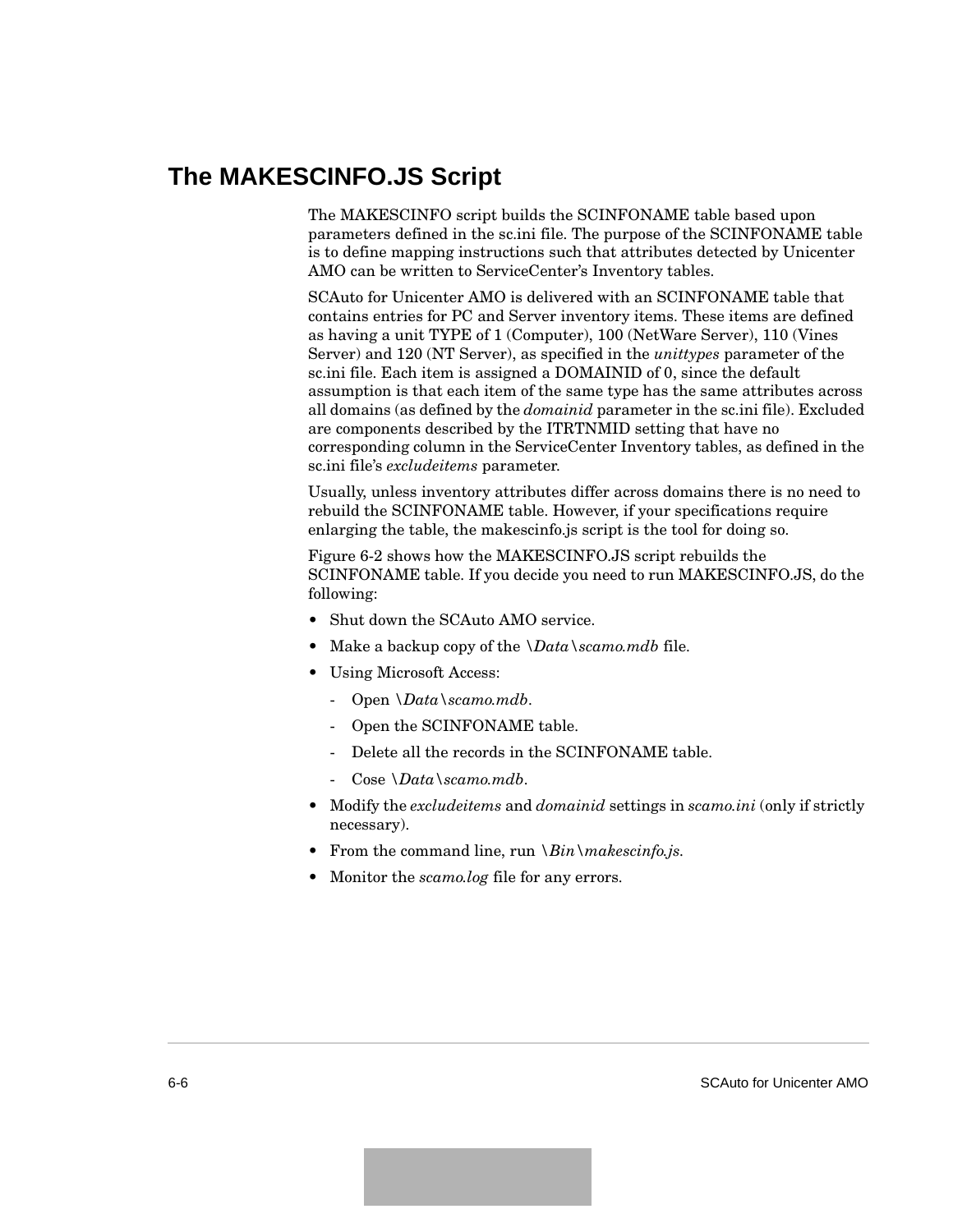- <span id="page-52-0"></span>• When the script completes, using Microsoft Access:
	- Open *\Data\scamo.mdb*
	- Open the SCINFONAME table
	- Enter ICM field names and other mapping instructions in the SCNAME column for each AMO data item you want mapped. It is recommended that you examine your backup copy of *scamo.mdb*, or a printout of it, to help you do this correctly
	- close *\Data\scamo.mdb*.



*Figure 6-2 The MAKESCINFO.JS Script*

Once the SCINFONAME table has been rebuilt, you must edit it to redefine mapping instructions for any new rows.

#### Scripting 6-7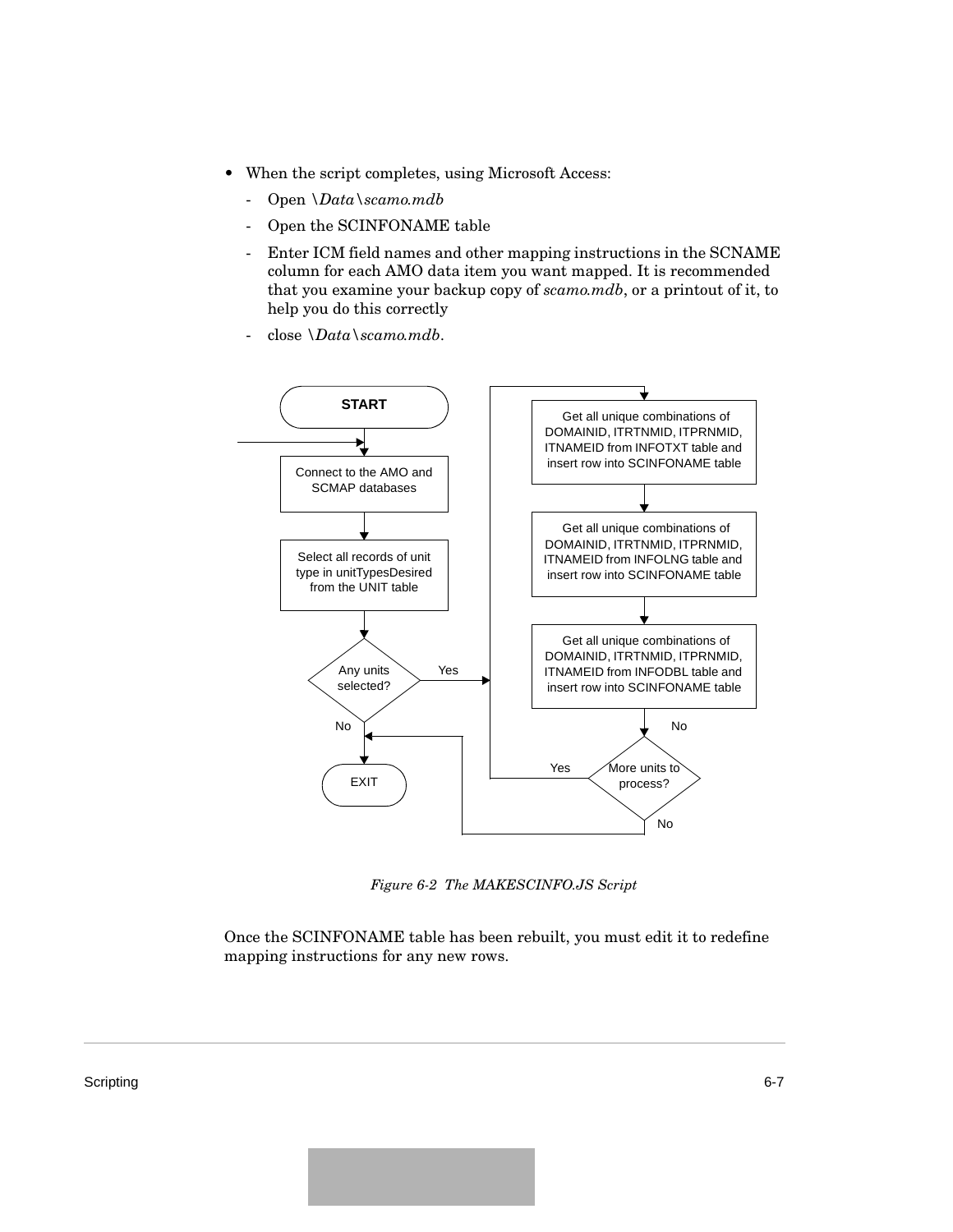6-8 SCAuto for Unicenter AMO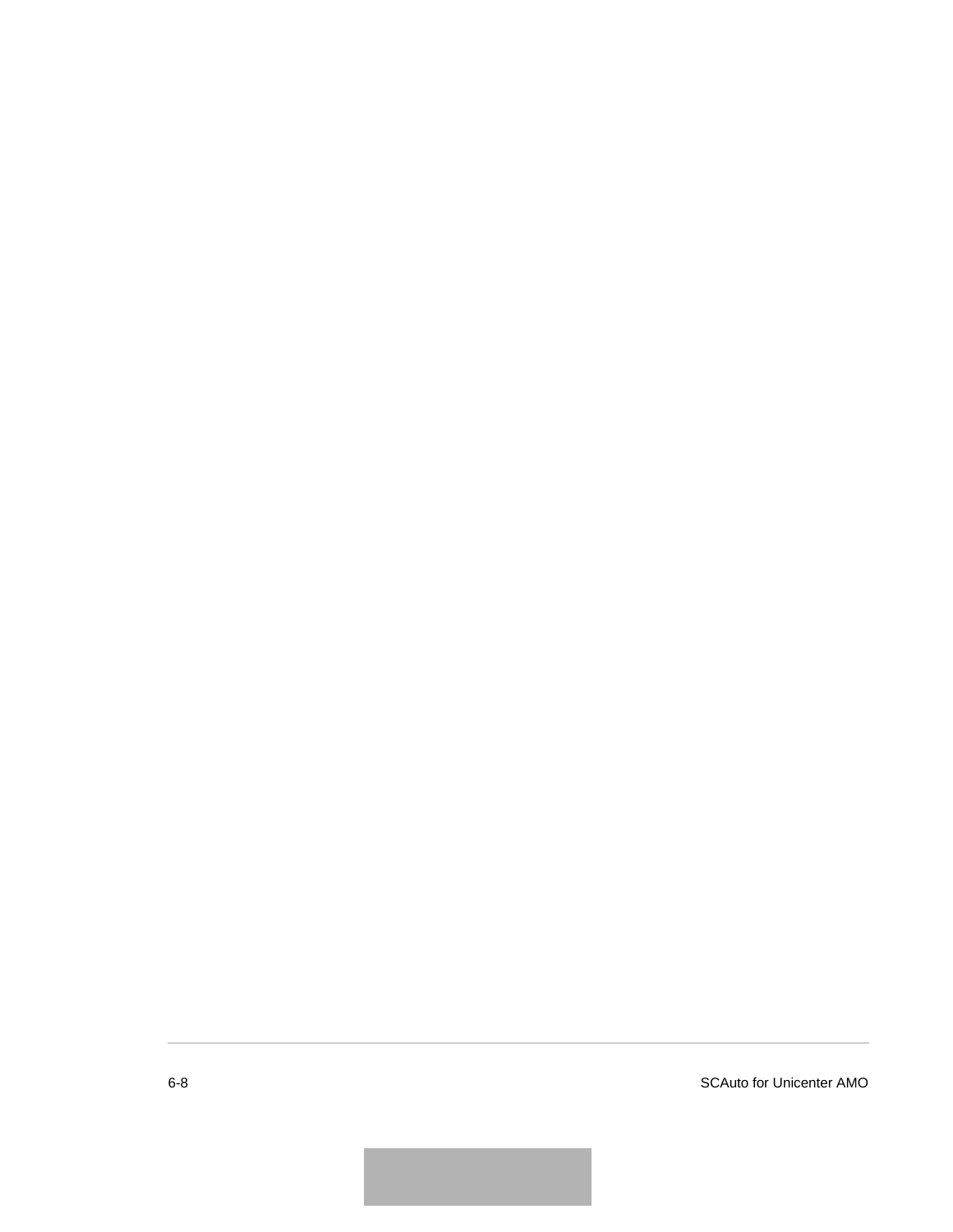<span id="page-54-0"></span>

# **Chapter 7 Operating SCAuto for Unicenter AMO**

# **Overview**

This chapter provides the procedures for operating SCAuto for Unicenter AMO.

# **Starting SCAuto for Unicenter AMO**

There are three ways to start SCAuto for Unicenter AMO:

• Choose **Start->Programs->SCAuto for Unicenter AMO->Start SCAuto for Unicenter AMO** from the menu.

This executes the command **scamosrv -start** from the **\SCAuto for Unicenter AMO\Bin** directory.

• Issue the following command from a Command window (the current directory in the command window is unimportant):

#### **net start scautoamo**

• Execute the Control panel services applet to start SCAuto for Unicenter AMO.

All three of these methods execute the same code, and are completely identical in function.

Starting the **SCAUTOamo** service normally takes from two to five seconds. A normal startup of the service generates messages in the *scamo.log* file like this:

07/02/1999 12:27:20 pid (435)(461) ================= SCAuto for Unicenter AMO started ================== 07/02/1999 12:27:20 pid (435)(461) scamosrv.exe (Linked: Thu Jul 01 12:06:21 1999) started 07/02/1999 12:27:20 pid (435)(461) scamosrv.exe: Created stop event SCAutoAMO.StopEvent 07/02/1999 12:27:20 pid (435)(461) Changing desktop for process wscript.exe from Default to winsta0\default

Operating SCAuto for Unicenter AMO 7-1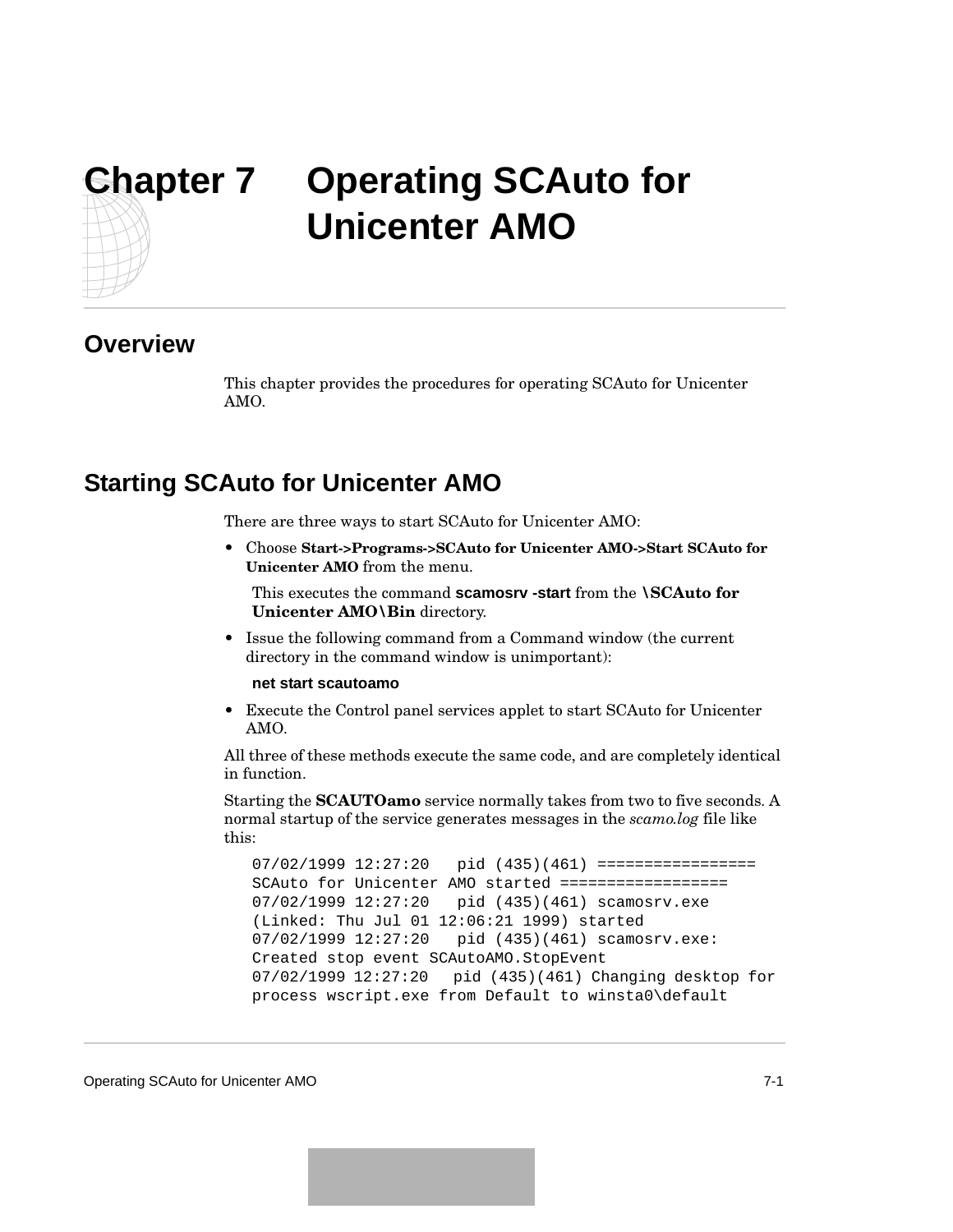<span id="page-55-0"></span>07/02/1999 12:27:20 pid (498)(457) scevmon.exe (Linked: Thu Jul 01 12:04:57 1999) started 07/02/1999 12:27:20 pid (498)(457) scevmon: Using stop event SCAutoAMO.StopEvent 07/02/1999 12:27:20 pid (498)(457) scevmon.exe: scauto init: SCAUTO.DLL version is SCAuto SDK 3.2.0, built Jul 1 1999 12:02:33 07/02/1999 12:27:20 pid (498)(457) scevmon: "noeventsfromsc" parm recognized. No events will be retrieved from ServiceCenter EventOut queue  $07/02/1999$  12:27:20 pid (337)(496) ============== SCAuto for Unicenter AMO: Script scamo.js started ============= 07/02/1999 12:27:20 pid (337)(496) Home directory is D:\PROGRA~1\PEREGR~1\SCAUTO~4 07/02/1999 12:27:20 pid (337)(496) Using .ini file D:\PROGRA~1\PEREGR~1\SCAUTO~4\scamo.ini 07/02/1999 12:27:20 pid (337)(496) Successfully created the SCEvent object 07/02/1999 12:27:20 pid (337)(496) wscript.exe: scauto init: SCAUTO.DLL version is SCAuto SDK 3.2.0, built Jul 1 1999 12:02:33 07/02/1999 12:27:20 pid (337)(496) Using AMO database connection string Driver={Microsoft Access Driver (\*.mdb)}; DBQ=D:\AVNET\DB1.MDB; DefaultDir=D:\AVNET\ 07/02/1999 12:27:20 pid (337)(496) Using SC Mapping Database connection string Driver={Microsoft Access Driver (\*.mdb)}; DBQ=SCAMO.MDB; DefaultDir=D:\PROGRA~1\PEREGR~1\SCAUTO~4\Data 07/02/1999 12:27:20 pid (498)(457) scevmon : Connected to localhost.12690 07/02/1999 12:27:20 pid (337)(496) Successfully created the ADO database objects 07/02/1999 12:27:21 pid (337)(496) Successfully connected to the AMO database 07/02/1999 12:27:21 pid (337)(496) Successfully connected to the SCAMO mapping database

If the service is unable to start for any reason, a message will be logged in the Windows NT system log, and detailed error messages will appear in the *scamo.log* file.

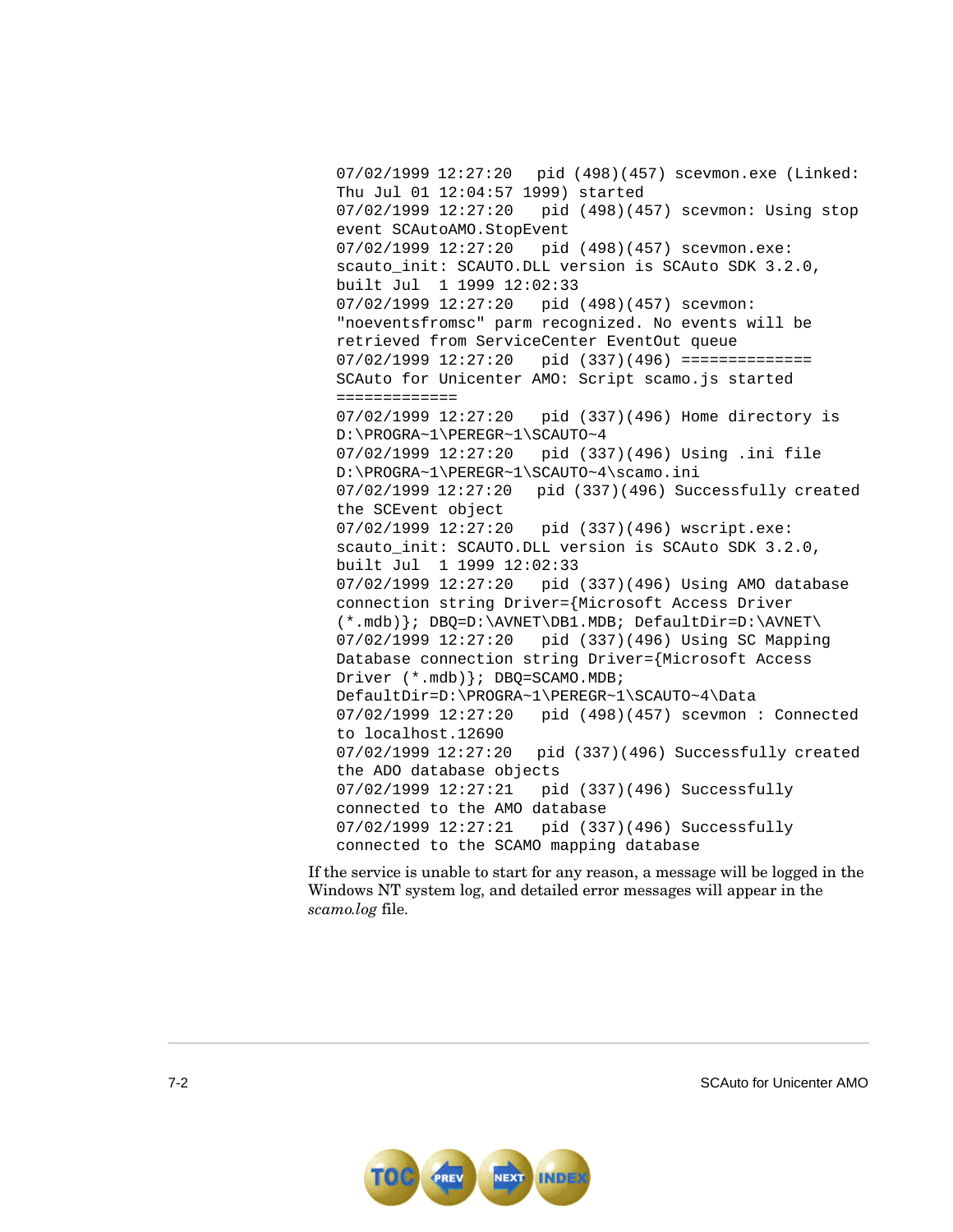### <span id="page-56-0"></span>**What happens when SCAuto for Unicenter AMO is started**

When SCAuto for Unicenter AMO is started, the main service executable *scamosrv.exe* is invoked. It then locates the file *scamo.cfg*, which is found in the **\SCAuto for Unicenter AMO\** directory. If this file cannot be found, the service will not start.

Next, the *scamo.cfg* file is processed. Each line in the file that is not blank or commented is interpreted as a process to run. Processes are typically either transient commands (i.e., invocations of *cmd.exe*) or one of the following background processes installed with SCAuto for Unicenter AMO:

#### **scevmon.exe**

This process makes a TCP connection with the SCAUTOD component of ServiceCenter, using the hostname and port number information supplied to the configuration dialog program *scamocfg.exe*. Whenever a connection is established, scevmon attempts to exchange events with ServiceCenter. **scevmon.exe** manages two local queues of events: an inbound events queue and an outbound events queue. These queues are contained in the SCAuto for Unicenter AMO installation directory.

The name of the outbound queue is

**scevents.to.<host>.<port number>***.* Outgoing events are logged to the *scevents.to.* file by processes such as the transient message action command **scevent.exe** or the long-running background process and consumed by scevmon.exe, which sends them to the ServiceCenter SCAUTOD process indicated in the file name of the **scevents.to** queue. When SCAUTOD accepts the events, they are written to the ServiceCenter EVENTIN file.

The name of the inbound events queue is scevents.from.<host>.<port number>. This queue is created by **scevmon.exe** from events retrieved from the ServiceCenter EVENTOUT file via SCAUTOD. **scevmon.exe** determines its starting position in the EVENTOUT file of ServiceCenter by consulting a file called *syncfile.<host>.<service>* where *<host>* and *<service>* are the hostname and TCP port or service name of the SCAUTOD server. It then requests from SCAUTOD all events in EVENTOUT that have sequence numbers greater than the value contained in the *syncfile*. The *syncfile* is updated as each event is received from SCAUTOD and successfully written to the *scevents.from* queue.

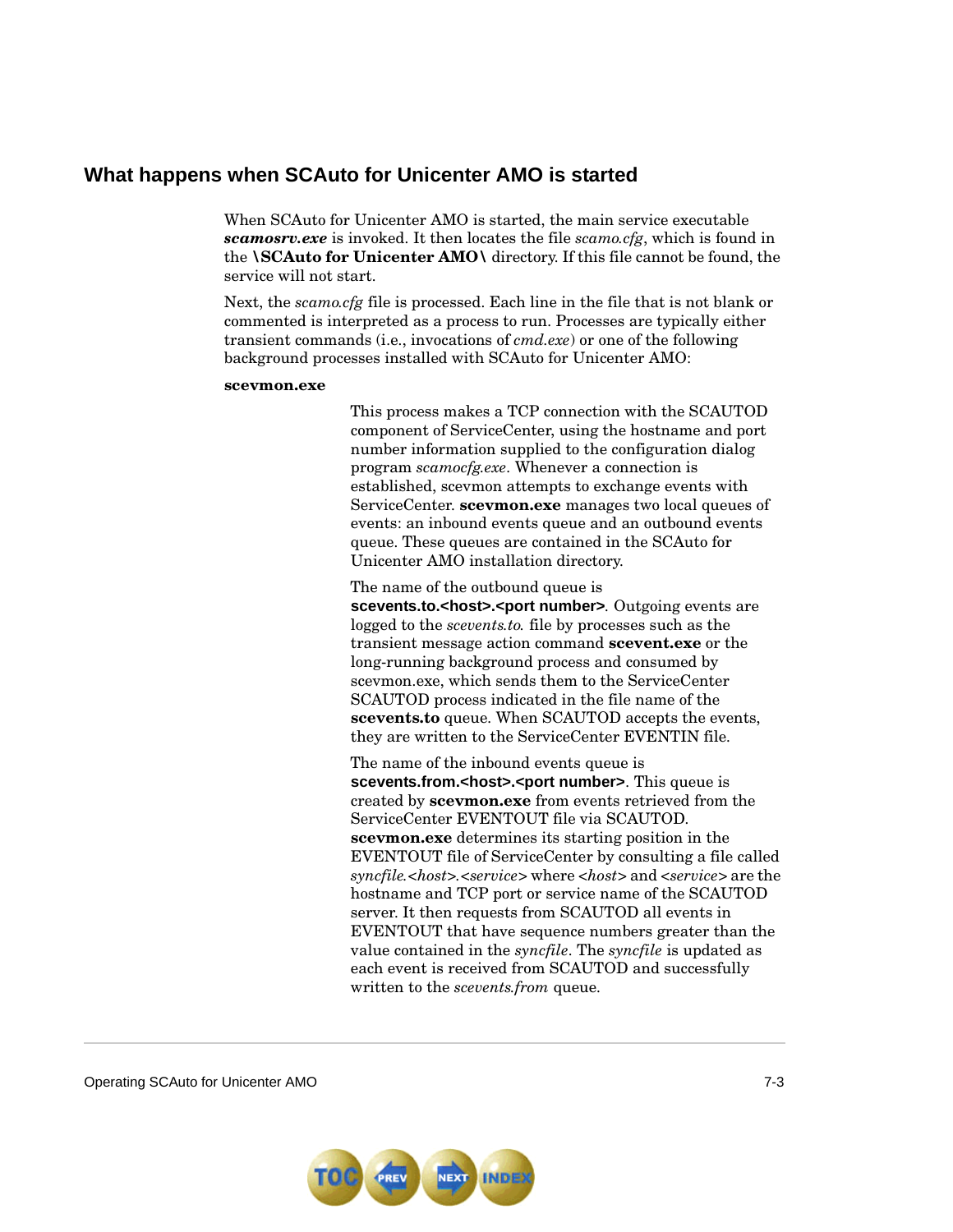<span id="page-57-0"></span>After startup, SCAuto for Unicenter AMO generates one ICM event for each AMO *unit* (a term similar to the SMS term *machine*). For hardware, some of the AMO units are personal computers, some are Microsoft NT servers and some are Novell servers. Although there are numerous other types, the three aforementioned types are the only ones processed without customization. To customize, update the SCUNITTYPE table and the list of unit types found in the *scamo.ini* file.

SCAuto for Unicenter AMO decides what information to put in each sub field of the ICM events by consulting the **SCINFONAME** table. Upon startup, without doing any customization, you should see ICM events being generated. Look in the scamo.log file for a number of messages such as these:

08/09/1999 09:42:16 pid (136)(246) =================== SCAuto for Unicenter AMO started =================== 08/09/1999 09:42:16 pid (136)(246) scamosrv.exe (Linked: Thu Jul 01 12:06:21 1999) started 08/09/1999 09:42:16 pid (136)(246) scamosrv.exe: Created stop event SCAutoAMO.StopEvent 08/09/1999 09:42:16 pid (136)(246) Changing desktop for process wscript.exe from Default to winsta0\default 08/09/1999 09:42:16 pid (262)(254) scevmon.exe (Linked: Thu Jul 01 12:04:57 1999) started 08/09/1999 09:42:16 pid (262)(254) scevmon: Using stop event SCAutoAMO.StopEvent 08/09/1999 09:42:16 pid (262)(254) scevmon: "noeventsfromsc" parm recognized. No events will be retrieved from ServiceCenter EventOut queue 08/09/1999 09:42:18 pid (268)(239) =================== SCAuto for Unicenter AMO: Script scamo.js started =================== 08/09/1999 09:42:18 pid (268)(239) Home directory is c:\SCAUTO~1 08/09/1999 09:42:18 pid (268)(239) Using .ini file c:\SCAUTO~1\scamo.ini 08/09/1999 09:42:18 pid (268)(239) Successfully created the SCEvent object 08/09/1999 09:42:18 pid (268)(239) Using AMO database connection string Driver={Microsoft Access Driver  $(*.\text{mdb})$ ; DBQ= $\ldots\data\db1$ ; DefaultDir=..\data\ 08/09/1999 09:42:18 pid (268)(239) Using SC Mapping Database connection string Driver={Microsoft Access Driver (\*.mdb)}; DBQ=SCAMO.MDB; DefaultDir=c:\SCAUTO~1\Data 08/09/1999 09:42:18 pid (268)(239) Successfully created the ADO database objects

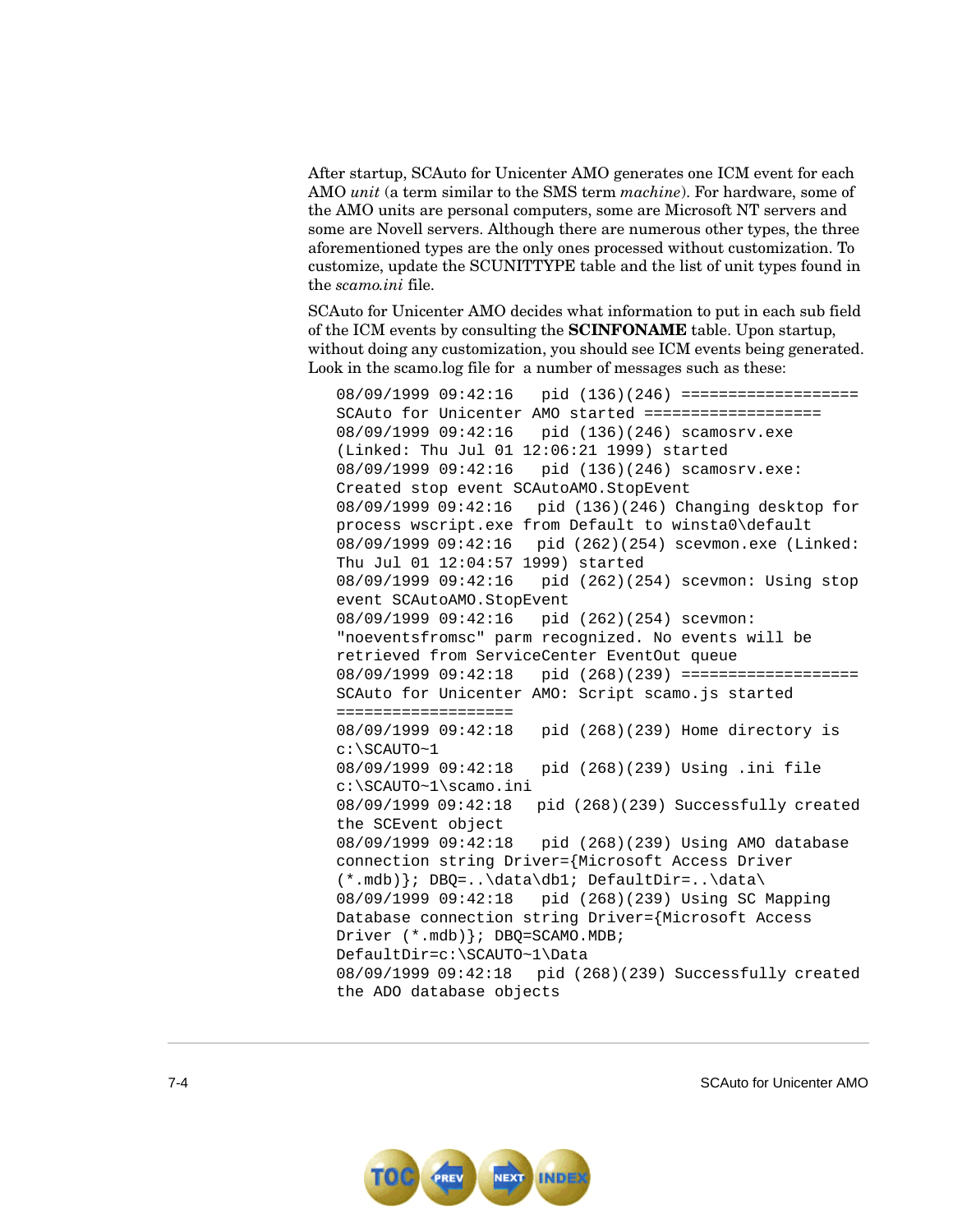```
08/09/1999 09:42:20 pid (268)(239) Successfully 
connected to the AMO database
08/09/1999 09:42:20 pid (268)(239) Successfully 
connected to the SCAMO mapping database
08/09/1999 09:42:26 pid (268)(239) Successfully logged 
event MA1951-D2-ORACLE^^^^^^^^^4.10 NetWare 4.10^November 
8, 
1994^^Novell^^^^^^^^^server^^^^^^^^^^^^^^^^^^^^^^^^^^^^^^
\lambda08/09/1999 09:42:28 pid (268)(239) Successfully logged 
event UFSNW0001CORP^^^^^^^^^^4.11 NetWare 4.11^August 22,
1996^^Novell^^^^^^^^^server^^^^^^^^^^^^^^^^^^^^^^^^^^^^^^
\begin{array}{c} \begin{array}{c} \begin{array}{c} \begin{array}{c} \end{array}\\ \begin{array}{c} \end{array}\\ \end{array} \end{array} \end{array}08/09/1999 09:42:30 pid (268)(239) Successfully logged 
event S1-165-01^^^^^^^^^4.10 NetWare 4.10^November 8,
1994^{\wedge\wedge N_{\text{O}}\text{vel}}1^{\wedge\wedge\wedge\wedge\wedge\wedge\wedge\wedge\wedge\text{se}}\begin{array}{c} \begin{array}{c} \begin{array}{c} \begin{array}{c} \end{array}\\ \begin{array}{c} \end{array}\\ \end{array} \end{array}08/09/1999 09:42:31 pid (268)(239) Successfully logged 
event NY1101-M1-ISDNY^^^^^^^^^4.10 NetWare 4.10^November
8, 
1994^^Novell^^^^^^^^^server^^^^^^^^^^^^^^^^^^^^^^^^^^^^^^
\begin{array}{c} \begin{array}{c} \begin{array}{c} \begin{array}{c} \end{array} \end{array} \end{array}08/09/1999 09:42:34 pid (268)(239) Successfully logged 
event MA1951-M3-H218^^^^^^^^^4.10 NetWare 4.10^November
8, 
1994^^Novell^^^^^^^^^server^^^^^^^^^^^^^^^^^^^^^^^^^^^^^^
\begin{array}{c} \begin{array}{c} \begin{array}{c} \begin{array}{c} \end{array}\\ \begin{array}{c} \end{array}\\ \end{array} \end{array} \end{array}08/09/1999 09:42:38 pid (268)(239) Successfully logged 
event global center^Example: (Last Name, First 
Name)^^^^^^^^^^^^pc^^^172.16.23.38 172.16.23.38^^h07705f
h07705f^^^^^^^^^^172.16.23.201^255.255.255.0
255.255.255.0^avnet^^^03/07/97 
Phoenix^^^^^h07705f^^^^^00AA00386B71^^^^^^^^P5 Intel 
Pentium P54C (3.3V) P5 Intel Corporation^Super VGA 
800x600 (Standard monitor types)^Bits Per Pixel=16 
Hewlett Packard VL5 S3 Trio 64V2 800,600 HP/S3^ethernet 
Intel EtherExpress 16 or 16TP Intel^^^^^^^^^^
08/09/1999 09:42:42 pid (268)(239) Successfully logged 
event U004WKNT0016^Example: (Last Name, First 
Name)^^^^^^^^^^^^pc^^^172.16.23.5^^u004wknt0016^^^^^^^^^^^^17
2.16.23.201^255.255.255.0^avnet.com^^^11/10/97 
PhoenixBIOS 4.0 Release 
6.0^^^^^H097T92^^^^^00A0C98CDAF4^^^^^^^^P6 Intel 
PentiumPro P6 P6 Intel Corporation^^NV3 True Color 
stbv128m 1024,768 NV3^Ethernet [1] Intel 82557-based 10/
100 Ethernet PCI Adapter Intel^^^^^^^^^^^^
```
Operating SCAuto for Unicenter AMO 7-5

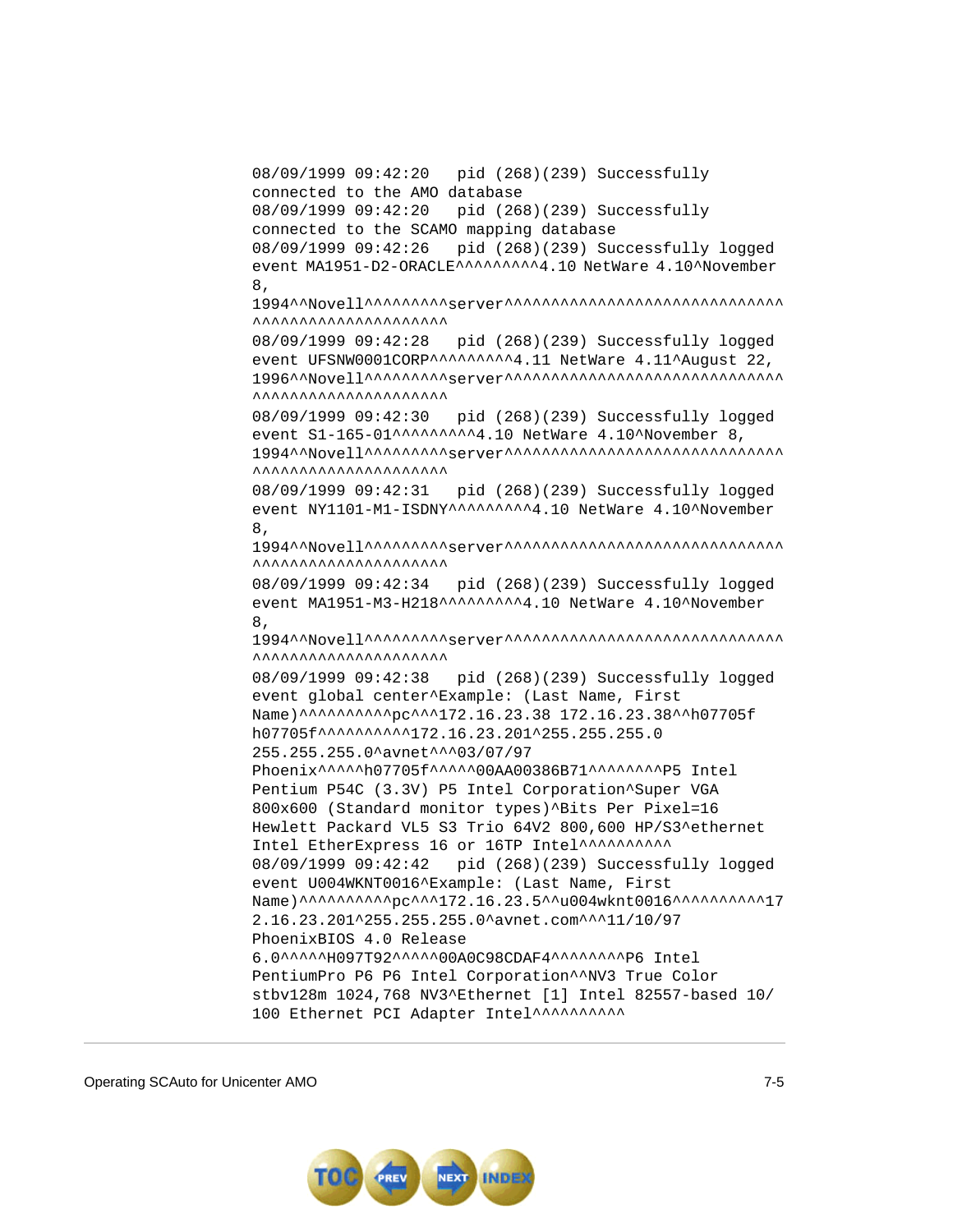<span id="page-59-0"></span>The rate at which the ICM events are generated depends on several factors:

• The number of milliseconds of wait time introduced into the script. If you have a fast server, or if the database is in SQL Server on another machine. you should set the wait interval to zero. Locate the line of code toward the top of the *\Bin\scamo.js* or *\Bin\scamosw.js* file that says:

perItemSleepInterval = 1;

and change it to set the value to 0, instead of 1.

- The CPU speed and number of processors.
- The network speed and the speed of the database machine, if the database is on another machine.

Under ideal conditions, SCAuto for Unicenter AMO should be able to process about four AMO units per second. The initial loading may take several hours in a large shop with 10,000 or more units in the database.

After processing all the units, the product will wait a user-defined interval before querying AMO to see if any of the units have been updated. This is done by selecting units with an LRUNDATE date value larger than that previously seen for any of the units previously processed.

**Note:** This wait interval parameter is defined in the *scamo.ini* file, and is specified as *sleep:3600* (which is one hour) by default.

After the initial run, updates should arrive at the AMO database from time to time, rather than all at once.This is dependent upon the way you configure AMO. The performance of SCAuto for Unicenter AMO is far better if the inventory collections done by AMO are periodic (during each individual PC reboot or login, or at least all machines in one domain at a time) rather regularly scheduled.



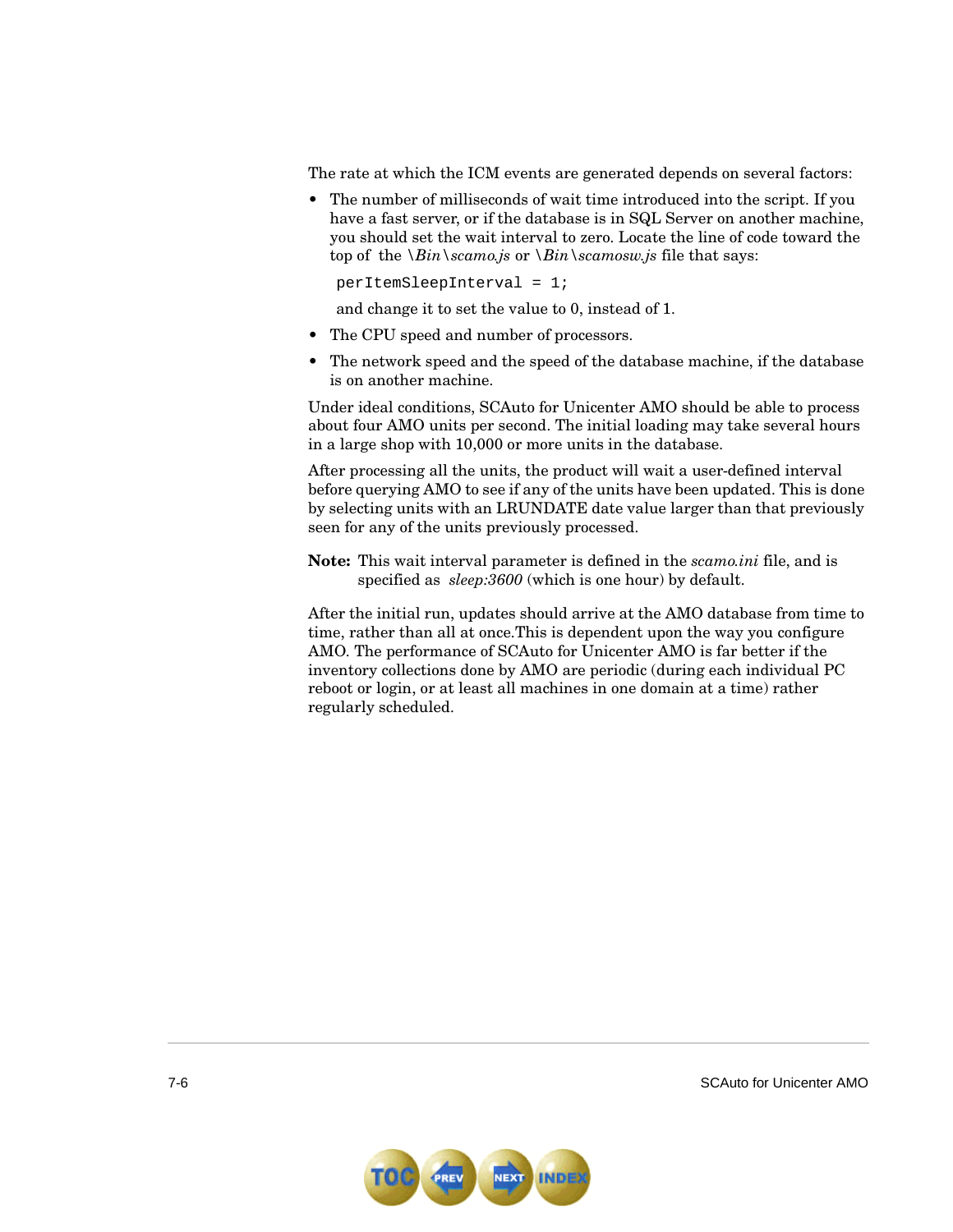# <span id="page-60-0"></span>**Stopping SCAuto for Unicenter AMO**

There are three ways to stop SCAuto for Unicenter AMO:

• Choose **Start/Programs/SCAuto for Unicenter AMO/Stop SCAuto for Unicenter AM***O* from the menu.

This executes the command **scamosrv -stop** from the **\SCAuto for Unicenter AMO\Bin** directory.

• Issue the following command from a Command window. The current directory in the command window is unimportant:

#### **net stop scautoamo**

• Execute the **Control Panel Services** applet to stop SCAuto for Unicenter AMO.

All three of these methods execute the same code, and are identical in function.

Stopping the SCAUTOamo service normally takes 5 to 10 seconds, except when CPU monitoring is in effect. If the service was instructed to monitor the CPU utilization via the optional monitorcpu:1 parameter in the *scamo.ini* file, stopping the SCAutoamo service may take up to 20 seconds.

### **What happens when SCAuto for Unicenter AMO is stopped**

Stopping the SCAutoAMO service signals a Windows NT event called SCAutoamo.StopEvent. This causes the various processes that were started by the service to immediately go into termination logic, where they release whatever resources they acquired from Windows NT and then exit. You can verify that the service stopped normally by checking the scamo.log file, where you should see a series of messages like these:

08/09/1999 09:42:35 pid (262)(254) scevmon: Stop event recognized. Terminating. 08/09/1999 09:42:35 pid (136)(246) Stop event recognized; waiting for child processes to terminate 08/09/1999 09:42:35 pid (268)(239) Successfully logged event SFT3^^^^^^^^^3.11 NetWare SFT III MSEngine - v3.11 B (10 user)^1/8/ 93^^Novell^^^^^^^^^server^^^^^^^^^^^^^^^^^^^^^^^^^^^^^^^^ \*\*\*\*\*\*\*\*\*\*\*\*\*\*\*\*\*\*\*\*\*\*\*\*\*\*\*\*\*\*\*\*\*\*\* 08/09/1999 09:42:35 pid (268)(239) Execution interrupted by service shutdown 08/09/1999 09:42:35 pid (268)(239) Waiting 3600 seconds till next AMO Database poll

Operating SCAuto for Unicenter AMO 7-7

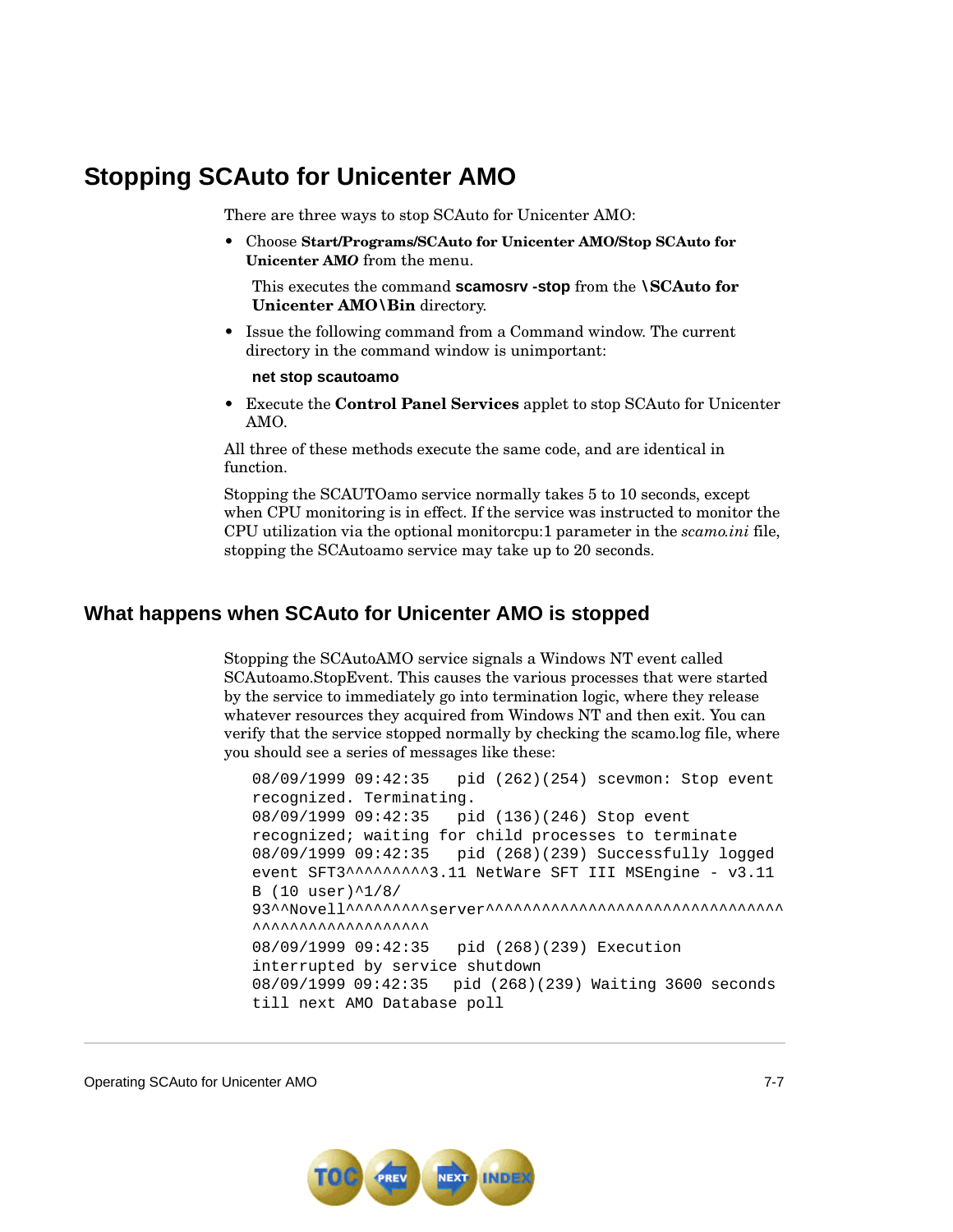```
08/09/1999 09:42:35 pid (268)(239) Shutdown event 
signalled; terminating..
08/09/1999 09:42:35     pid (268)(239) ===================
SCAuto for Unicenter AMO: Script scamo.js completed 
===================
08/09/1999 09:42:36 pid (136)(246) All processes 
terminated
08/09/1999 09:42:36     pid (136)(246) ===================
SCAuto for Unicenter AMO shutdown complete 
===================
```
Should any process fail to exit voluntarily for any reason, the main service executable scamosrv.exe will terminate it using the Windows NT **Terminate Process** command. For this reason, the service should not normally fail to stop. If the service fails to stop, detailed error messages will appear in the *scamo.log* file.

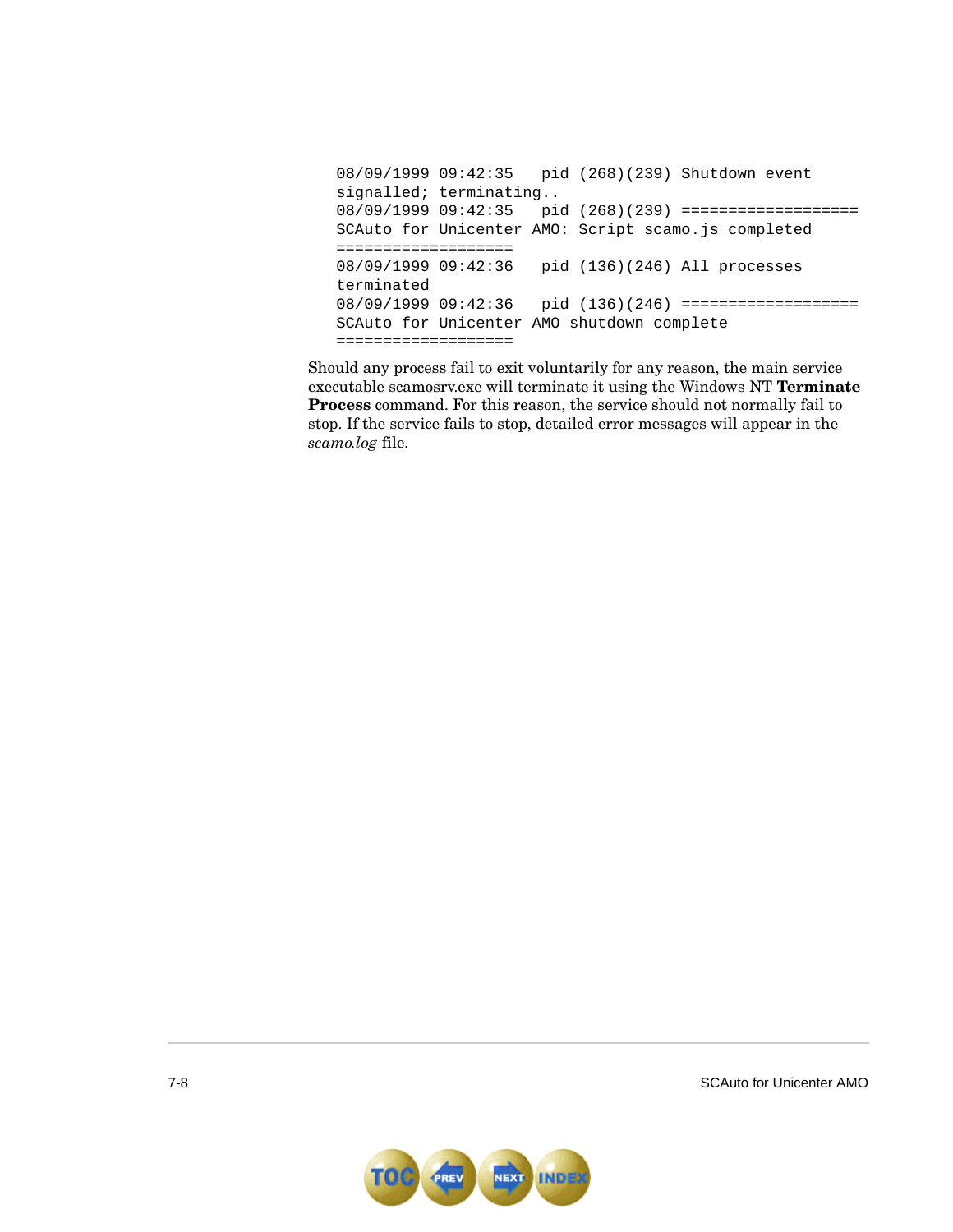# <span id="page-62-0"></span>**Determining if Unicenter AMO is Running Normally**

You can use the Windows NT Resource Kit command **SC** (Service Control) to query the SCAUTOamo service as follows:

#### **sc query scautoamo**

This results in output similar to the following:

| N:\tmp>sc query scautoamo |  |                        |
|---------------------------|--|------------------------|
| SERVICE NAME: scautoamo   |  |                        |
| TYPF.                     |  | : 10 WIN32 OWN PROCESS |
| STATE.                    |  | : 4 RUNNING            |
|                           |  |                        |

An alternative way to determine if SCAuto for Unicenter AMO is running is to use the Task Manager. If the service is running, the **scamosrv.exe** process is visible in the task list displayed by Task Manager.

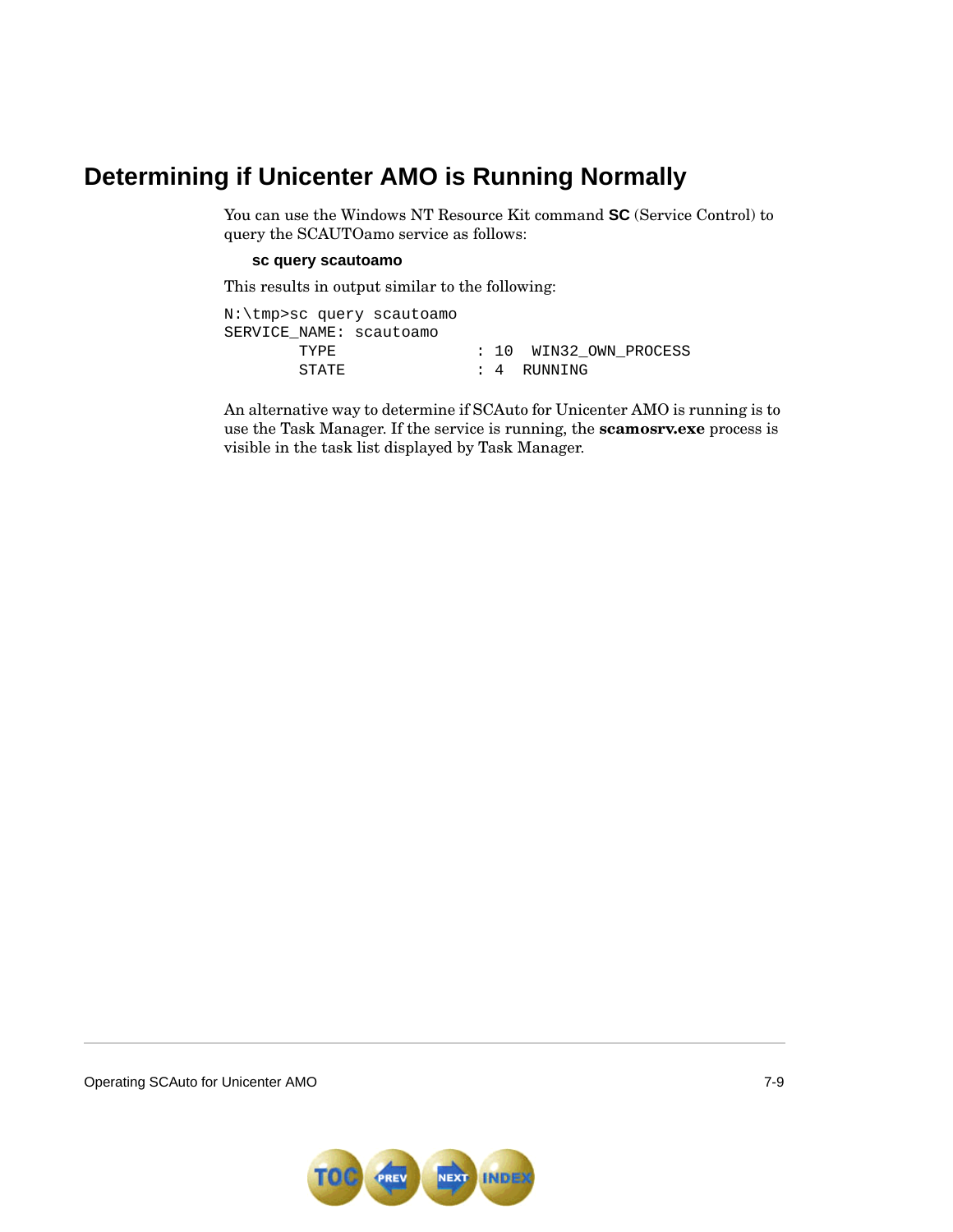# <span id="page-63-0"></span>**Day to Day Administration**

SCAuto for Unicenter AMO is designed for minimal administration overhead and maximum availability and operational flexibility.

SCAuto for Unicenter AMO can tolerate indefinite outages of Unicenter AMO and ServiceCenter. The operation of the latter products does not have to be synchronized with SCAuto for Unicenter AMO (i.e., SCAuto for Unicenter AMO does not have to be stopped if ServiceCenter is being stopped or paused, nor is it necessary for those products to be running in order to start SCAuto for Unicenter AMO).

SCAuto for Unicenter AMO does not maintain a database. It produces a log file, but it automatically wraps this log when it reaches a defined maximum size. The default maximum log file size is 5 MB. This value is controlled by a setting in the *scamo.ini* file. You should never have to stop SCAuto for Unicenter AMO.

SCAuto for Unicenter AMO can be started and stopped at any time. However, long periods of Unicenter AMO operation without running SCAuto for Unicenter AMO should be avoided, as this will result in out-of-date information in the ServiceCenter database.

Similarly, long periods of Unicenter AMO and SCAuto for Unicenter AMO operation without running ServiceCenter should be avoided, as large numbers of events may accumulate in the *scevents.to...* file awaiting transmission to ServiceCenter.

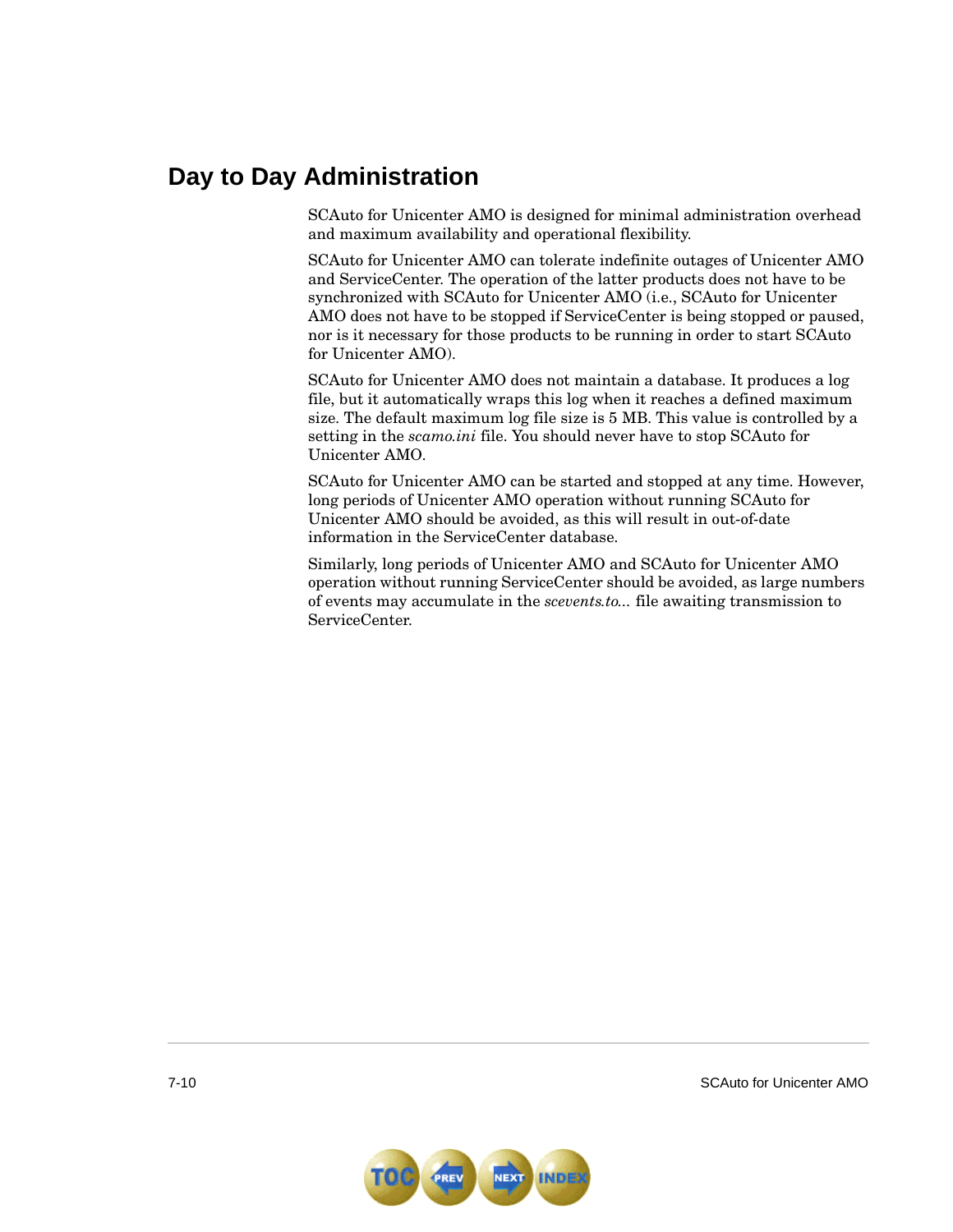# <span id="page-64-0"></span>**Index**



### **Numerics**

[24x7, 1-1](#page-10-0)

### **A**

[ActiveX, 6-1](#page-46-0) [amo\\_dbname:, 3-3](#page-30-0) [amo\\_dbpath:, 3-3](#page-30-0) [amo\\_dbprefix:, 3-4](#page-31-0) [amo\\_dbtype:, 3-3](#page-30-0) [amo\\_password:, 3-3](#page-30-0) [amo\\_sqlserver:, 3-3](#page-30-0) [amo\\_username:, 3-3](#page-30-0) [architecture, 1-4](#page-13-0)

# **C**

[cmd.exe, 7-3](#page-56-0) [Component Object Model \(COM\), 1-1](#page-10-0) [contacting Peregrine Systems, vi](#page-7-0) [CSCRIPT.EXE, 6-1](#page-46-0) [customization, 1-7](#page-16-0)

### **D**

[debugging, 5-7](#page-42-0) [debugprocesses:0, 3-5](#page-32-0) [debugscautoevents:0, 3-5](#page-32-0) [DOMAINID, 5-3](#page-38-0) [domainid:, 3-4](#page-31-0)

### **E**

[event\\_map\\_dir:EventMap, 3-5](#page-32-0) [EVENTIN, 7-3](#page-56-0) [EVENTOUT, 7-3](#page-56-0) [excludeitems:, 3-4](#page-31-0)

### **F**

files [scamo.cfg, 3-6](#page-33-0) [scamo.ini, 3-2](#page-29-0)

### **I**

installation [SCAuto for Unicenter AMO, 2-2](#page-19-0) [Windows Scripting Host, 2-9](#page-26-0)

Index I-1

[installation checklist, 2-1](#page-18-0) [ITNAME, 5-6](#page-41-0)

### **J**

[JScript, 1-1,](#page-10-0) [1-5](#page-14-0) [JSCRIPT.DLL, 1-6](#page-15-0)

### **L**

[lastrundate:, 3-3](#page-30-0) [log:scamo.log, 3-5](#page-32-0) [long-running commands, 3-6](#page-33-0)

### **M**

[MAKESCINFO.JS, 1-5,](#page-14-0) [6-6](#page-51-0) mapping [advanced mapping, 5-6](#page-41-0) [general instructions, 5-3](#page-38-0) [into ServiceCenter array fields, 5-5](#page-40-0) [simple mapping, 5-4](#page-39-0) [monitorcpu:1, 7-7](#page-60-0)

### **N**

[net start scautoamo, 7-1](#page-54-0) [net stop scautoamo, 7-7](#page-60-0) [noeventsfromsc:, 3-2](#page-29-0)

### **O**

[OLE automation, 1-1,](#page-10-0) [1-5](#page-14-0)

### **P**

[Peregrine Systems, contacting, vi](#page-7-0)

### **R**

[retrymax:, 3-2](#page-29-0)

### **S**

[sc query scautoamo, 7-9](#page-62-0) [scamo.cfg, 3-6,](#page-33-0) [7-3](#page-56-0) [scamo.ini, 3-2](#page-29-0) [SCAMO.JS, 1-5,](#page-14-0) [6-4](#page-49-0) scamo.log file,  $7-1$ , [7-7](#page-60-0) [scamo.mdb, 5-1](#page-36-0)

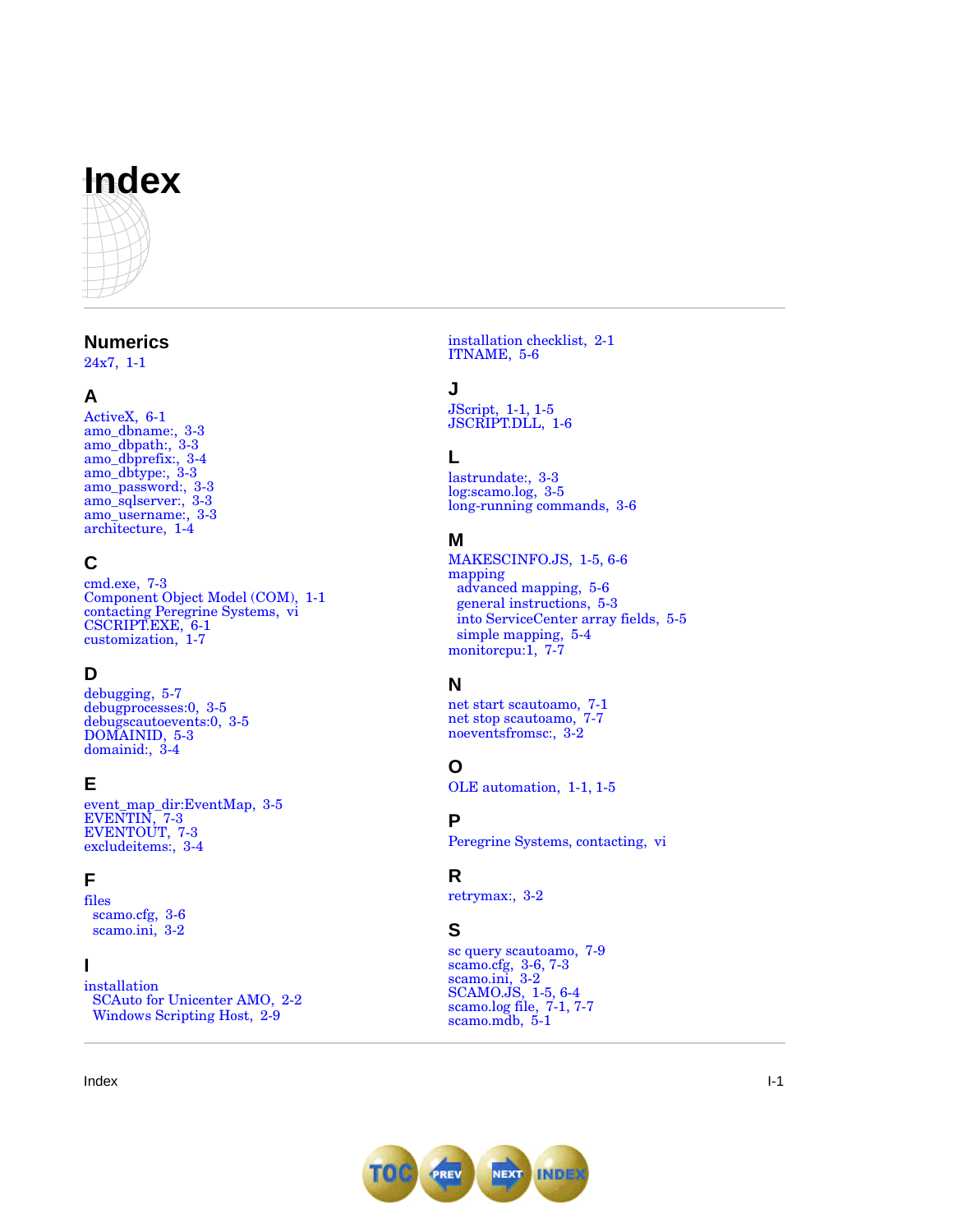[scamosrv -start, 7-1](#page-54-0) [scamosrv -stop, 7-7](#page-60-0) [SCAMOSRV.EXE, 1-6,](#page-15-0) [3-6](#page-33-0) [scamosrv.exe, 7-3,](#page-56-0) [7-8](#page-61-0) SCAuto for Unicenter AMO [administration of, 7-10](#page-63-0) [installation checklist, 2-1](#page-18-0) [installing, 2-2](#page-19-0) [starting, 7-1](#page-54-0) [stopping, 7-7](#page-60-0) [SCAuto for Unicenter AMO\Bin directory, 7-1,](#page-54-0) [7-7](#page-60-0) [scauto\\_polling\\_delay:, 3-3](#page-30-0) [SCAUTOamo, 7-1,](#page-54-0) [7-7](#page-60-0) [SCAutoAMO, 7-7](#page-60-0) [SCAutoamo.StopEvent, 7-7](#page-60-0) [SCAUTOD, 7-3](#page-56-0) [scevent.exe, 7-3](#page-56-0) [SCEVENTS.DLL, 1-5](#page-14-0) [sceventserver:, 3-2](#page-29-0) [SCEVMON.EXE, 1-6,](#page-15-0) [3-6](#page-33-0) [scevmon.exe, 7-3](#page-56-0) [SCINFONAME, 5-6](#page-41-0) [SCINFONAME table, 5-2,](#page-37-0) [6-6,](#page-51-0) [7-4](#page-57-0) [scripting, 6-1](#page-46-0) [SCRUTIL.DLL, 1-5](#page-14-0) [SCUNITTYPE table, 5-3,](#page-38-0) [7-4](#page-57-0) [sessid:SC\\_AMO, 3-2](#page-29-0) [setup.exe, 2-2](#page-19-0) [sleep:, 3-2,](#page-29-0) [7-6](#page-59-0) [Starting SCAuto for Unicenter AMO, 7-1](#page-54-0) [stopeventname:, 3-2](#page-29-0) [stopping SCAuto for Unicenter AMO, 7-7](#page-60-0) [support, contacting, vi](#page-7-0)

### **T**

[technical support, contacting, vi](#page-7-0) [transient NT commands, 3-6](#page-33-0)

### **U**

[unittypes:, 3-4](#page-31-0)

### **V**

[VBScript, 1-1](#page-10-0)

### **W**

Windows Scripting Host [installing, 2-9](#page-26-0) [WSCRIPT.EXE, 1-5,](#page-14-0) [3-6,](#page-33-0) [6-1](#page-46-0)